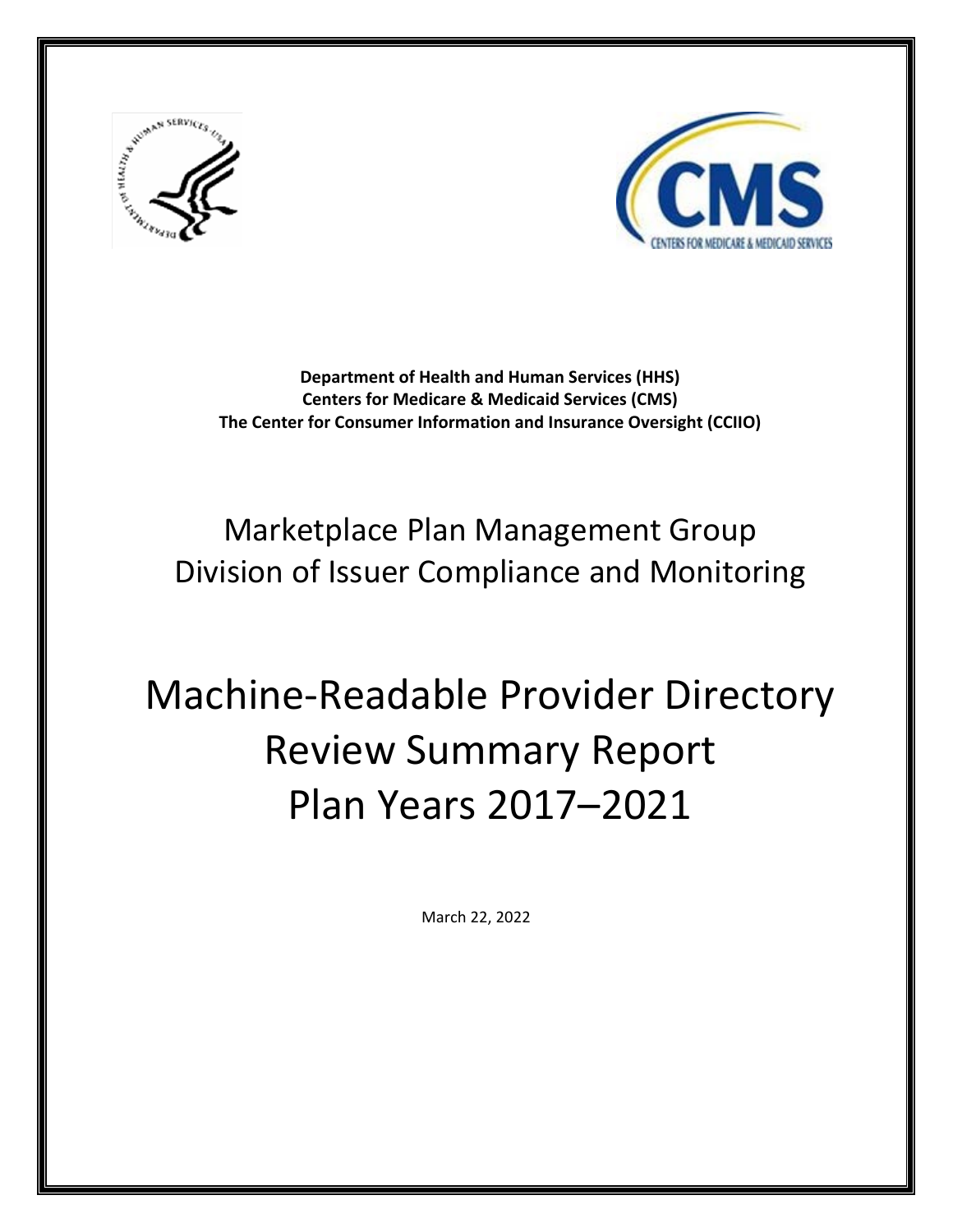#### **Table of Contents** 1.  $1.1$  $1.2$  $1.3$ 1.4  $1.5$  $2.$  $2.1$  $2.2$  $2.3$  $2.4$  $\mathbf{R}$  $3.1$  $3.2$  $3.3$  $3.4$ 4.  $4.1$  $4.2$  $4.3$  $4.4$  $5.1$  $5.2$  $5.3$  $5.4$

| 6.1 |  |  |  |  |  |  |
|-----|--|--|--|--|--|--|
| 6.2 |  |  |  |  |  |  |
| 6.3 |  |  |  |  |  |  |
| 6.4 |  |  |  |  |  |  |
|     |  |  |  |  |  |  |
|     |  |  |  |  |  |  |
|     |  |  |  |  |  |  |
|     |  |  |  |  |  |  |
|     |  |  |  |  |  |  |
|     |  |  |  |  |  |  |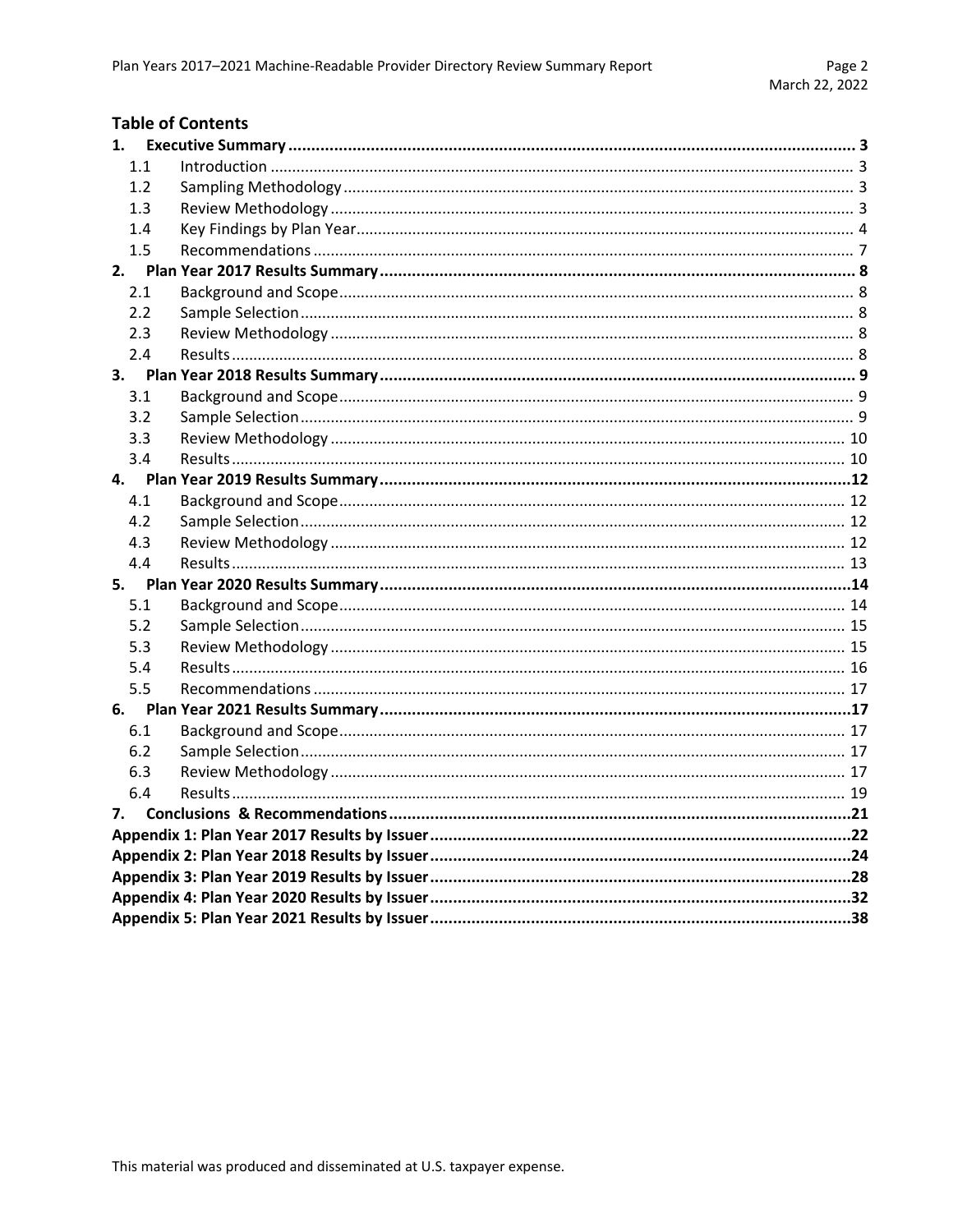# <span id="page-2-0"></span>**1. Executive Summary**

#### <span id="page-2-1"></span>**1.1 Introduction**

The Patient Protection and Affordable Care Act (ACA) is a comprehensive health care reform law that establishes strong consumer protections and provides affordable coverage options for the American public. The ACA requires the establishment of State-based or Federally-facilitated Exchanges (FFEs) for the marketing and sale of health insurance. The Centers for Medicare & Medicaid Services (CMS), a component of the Department of Health and Human Services (HHS), acts as administrator of the FFEs. Health insurance companies' ("issuers'") plans must meet or exceed the Exchange participation standards to be certified by CMS as Qualified Health Plans (QHPs) to be sold through the Exchanges to individual consumers and small businesses.

CMS conducts annual reviews to determine whether issuers comply with network adequacy machinereadable (MR) standards as defined in 45 CFR § 156.230(c), which requires a QHP issuer in an FFE to make available provider directory information in an HHS specified format and also submit this information to HHS, in a format and manner and at times determined by HHS. To assess the accuracy of these MR provider data files, CMS compares the data files to the issuers' online provider directories and other data sources.

The Center for Consumer Information and Insurance Oversight (CCIIO) conducts periodic compliance and validation reviews on operational activities performed by QHP and SADP issuers on the FFEs to ensure compliance with regulations found in 45 CFR part 156 and its implementing guidance published and disseminated by CCIIO to QHP and SADP issuers. This report summarizes the data quality and validation reviews of MR provider directory data for five plan years beginning in plan year (PY) 2017 through PY2021, including changes to the sampling, scope, and methodology for each plan year.

#### <span id="page-2-2"></span>**1.2 Sampling Methodology**

Although the overall sample size varied from plan year to plan year, CCIIO chose the sample of providers for each issuer to validate through consistent categorization. For each issuer, the target sample was selected to equally distribute primary care physician (PCP), obstetrics/gynecology (OB/GYN), pediatrics, and specialty providers for QHPs, and general dentists, pediatric dentists, and specialty dentists for SADPs. The provider's National Provider Identification number (NPI) was used to ensure providers were not chosen more than once during each plan year review. If the directory did not contain a sufficient number of unique providers in any certain provider category, additional providers were selected from another.

#### <span id="page-2-3"></span>**1.3 Review Methodology**

Each plan year, CCIIO reviews MR provider network files to assess the accuracy and consistency of provider information contained within monthly data files submitted to the FFE by QHP and SADP issuers. The review methodology has evolved over a five-year period, beginning with a "secret-shopper" review in PY2017 and expanding into comparison reviews between other publicly available data sources. The secret-shopper review was not conducted in PY2020 due to the impact on providers related to the COVID-19 pandemic. A description of the methodology and sampling parameters may include changes to sample sizes, modification of review techniques, and/or inclusion of additional data sources for comparison, which are described within each plan year's results summary section (see Section 2.) However, regardless of modifications to the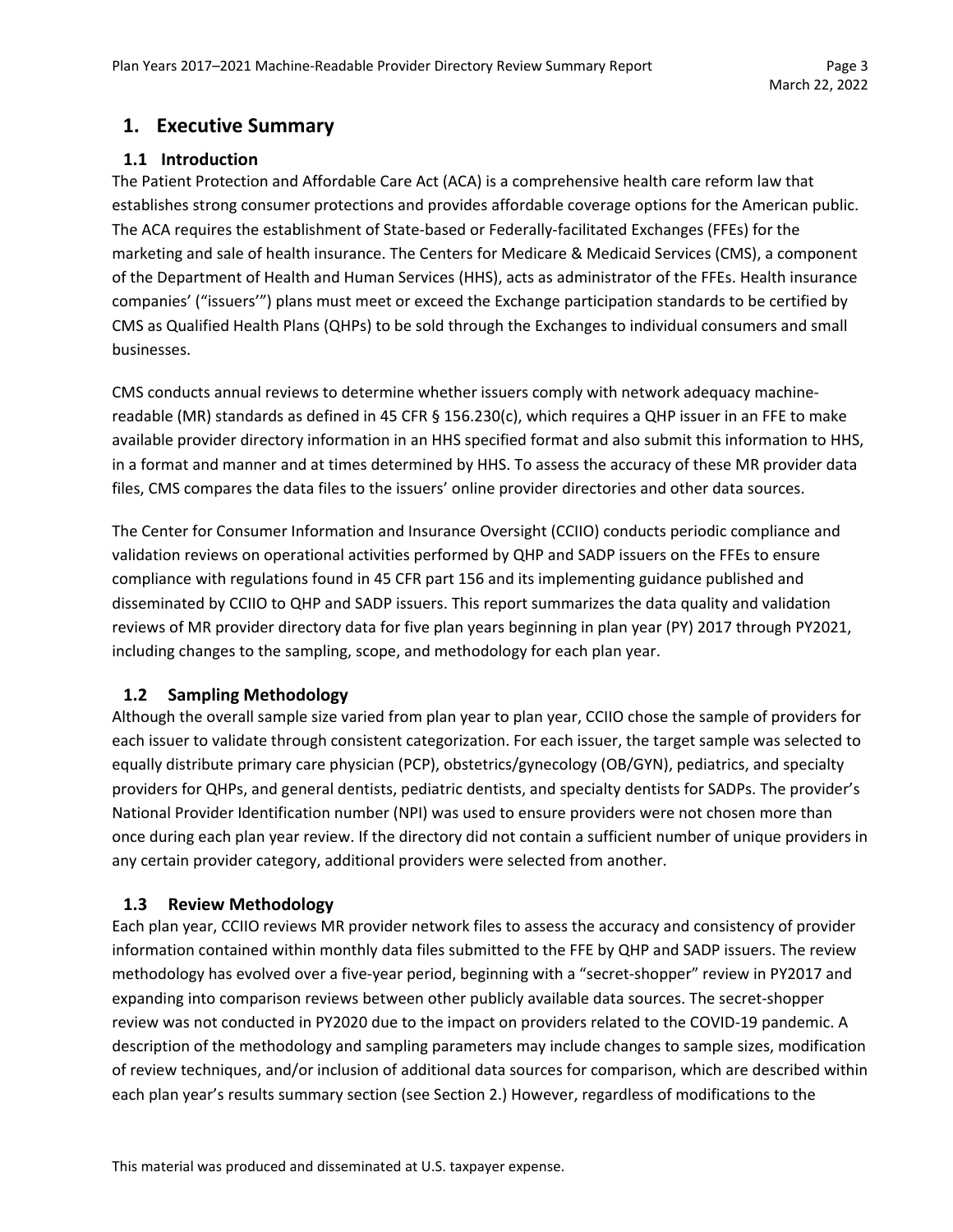sampling or review methodology, the data quality and validation review seeks to answer the following questions related to the data published in the MR provider directory files:

- Are issuers publishing accurate provider contact and location information?
- Are issuers publishing accurate provider specialty information?
- Are issuers participating in the identified plan (based on plan type and in-network status)?
- Are issuers publishing accurate information on whether or not providers are accepting new patients?

To validate the MR provider data for these questions, CCIIO uses the following approach:

- Automated data validation via comparison of selected MR data to other publicly available datasets such as the National Plan and Provider Enumerator System (NPPES) registry and the United States Postal Service (USPS) address verification database
- Telephonic outreach or secret-shopper style calls
- Manual comparison of MR provider data to published Network URLs

Both the manual and automated validation reviews evaluate the following data fields from the MR file<sup>[1](#page-3-1)</sup>: NPI; Name (first, last); Address (address, city, state, zip code); Phone; Specialty; Accepting New Patients. See **Table 1** for the methodologies employed for each plan year.

| <b>Review Methodology</b>                                               | <b>PY2017</b> | <b>PY2018</b> | <b>PY2019</b> | <b>PY2020</b> | <b>PY2021</b> |
|-------------------------------------------------------------------------|---------------|---------------|---------------|---------------|---------------|
| <b>Secret-Shopper Calls</b><br>(Manual Review)                          | $\checkmark$  | ✔             | ✔             |               | ✔             |
| <b>Comparison to</b><br><b>Network URL</b><br>(Manual Review)           | ல             | ✔             | ✔             | ✔             | ✔             |
| <b>Comparison to Other</b><br><b>Data Sources</b><br>(Automated Review) |               | ↷             | ல             | ✔             | ✔             |

#### **Table 1: Methodology by Plan Year**

#### <span id="page-3-0"></span>**1.4 Key Findings by Plan Year**

The MR provider directory review is a data validation review to determine the consistency and accuracy of provider contact, specialty, and acceptance of new patient data contained within the published MR network directory files submitted to CCIIO as a condition of certification as a QHP on an FFE. The validation review includes validation through secret-shopper calls, manually comparing the MR provider data to the published Network URL available to consumers, and comparing the selected MR data to NPPES and USPS data sets.

<span id="page-3-1"></span><sup>&</sup>lt;sup>1</sup> Descriptions of the data elements are found in the CCIIO MR data dictionary:

[https://www.cms.gov/CCIIO/Resources/Data-Resources/Downloads/MachineReadable-DataDictionary-PY21.pdf.](https://www.cms.gov/CCIIO/Resources/Data-Resources/Downloads/MachineReadable-DataDictionary-PY21.pdf)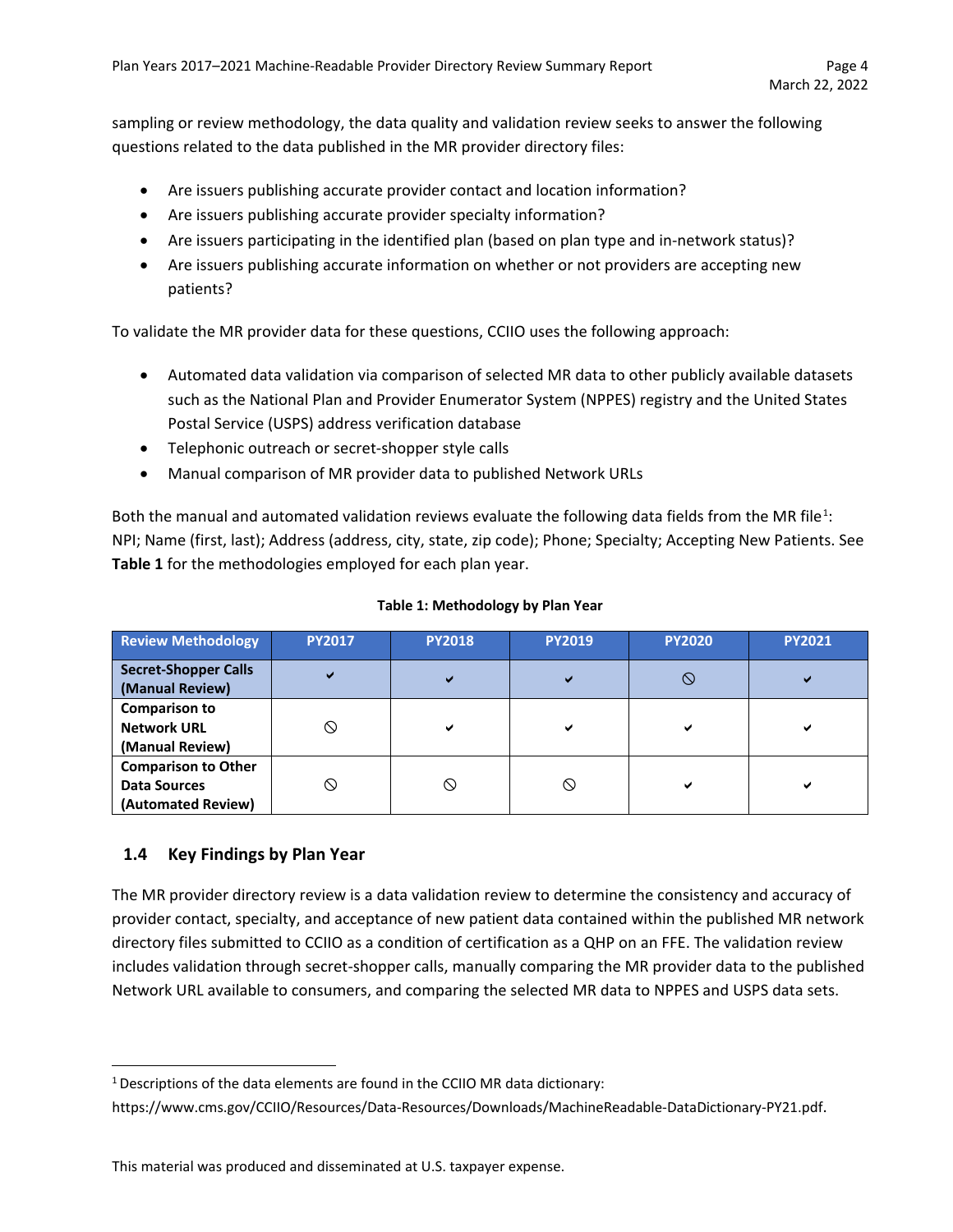

#### **Figure 1: Results by Methodology and Plan Year Chart[2](#page-4-0)**

Over five plan years, CMS consistently identified variances between the provider network data contained in the MR data files and the secret-shopper review results and comparison to other published data sources. When validating provider information through secret-shopper calls, CMS confirmed that no more than 47% of the selected provider entries included all current and up-to-date telephone numbers, addresses, specialties, plan affiliations, and accepting new patient information at the time of the MR file submission. Likewise, when comparing the MR provider data to the published directories accessed by consumers via the Network URL, no more than 73% of the providers reviewed could by fully matched. The additional comparisons to the NPPES NPI registry and the USPS address verification database provided additional insight into the validity of the provider information contained in the MR file. Although nearly all of the addresses were identified as active and valid according to USPS, no more that 28% of the provider names, addresses, and specialties were matched.

Key considerations in interpreting these results include:

- Issuers may not be maintaining their MR files concurrent with their Network URL directory files at any given point in time as suggested by the variance between the secret-shopper results and the Network URL comparison.
- Each issuer's maintenance of provider data depends on timely submission of changes to provider information initiated by the provider community, by provider contact change, or through other

<span id="page-4-0"></span><sup>&</sup>lt;sup>2</sup> Due to the risk-based nature of the selection methodology employed by CMS, the results of this review are not directly comparable year to year.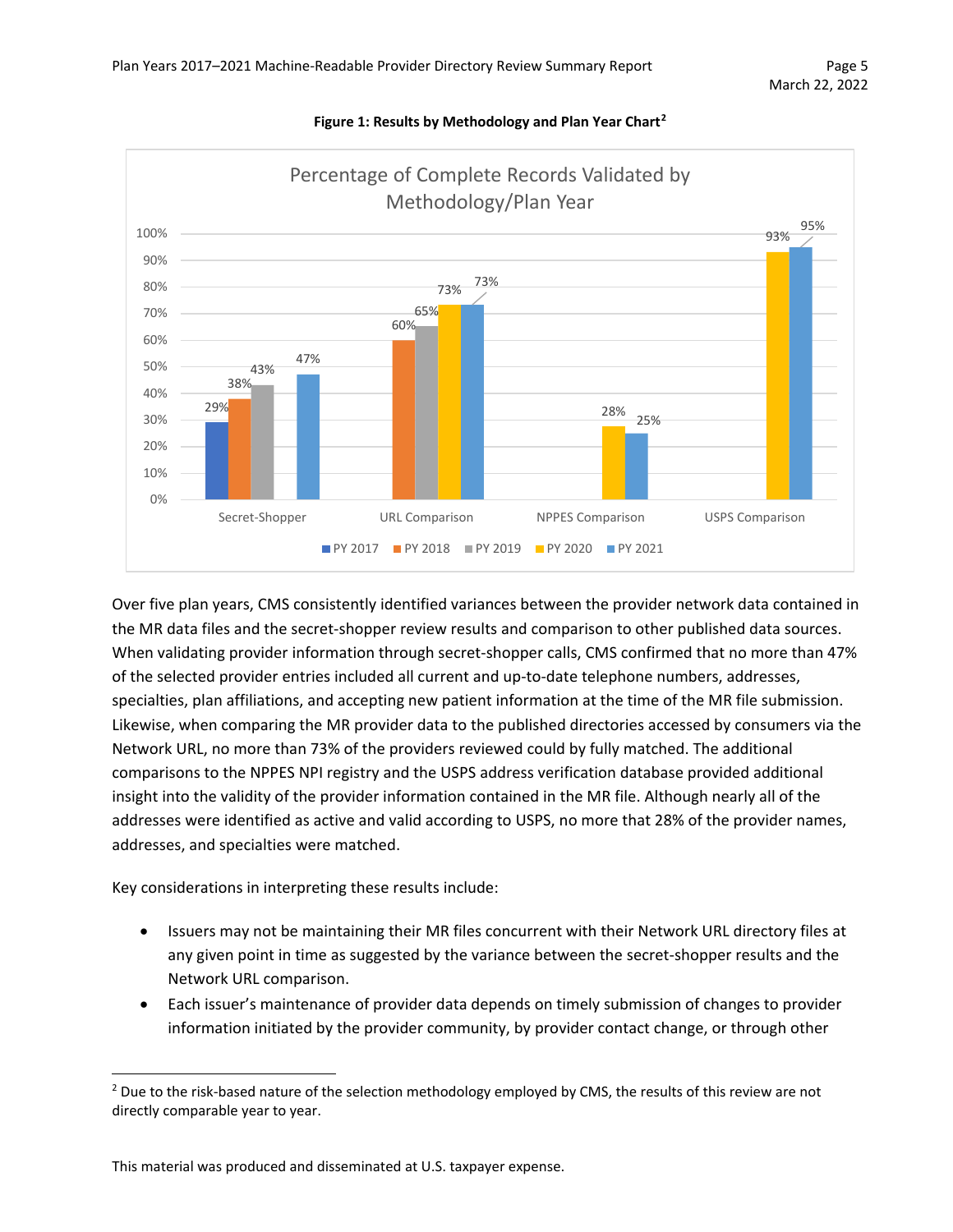internal auditing functions. This reliance on timely submission means that changes at the provider level, such as retiring physicians or change of location, may or may not be communicated to each issuer in a timely manner which may be reflected in the lower rate of validation through secretshopper review and the variance with the Network URL.

• Providers may not be updating NPPES records related to changes in location or contact information.

**Tables 2-4** below describe the results of each review by plan year as a percentage of validated data fields grouped by review criteria.

| <b>Data Element</b>                          | <b>PY2017</b> | <b>PY2018</b> | <b>PY2019</b> | PY2020 <sup>3</sup> | <b>PY2021</b> | <b>Total</b> |
|----------------------------------------------|---------------|---------------|---------------|---------------------|---------------|--------------|
| <b>Total Calls Attempted</b>                 | 1.235         | 1.250         | 1,300         | N/A                 | 1.250         | 5,035        |
| % of Secret-Shopper Calls Connected          | 94%           | 91%           | 87%           | N/A                 | 97%           | 92%          |
| % Verified Provider Address                  | 52%           | 66%           | 59%           | N/A                 | 67%           | 61%          |
| % Verified Telephone Number                  | 60%           | 65%           | 75%           | N/A                 | 86%           | 71%          |
| % Verified Provider Specialty Information    | 58%           | 64%           | 64%           | N/A                 | 72%           | 64%          |
| % Verified Plan Acceptance/In-network Status | 46%           | 52%           | 55%           | N/A                 | 56%           | 52%          |
| % Verified Accepting New Patients            | 49%           | 57%           | 57%           | N/A                 | 66%           | 57%          |
| % Verified All Data Elements                 | 29%           | 38%           | 43%           | N/A                 | 47%           | 39%          |

#### **Table 2: Secret-Shopper Review Agreement Rates by Plan Year**

**Table 3: Network URL Comparison Review Agreement Rates by Plan Year**

| <b>Data Element</b>                | <b>PY2017</b> | <b>PY2018</b> | <b>PY2019</b> | <b>PY2020</b> | <b>PY2021</b> | <b>Total</b> |
|------------------------------------|---------------|---------------|---------------|---------------|---------------|--------------|
| <b>Total Records Evaluated</b>     | N/A           | 250           | 240           | 6,250         | 1,250         | 7,990        |
| % Records Found in URL Directory   | N/A           | 74%           | 97%           | 87%           | 88%           | 87%          |
| % Telephone Confirmed              | N/A           | 66%           | 80%           | 80%           | 88%           | 81%          |
| % Address Confirmed                | N/A           | 70%           | 82%           | 83%           | 84%           | 83%          |
| % Specialty Confirmed              | N/A           | 72%           | 87%           | 86%           | 87%           | 85%          |
| % Plan Acceptance Confirmed        | N/A           | 29%           | 30%           | 29%           | 31%           | 29%          |
| % Accepting New Patients Confirmed | N/A           | 70%           | 79%           | 78%           | 77%           | 78%          |
| % Complete Record Confirmed        | N/A           | 60%           | 73%           | 71%           | 73%           | 71%          |

<span id="page-5-0"></span><sup>&</sup>lt;sup>3</sup> Secret-shopper review was not conducted in PY20 due to COVID-19 pandemic mitigation response.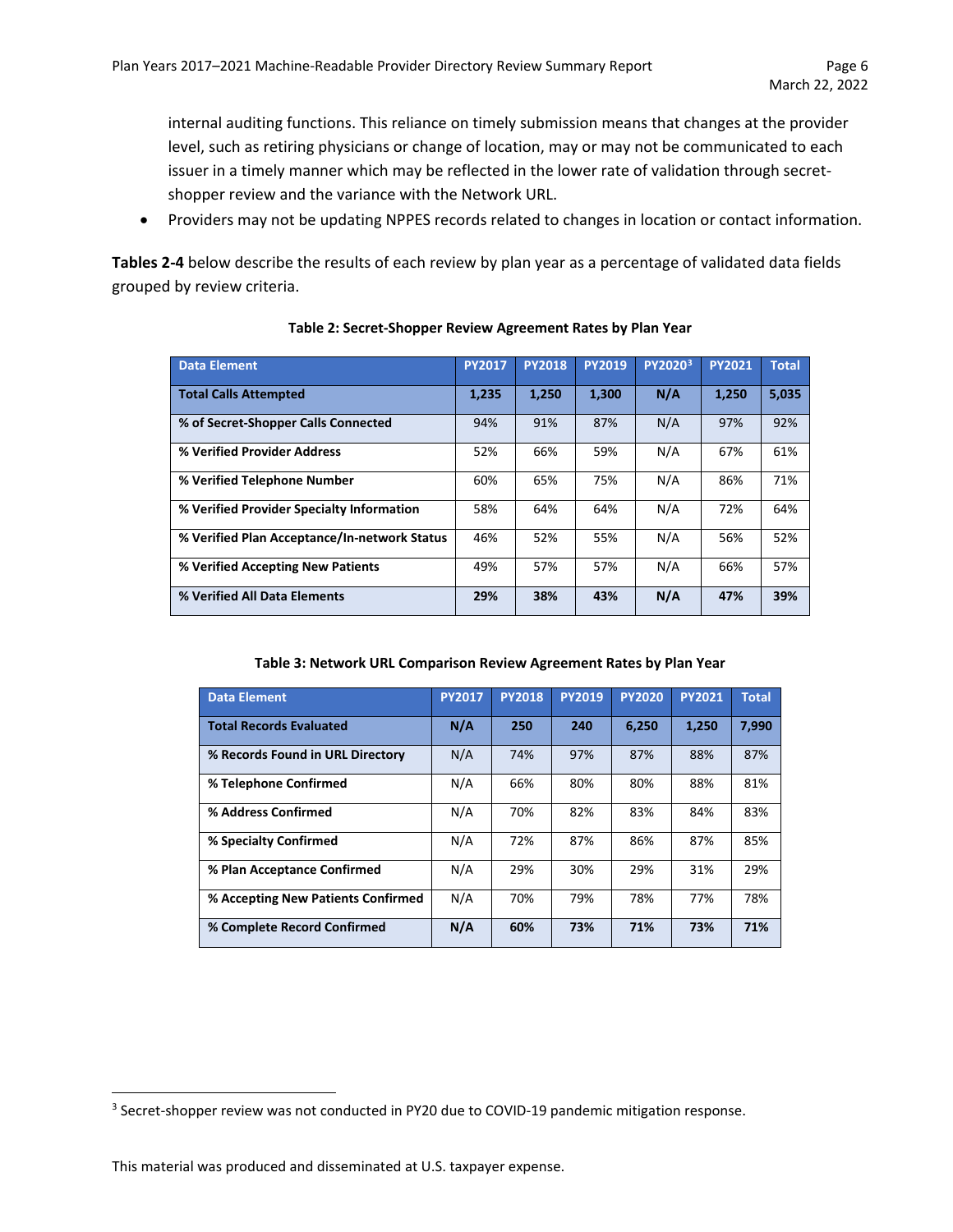| <b>Data Element</b>                               | <b>PY2017</b> | <b>PY2018</b> | <b>PY2019</b> | <b>PY2020</b> | <b>PY2021</b> | <b>Total</b> |
|---------------------------------------------------|---------------|---------------|---------------|---------------|---------------|--------------|
| <b>Total Records Compared</b>                     | N/A           | N/A           | N/A           | 6,250         | 6,219         | 12,469       |
| % Verified Provider Address - NPPES               | N/A           | N/A           | N/A           | 43%           | 44%           | 44%          |
| % Verified Location Information - USPS            | N/A           | N/A           | N/A           | 95%           | 93%           | 94%          |
| % Verified Provider Telephone - NPPES             | N/A           | N/A           | N/A           | 42%           | 43%           | 43%          |
| % Verified Provider Specialty Information - NPPES | N/A           | N/A           | N/A           | 75%           | 79%           | 77%          |
| % Verified All Data Elements                      | N/A           | N/A           | N/A           | 25%           | 28%           | 26%          |

#### **Table 4: Other Data Sources Comparison Review Agreement Rates by Plan Year**

#### <span id="page-6-0"></span>**1.5 Best Practice Recommendations**

This MR provider directory review process includes 1) a comparison of the online and MR provider directory files to determine consistency between provider network information in publicly available data sources such as the NPPES NPI registry, the USPS address verification database, and the Network URL directories, as a means of determining reliability of the data contained within the MR data file, and 2) a secret-shopper style validation to determine the accuracy of the MR provider network data at the time of publication. The MR provider network directory is intended to provide accurate contact, location, and practice information for network providers. Understanding the accuracy of the URL directory and MR files provides CMS with an opportunity to determine best practices to increase the efficacy of both online (URL) and MR directory files. Based on the results of the MR provider directory review for PY2016 through PY2021, CMS provides the following best practices:

- Maintenance of records:
	- o CMS suggests that separate data files for URL and MR directories be updated concurrently or in a comparable time frame, to ensure consistency between each source and the resulting directory output.
	- o CMS suggests print and online directories include a "last updated" timestamp or verified date to inform and notify consumers of verification and update frequency.
	- o CMS encourages outreach campaigns to educate providers on their shared responsibility to maintain data accuracy and consumer education of new provider directory protections.
- Provider notification:
	- o CMS encourages developing an active or more interactive process between the issuer and providers to facilitate more timely notification of changes to demographic data such as changes to the provider's address, specialty, phone number, or acceptance of new patients.
	- o Additionally, issuers should utilize the same interactive process to communicate with providers that have not filed a claim within a certain timeframe to confirm provider network/data accuracy.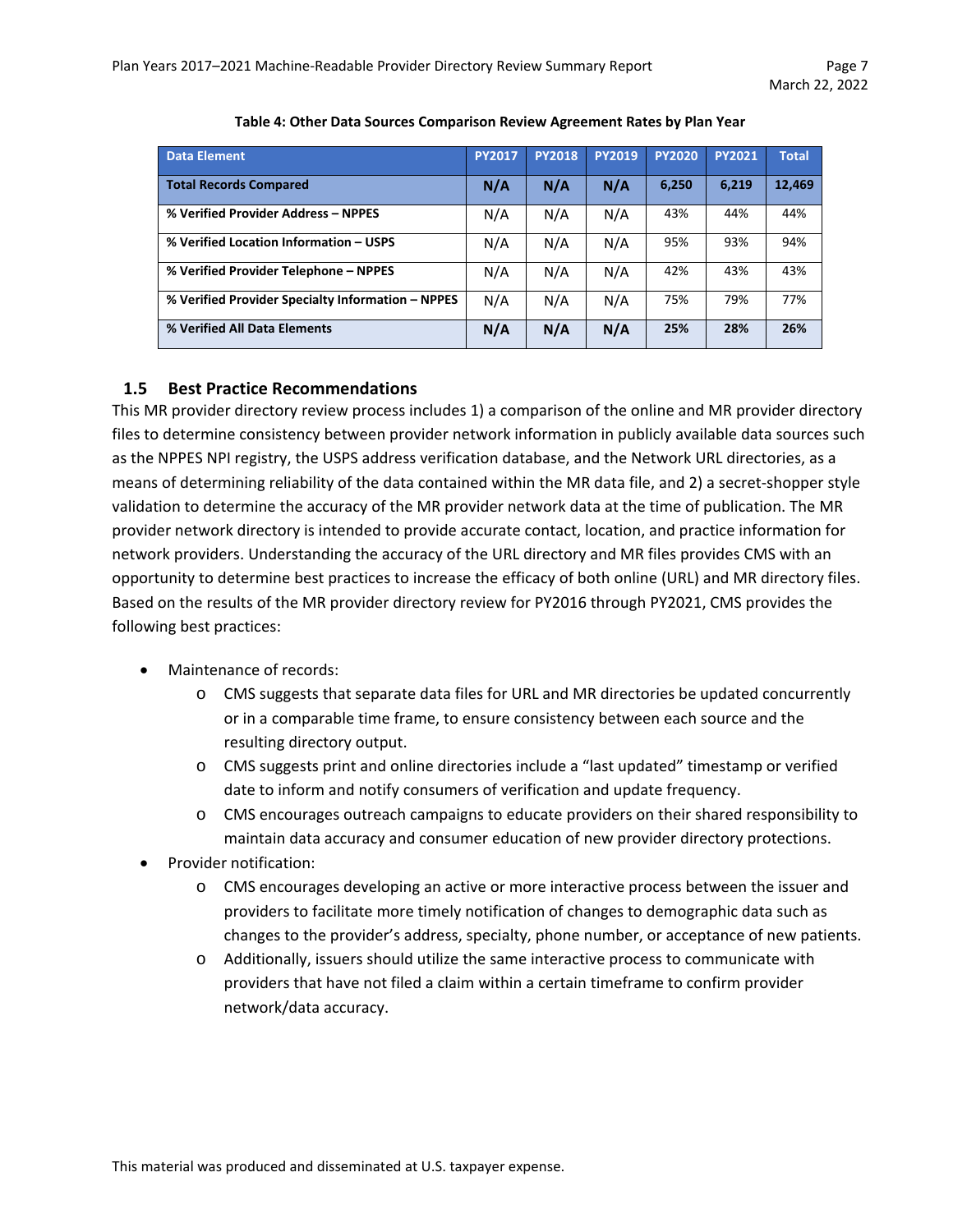# <span id="page-7-0"></span>**2. Plan Year 2017 Results Summary**

#### <span id="page-7-1"></span>**2.1 Background and Scope**

For PY2017 the MR provider directory review methodology focused on validating selected elements of issuer-submitted MR provider directory data via secret-shopper review. The criteria used to measure and evaluate compliance are defined by requirements in Subpart C of 45 CFR Part 156: Qualified Health Plan Minimum Certification Standards, and more specifically in 45 CFR § 156.230(c) The MR provider directory secret-shopper review was conducted on a sample of 1,235 MR provider directory records selected from 50 QHPs provided by CCIIO from files submitted by issuers to the FFE in March 2017.

#### <span id="page-7-2"></span>**2.2 Sample Selection**

CMS selected a sample of 25 providers from 45 QHP and 5 SADP issuers based on the review methodology described in Section 1.3. The NPI was used to ensure one provider per location was selected. One SADP in the sample had only 15 unique NPIs from which a sample could be selected; this resulted in the final sample size of 1,235 unique NPIs.

#### <span id="page-7-3"></span>**2.3 Review Methodology**

For PY2017, CMS validated the MR provider directory data by conducting telephonic outreach. Each provider was questioned to determine the following:

- Is the telephone number published in the MR data active and valid for the provider listed?
- Is the address listed in the directory the correct address for the provider listed?
- Does the specialty listed in the directory reflect the correct specialty for the provider?
- Does the provider participate in the plan identified in the directory?
- Is the indicator of whether the provider is accepting new patients accurate?

If a phone number did not connect with a live person, CMS reached out a second time on a different date and time. If a person could not be reached to ask the above questions, the unsuccessful contact was documented and the data elements were rated as "not confirmed."

#### <span id="page-7-4"></span>**2.4 Results**

For PY2017, CMS was able to connect with a live person for 1,162 (94%) of 1,235 attempted calls. Overall, CMS confirmed that 360 (29%) of the MR provider directory data records contained all accurate data at the time contact was made. An analysis of each data element is described below. See **Figure 2** and **Table 5** for the breakout of matched provider directory data by data element and data source.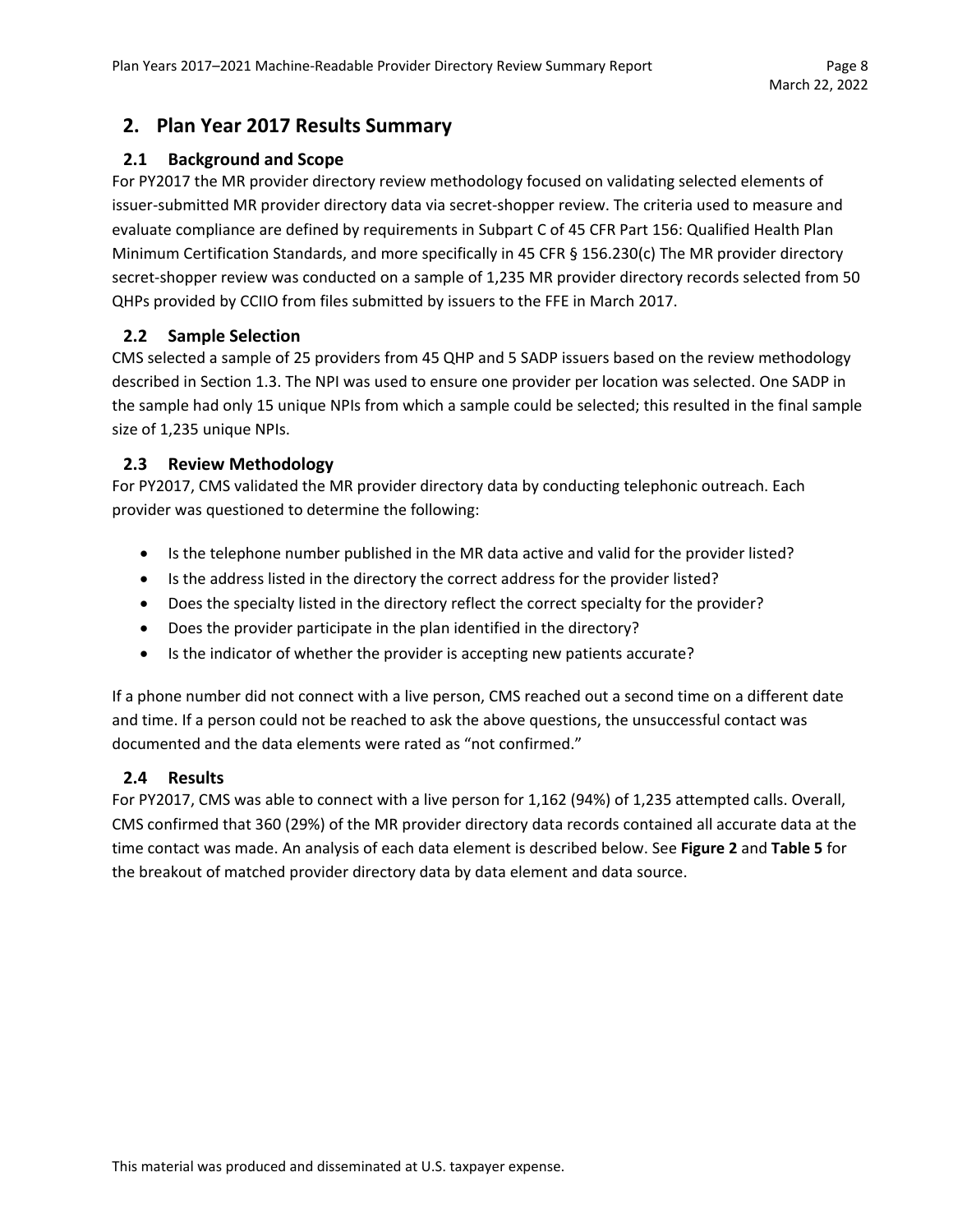

**Figure 2: Plan Year 2017 Results Chart**

The PY2017 validation review of MR provider data confirmed 29% of the provider directory records were accurate and up to date. A record was confirmed as accurate and up-to-date if a provider could be contacted using the telephone number in the MR data file, and all elements were confirmed to be accurate at the date and time of the outreach. See **Table 5** for the results of the PY2017 MR validation review by data element.

|  |  | Table 5: Plan Year 2017 Confirmed Data Elements Results |  |  |
|--|--|---------------------------------------------------------|--|--|
|  |  |                                                         |  |  |

| <b>Confirmed</b><br><b>Accuracy</b> | <b>Sample</b> '<br><b>Size</b> | <b>Calls</b><br><b>Connected</b> | <b>Telephone</b><br>Number <sup>'</sup> | <b>Address</b> | <b>Specialty</b> | <b>Plan</b><br><b>Acceptance</b> | <b>Accepting New</b><br><b>Patients</b> | <b>Complete</b><br>Record |
|-------------------------------------|--------------------------------|----------------------------------|-----------------------------------------|----------------|------------------|----------------------------------|-----------------------------------------|---------------------------|
| % Confirmed                         | 1,235                          | 94%                              | 60%                                     | 49%            | 58%              | 46%                              | 52%                                     | 29%                       |

# <span id="page-8-0"></span>**3. Plan Year 2018 Results Summary**

#### <span id="page-8-1"></span>**3.1 Background and Scope**

In PY2018 the MR provider directory review methodology continued to focus on validating selected elements of issuer-submitted MR provider directory data via secret-shopper review and added a comparison to the published Network URL directory. The criteria used to measure and evaluate compliance was defined by requirements in Subpart C of 45 CFR Part 156: Qualified Health Plan Minimum Certification Standards, and more specifically in 45 CFR § 156.230(c). The PY2018 review was conducted on a sample of 1,250 MR provider directory records selected from QHP and SADP Issuer MR files submitted to the FFE in May 2018.

#### <span id="page-8-2"></span>**3.2 Sample Selection**

For each issuer, the provider data was divided into three specialty groups. The first group included four samples of either PCP, OB/GYN, pediatrician, or mental health providers (or a mixture of the four specialties). The second group included two samples of either oncologists, cardiologists, endocrinologists, or ophthalmologists. The third group included one sample from the "Other" designation. If the provider data did not include a sufficient number of specialty providers in a specific group, the sample was modified to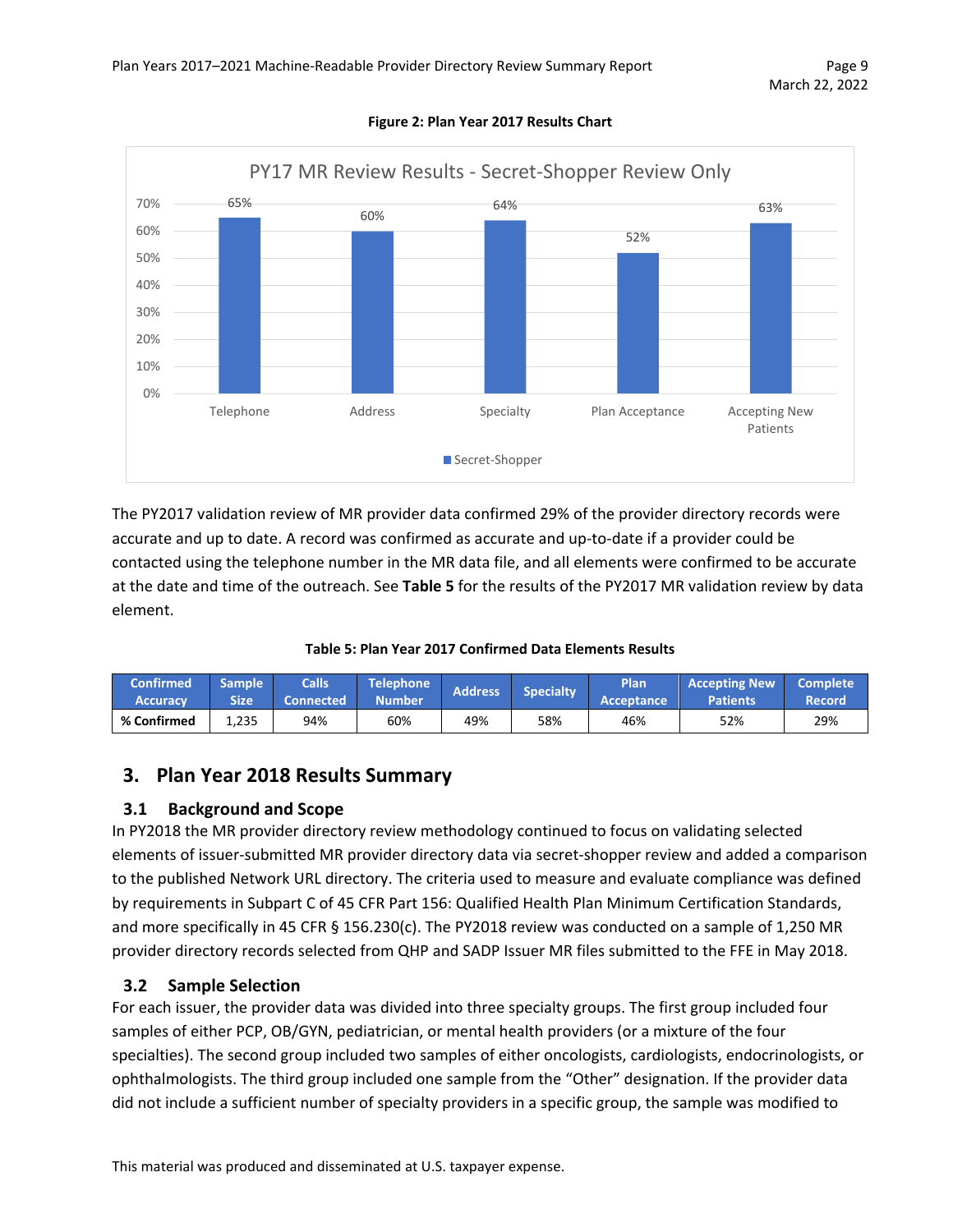include other specialties from within the same group. For example, when sampling an issuer for four PCPs, if only three PCPs were identified, then the sample included a provider from OB/GYN, pediatricians, or mental health.

If the provider data for each issuer did not include a sufficient number of specialty providers in any group, the sample was modified to include providers from the other specialty provider groups. Once a provider is sampled for a QHP as a particular specialty, they are automatically excluded from future sampling of other plans issued by the same issuer or other issuers. For example, if a provider with a single NPI practices at several locations, only one will be chosen for review even if the provider's NPI appears multiple times in the data set.

### <span id="page-9-0"></span>**3.3 Review Methodology**

### *Secret-Shopper Review*

To verify the accuracy of the submitted MR files, reviewers called providers, using the contact information published in the issuer's May 2018 MR data file. CMSemployed an assessment algorithm that started with whether 1) the phone number was active and reached a live person, and 2) the phone number published in the MR file connected with a valid provider's office. If a reviewer could not reach a live person after two additional attempts at different times and days, or the representative could not provide the information requested, the reviewer recorded the results as "No Response" in the applicable data fields. If a provider office could be reached with the information published in the MR directory, reviewers continued verifying remaining data points to confirm the accuracy of the contents of the MR file by questioning the office representative to determine the following:

- Did the telephone number connect to the provider office listed in the MR directory entry?
- Is the address listed in the MR directory the correct address for the provider listed?
- Does the specialty listed in the MR directory reflect the correct specialty for the provider?
- Does the provider participate in the plan identified in the MR directory?

### *Comparison to Online Provider Directory URL*

To determine if the MR provider directory data is being maintained regularly, CMS compared the provider data in the MR file to the network URL directory. To conduct this review, CMS accessed each issuer's provider directory URL using a variety of search techniques (i.e., by provider name, zip code plus distance range, by network name) and attempted to locate the same provider record selected from the MR directory. Each data element in the MR file was compared to the network URL directory to confirm the telephone, address, specialty, plan participation, and accepting new patients were consistent between the two directories.

### <span id="page-9-1"></span>**3.4 Results**

The sections below describe the results from the secret-shopper review and the comparison of MR provider data to the published Network URLs. See **Figure 3** for the breakout of matched provider directory data by data element and data source.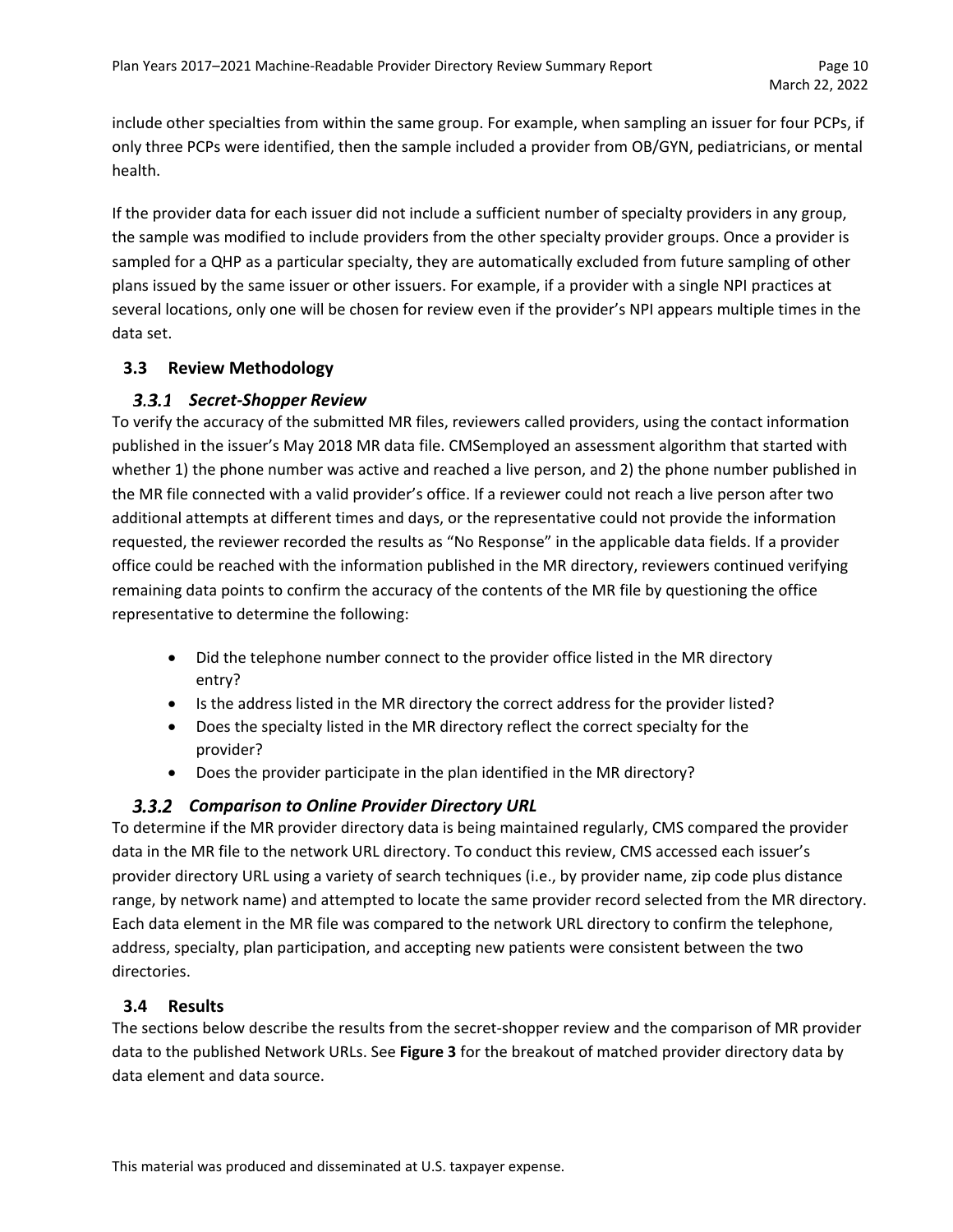

**Figure 3: Plan Year 2018 Results Chart**

The PY2018 validation review of MR provider data confirmed 38% of the provider directory records were completely accurate and up to date. A record was confirmed as accurate and up-to-date if a provider could be contacted using the telephone number in the MR data file, and all elements were confirmed to be accurate at the date and time of the outreach.

The scope of the MR validation review expanded in PY2018 to include a comparison of the MR provider data to the Network URL. This comparison resulted in 60% of the provider records confirmed as a complete match between the two data sources.

See **Table 6** for the results of the PY18 MR validation review by data element.

| <b>Data Source</b>        | Sample<br><b>Size</b> | <b>Record</b><br><b>Found/Call</b><br><b>Connected</b> | Phone | <b>Address</b> | <b>Specialty</b> | Plan<br>Acceptance | <b>Accepting</b><br><b>New Patients</b> | <b>Complete</b><br><b>Record</b> |
|---------------------------|-----------------------|--------------------------------------------------------|-------|----------------|------------------|--------------------|-----------------------------------------|----------------------------------|
| Secret-<br><b>Shopper</b> | 1,250                 | 91%                                                    | 65%   | 60%            | 64%              | 52%                | 63%                                     | 38%                              |
| <b>URL</b>                | 250                   | 74%                                                    | 66%   | 70%            | 72%              | 71%                | 70%                                     | 60%                              |

#### **Table 6: Plan Year 2018 Results**

The overall rate of provider directory records confirmed as accurate and up-to-date improved from PY2017 (29%) to PY2018 (38%).

The 40% variance between the secret-shopper results and the network URL directory suggests that the consumer-facing provider directories and the MR provider data files are not being maintained concurrently.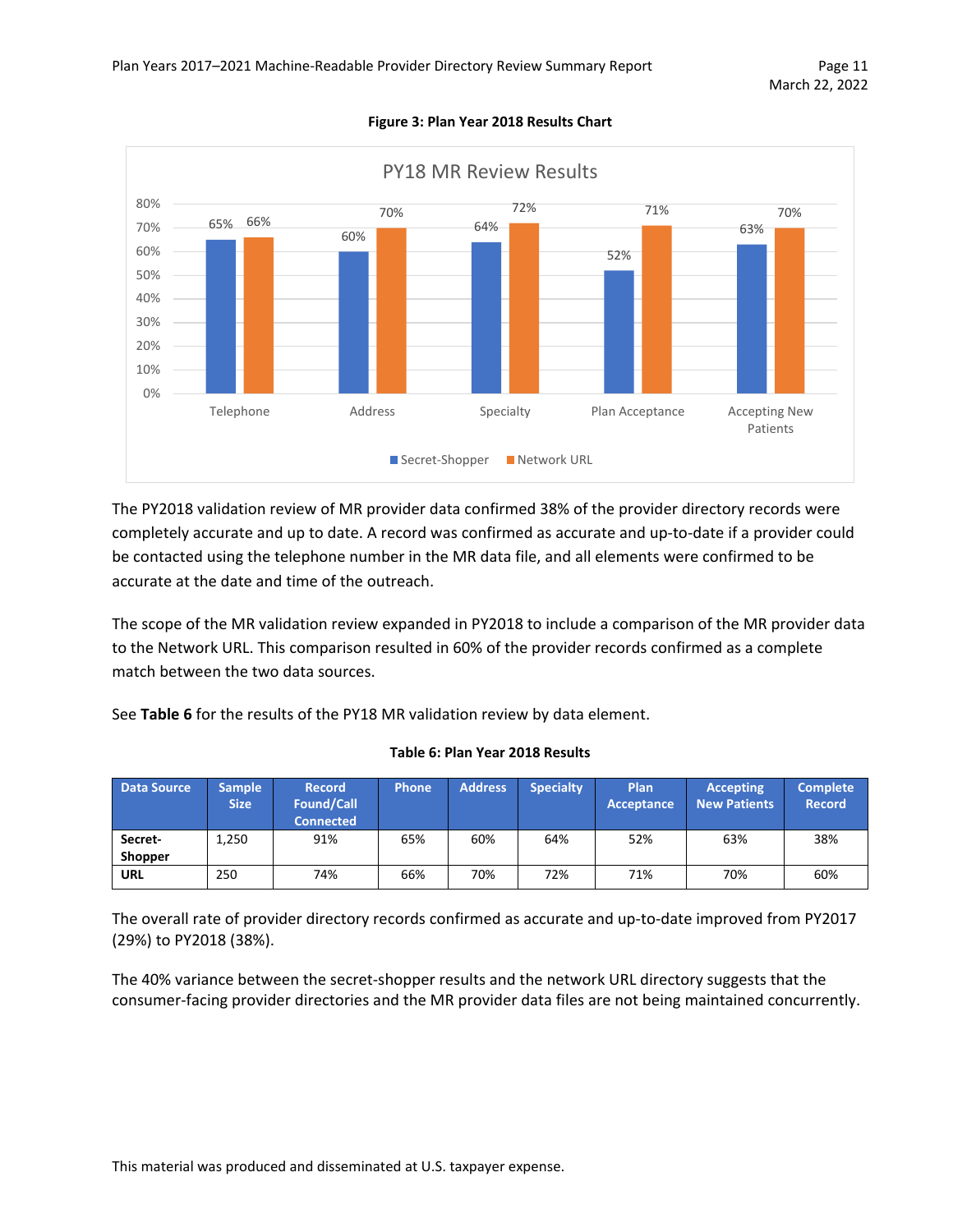# <span id="page-11-0"></span>**4. Plan Year 2019 Results Summary**

#### <span id="page-11-1"></span>**4.1 Background and Scope**

In PY2019 the MR provider directory review methodology continued to focus on validating selected elements of issuer-submitted MR provider directory data via secret-shopper review and added a comparison to the published Network URL directory. The criteria used to measure and evaluate compliance was defined by requirements in Subpart C of 45 CFR Part 156: Qualified Health Plan Minimum Certification Standards, and more specifically in 45 CFR § 156.230(c). The PY2019 review was conducted on a sample of 1,250 MR provider directory records selected from QHP and SADP Issuer MR files submitted to the FFE in April 2019.

#### <span id="page-11-2"></span>**4.2 Sample Selection**

For PY2019, CMS selected 52 QHP and SADP Issuers that were deemed to be at greater risk of potential noncompliance based on review of certification data and post-certification assessment data. MR provider directory records associated with the selected issuers and their QHPs and SADPs were then reviewed using a secret-shopping methodology, as described below, to determine the accuracy and consistency of reported provider data.

For each QHP Issuer, CMS continued to selected provider directory data from five broad provider groupings: PCP, OB/GYN, Pediatricians, Mental Health providers, and Specialists (i.e., oncologists, cardiologists, endocrinologists, ophthalmologists, and an "Other" category for all other specialties). If the MR provider data file did not include enough providers in a specific provider group, providers from another group were included in a same sample set to ensure each QHP Issuer had at least 25 provider directory records to review. Once a provider was included in a sample for a QHP, they were automatically excluded from sampling for other QHPs issued by the same or other issuers during that specific testing phase.

For the Network URL Comparison, CMS selected a ~10% sample from each of the provider groupings to conduct the manual comparison of MR provider data to the Network URL provider directory.

#### <span id="page-11-3"></span>**4.3 Review Methodology**

### *Secret-Shopper Review*

To verify the accuracy of the submitted MR files, reviewers called providers, using the contact information published in the issuer's May 2019 MR data file. CMS employed an assessment algorithm that started with whether 1) the phone number was active and reached a live person, and 2) the phone number published in the MR file connected with a valid provider's office. If a reviewer could not reach a live person after two additional attempts at different times and days, or the representative could not provide the information requested, the reviewer recorded the results as "No Response" in the applicable data fields. If a provider office could be reached with the information published in the MR directory, reviewers continued verifying remaining data points to confirm the accuracy of the contents of the MR file by questioning the office representative to determine the following:

- Did the telephone number connect to the provider office listed in the MR directory entry?
- Is the address listed in the MR directory the correct address for the provider listed?
- Does the specialty listed in the MR directory reflect the correct specialty for the provider?
- Does the provider participate in the plan identified in the MR directory?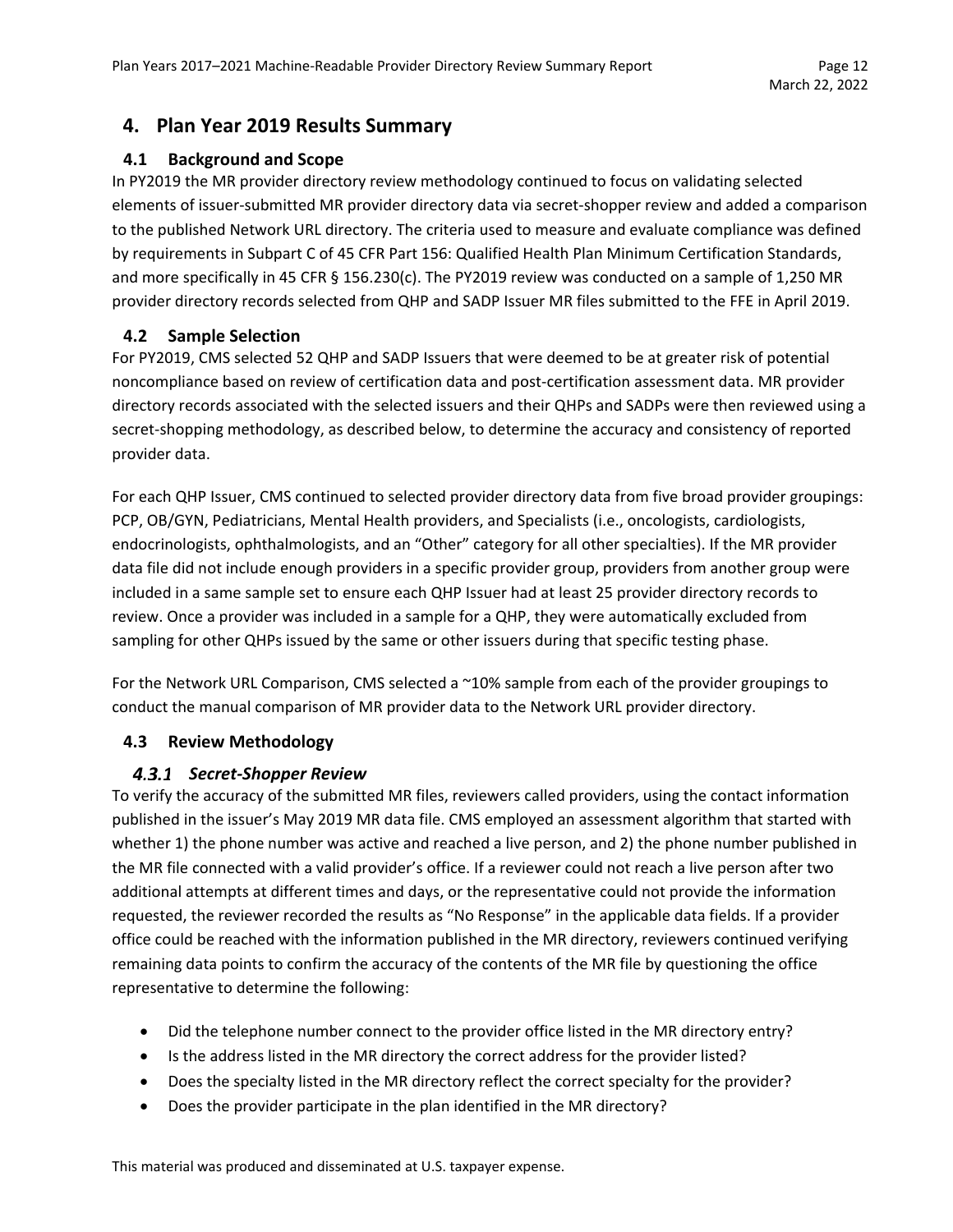### *Comparison to Online Provider Directory URL*

To further validate the results of the secret-shopper review, a second test was added to compare a subset of MR records selected from the 1,250 records to each QHP Issuer's published online provider directory URL. The goal of this second test is to ensure that the data provided to CMS in the MR monthly file submission is consistent with the information available to consumers.

A systematic sample was identified by starting at the fifth record in the ordered list of 1,250 and selecting every fifth record until the desired sample size of 250 MR records was met. This resulted in at least one provider record being selected from 50 unique QHP Issuers (including both QHPs and SADPs).

To establish comparability, the same elements were evaluated in the online provider directory and the secret-shopper review. The reviewer accessed the QHP Issuer's provider directory URL and used a variety of search techniques (i.e., by provider name, zip code plus distance range, by network name) to locate the same provider record selected from the MR directory. Next, the reviewer assessed whether each element 1) is published as required in the online directory, and 2) the published element is consistent with the information included in the MR file. The results for each reviewed element were then identified as a match, mismatch, or not available.

### <span id="page-12-0"></span>**4.4 Results**

The sections below describe the results from the secret-shopper review and the comparison of MR provider data to the published Network URLs. See **Figure 4** for the breakout of matched provider directory data by data element and data source.



#### **Figure 4: Plan Year 2019 Results Chart**

The PY2019 validation review of MR provider data confirmed 43% of the provider directory records were accurate and up to date. A record was confirmed as accurate and up-to-date if a provider could be contacted using the telephone number in the MR data file, and all elements were confirmed to be accurate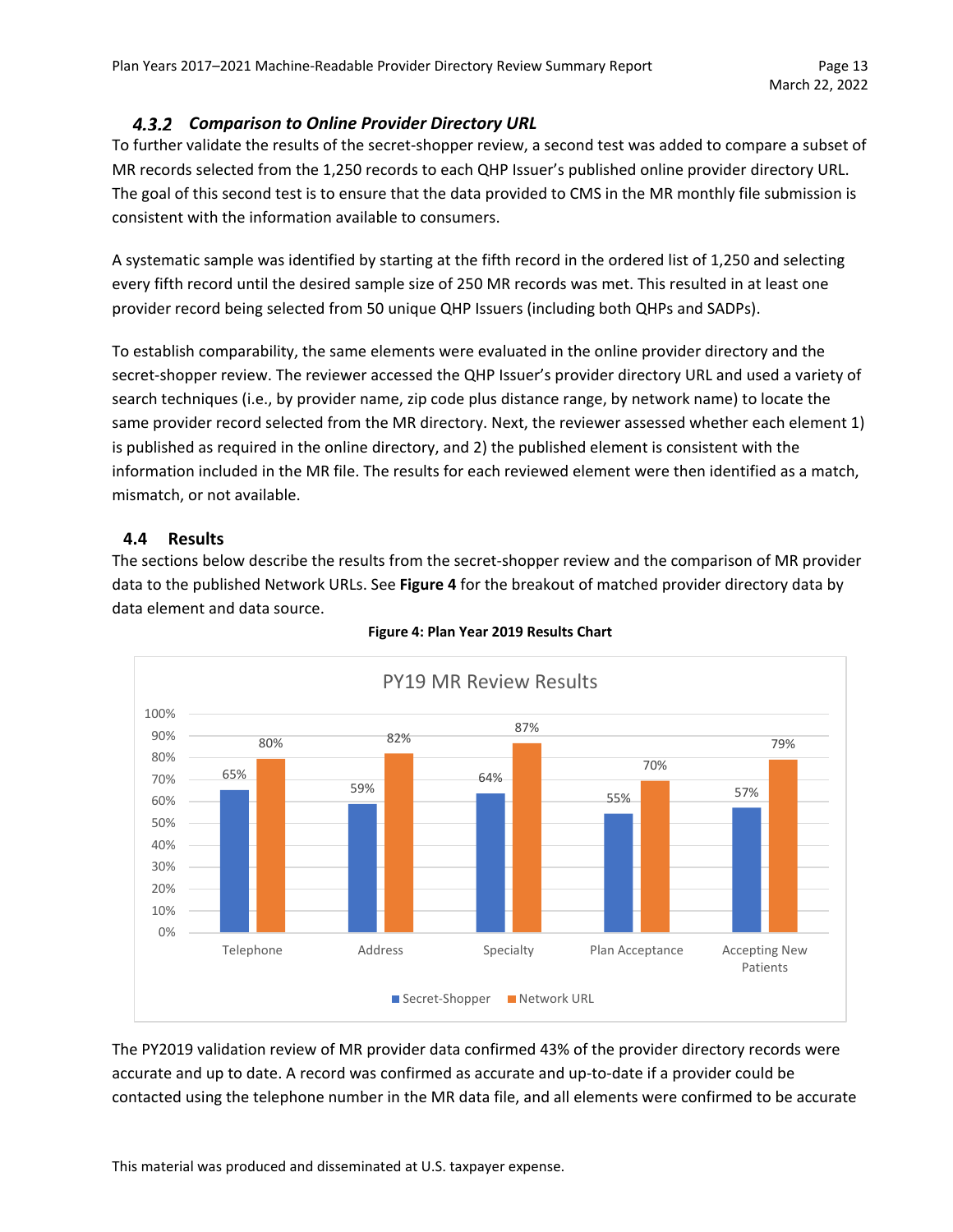at the date and time of the outreach. The scope of the MR validation review includes a comparison of the MR provider data to the Network URL which resulted in 73% of the provider records confirmed as a complete match between the two data sources.

See **Table 7** for the results of the PY19 MR validation review by data element.

#### **Table 7: Plan Year 2019 Results Table**

| <b>Data Source</b>           | <b>Record Found/Call</b><br><b>Connected</b> | <b>Telephone</b> | <b>Address</b> | <b>Specialty</b> | Plan<br><b>Acceptance</b> | <b>Accepting New</b><br><b>Patients</b> | <b>Complete</b><br><b>Record</b> |
|------------------------------|----------------------------------------------|------------------|----------------|------------------|---------------------------|-----------------------------------------|----------------------------------|
| Secret-<br><b>Shopper</b>    | 87%                                          | 65%              | 59%            | 64%              | 55%                       | 57%                                     | 43%                              |
| <b>Network</b><br><b>URL</b> | 97%                                          | 80%              | 82%            | 87%              | 70%                       | 79%                                     | 65%                              |

The overall rate of provider directory records confirmed as accurate and up-to-date improved from PY2018 (38%) to PY2019 (43%).

# <span id="page-13-0"></span>**5. Plan Year 2020 Results Summary**

#### <span id="page-13-1"></span>**5.1 Background and Scope**

In PY2020, the scope and methodology of the MR provider directory review was modified to reduce data inconsistencies due to the COVID-19 pandemic. These changes included the following:

- Elimination of the secret-shopper review
- Expansion of sample size from 1,250 to 6,250 unique providers
- Incorporation of comparison data from the NPPES database and the USPS Address verification database
- Expansion of the Network URL comparison sample to 100% of selected providers

The scope was modified from previous years due to the availability of providers during the onset of the COVID-19 pandemic in 2020. There were significant disruptions of service during this time that would have led to improperly skewed data. CMS modified the scope in response. The purpose of the modified scope was to ascertain the reliability of QHP and SADP MR provider directory information for 6,250 unique NPIs randomly selected from publicly available MR Exchange Directory files without using the secret-shopper review. Reliability was assessed through quantitative and qualitative analysis comparing consistency among MR provider directories, QHP and SADP directories on plan websites, and other data sources including a combination of automated and manual review methods. The focus of the review was on consistency of provider addresses, telephone numbers, specialties, and the accepting-new-patients indicator where available.

Data used in this review was downloaded and aggregated from four distinct sources of provider data. These sources included Exchange MR directory files, CMS' NPPES NPI Registry, the USPS Address Database, and the Exchange Network URL directories found on QHP and SADP issuers' websites. The data sources and methodology for retrieval are listed in **Table 8** below.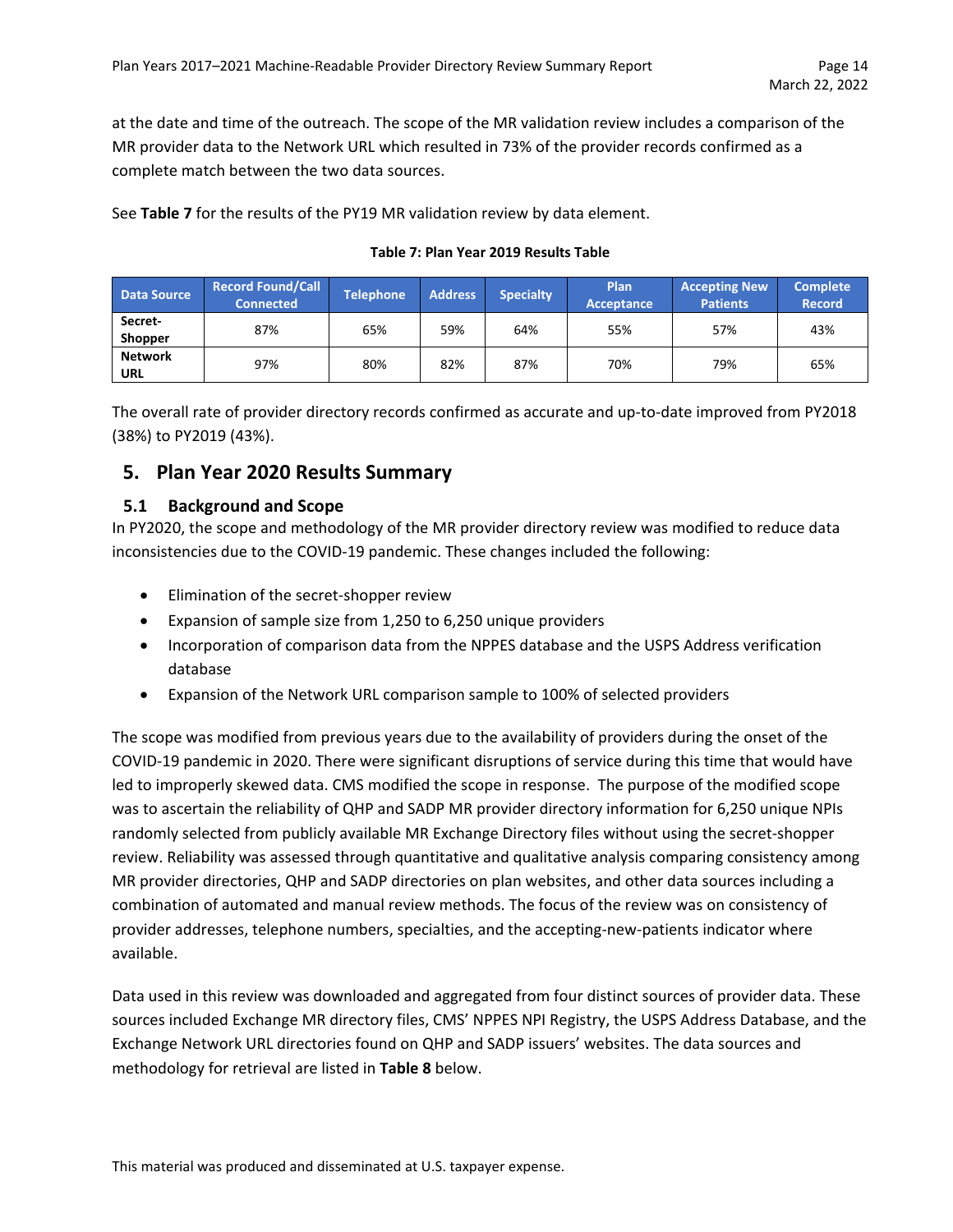| <b>Source</b>                                       | <b>Description</b>                                                                                                                | <b>Methodology</b>                                         |
|-----------------------------------------------------|-----------------------------------------------------------------------------------------------------------------------------------|------------------------------------------------------------|
| <b>FFE Exchange MR Directories</b>                  | Exchange MR files provided from each issuer in<br>prescribed format                                                               | Downloaded script to<br>automatically download .JSON files |
| <b>Exchange Network URL</b>                         | Provider directory files from each issuer's network<br>URL                                                                        | Network URLs obtained from<br>QHP/SADP landscape PUF       |
| <b>USPS Address Verification</b><br><b>Database</b> | USPS database that includes only valid, deliverable<br>addresses for doctors and offices                                          | USPS API used                                              |
| <b>NPPES NPI Registry</b>                           | National system for nearly all providers, including<br>an NPI, practice locations, telephone numbers, and<br>specialty taxonomies | Downloaded entire NPI registry                             |

#### **Table 8: Plan Year 2020 Data Sources**

In addition to the data sources identified above, we accessed taxonomy code definitions for Medicare and commercial providers<sup>[4](#page-14-2)</sup> and assigned each taxonomy code to one of the provider group categories described in Section 3.1 of this document. This crosswalk was then used as a key to compare the MR provider specialty data, the Network URL directory specialty, and the specialty reported in the NPPES NPI Registry.

#### <span id="page-14-0"></span>**5.2 Sample Selection**

For each of 42 QHP and 8 SADP issuers, CMS selected providers from five provider groupings. If the MR provider data file did not include enough provider NPIs in a specific provider group, NPIs from another group were included for each issuer to have at least 125 NPIs per issuer to review for a total of 6,250 unique providers. To ensure only unique NPIs were reviewed, each NPI was only sampled once and not duplicated between issuers.

#### <span id="page-14-1"></span>**5.3 Review Methodology**

The Exchange MR provider data was the first data to be extracted using script to extract .JSON data files from the public URL crawl list. Due to the size of the files, extraction was limited to those QHP and SADP Plan IDs included in the sample methodology. Provider addresses in the MR provider directory were compared to each of the data sources to determine likely matches or mismatches between the datasets.

#### *Secret-Shopper Review*

The secret-shopper review was not conducted in PY2020 to prevent excessive regulatory burden on the provider community.

### *Comparison to Published Network URLs*

The Exchange Network URL directories were manually compared with the MR directory data using a SharePoint custom tool to collect responses. For this analysis, reviewers accessed each issuer's Network URL and used a variety of search techniques including searches by provider name, zip code plus distance range, or network name to locate the same provider record. The reviewer then recorded whether each of the four elements (accepting new patients, address, phone, and specialty) were matched to the MR provider data. This included confirming that the specialty and "Accepting New Patients" indicator corresponded to the MR provider data.

<span id="page-14-2"></span><sup>&</sup>lt;sup>4</sup> CMS provides a taxonomy code download list at [http://www.nucc.org/index.php/code-sets-mainmenu-41/provider](http://www.nucc.org/index.php/code-sets-mainmenu-41/provider-taxonomy-mainmenu-40/csv-mainmenu-57)[taxonomy-mainmenu-40/csv-mainmenu-57.](http://www.nucc.org/index.php/code-sets-mainmenu-41/provider-taxonomy-mainmenu-40/csv-mainmenu-57)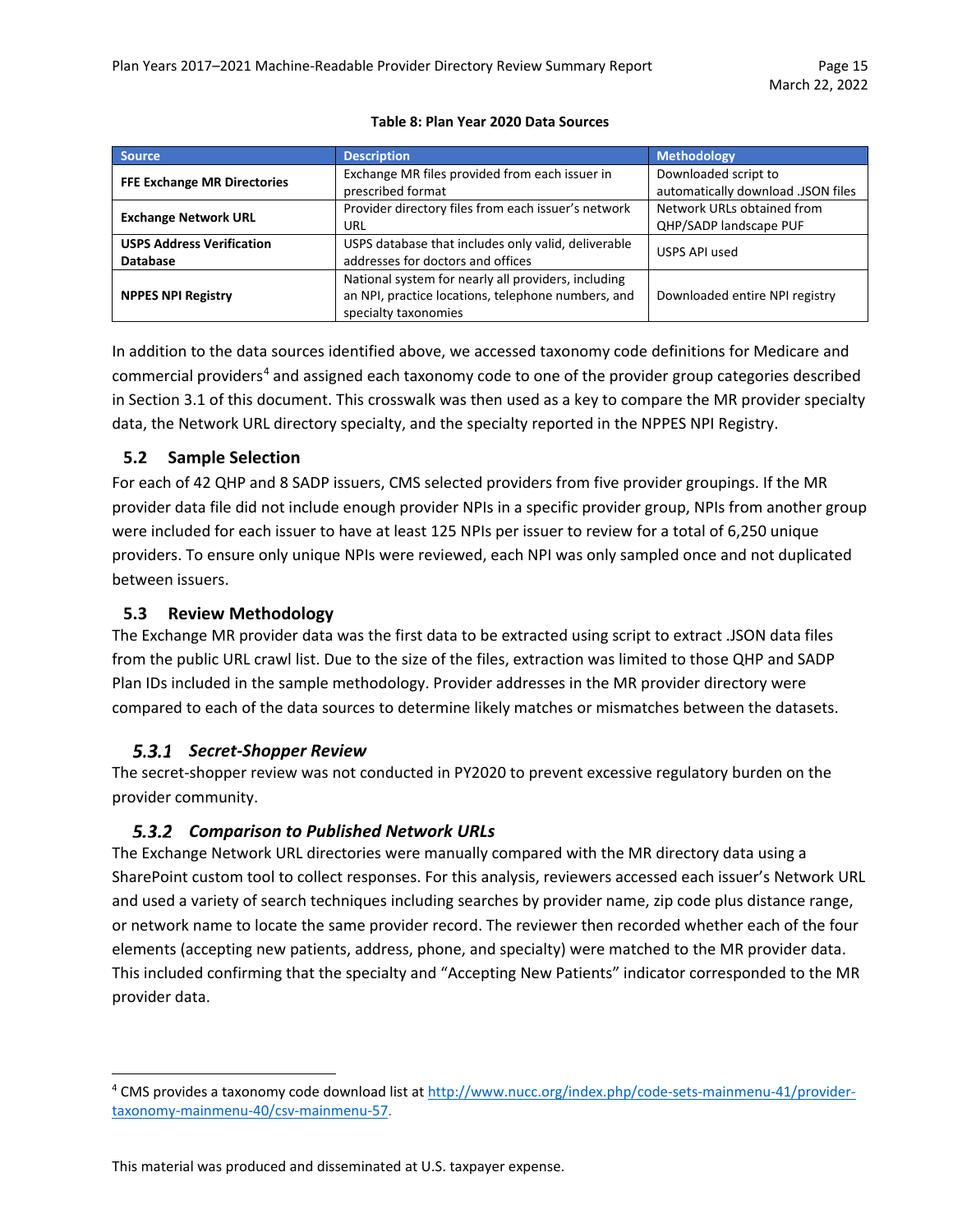# *Comparison to the NPPES Registry Data*

Provider data from the NPPES NPI registry file<sup>[5](#page-15-1)</sup> was compared to the extracted MR provider data. This comparison was performed in a local database. For phone number comparisons, the MR provider data phone numbers and NPPES phone numbers were formatted the same and compared to determine if there was a match. For specialty comparisons, the MR provider data Specialty Category and the NPPES Specialty Category were compared by using the NPPES primary taxonomy code and cross-referencing the taxonomy code with the specialty category using the NPPES crosswalk data to determine if the specialties were a match.

### *Comparison to the USPS Address Verification Database*

The USPS API was used to determine if the MR provider data address was a valid USPS address. A client application was developed that pulled the MR provider address from the sample and provided the address to the USPS API for comparison. The USPS API returned XML data for each individual address. The parsed XML data contained the information to confirm whether or not the address was a valid USPS address.

#### <span id="page-15-0"></span>**5.4 Results**

The sections below describe the results from the comparison review of MR provider data to the NPPES NPI registry, the USPS address verification database, and the published Network URLs. See **Figure 5** for the breakout of matched provider directory data by data element and data source.



#### **Figure 5: Plan Year 2020 Review Results**

The scope of the PY2020 validation review was modified to not include the secret-shopper review and expanded comparison of the MR provider data to additional data sources. The results of the PY2020 evaluation of the MR provider data confirmed 73% of the provider directory records were consistent with the network URL directory. However, when comparing the MR provider data to the NPPES NPI registry, only

<span id="page-15-1"></span><sup>&</sup>lt;sup>5</sup>The NPPES NPI registry is located at [https://npiregistry.cms.hhs.gov/.](https://npiregistry.cms.hhs.gov/)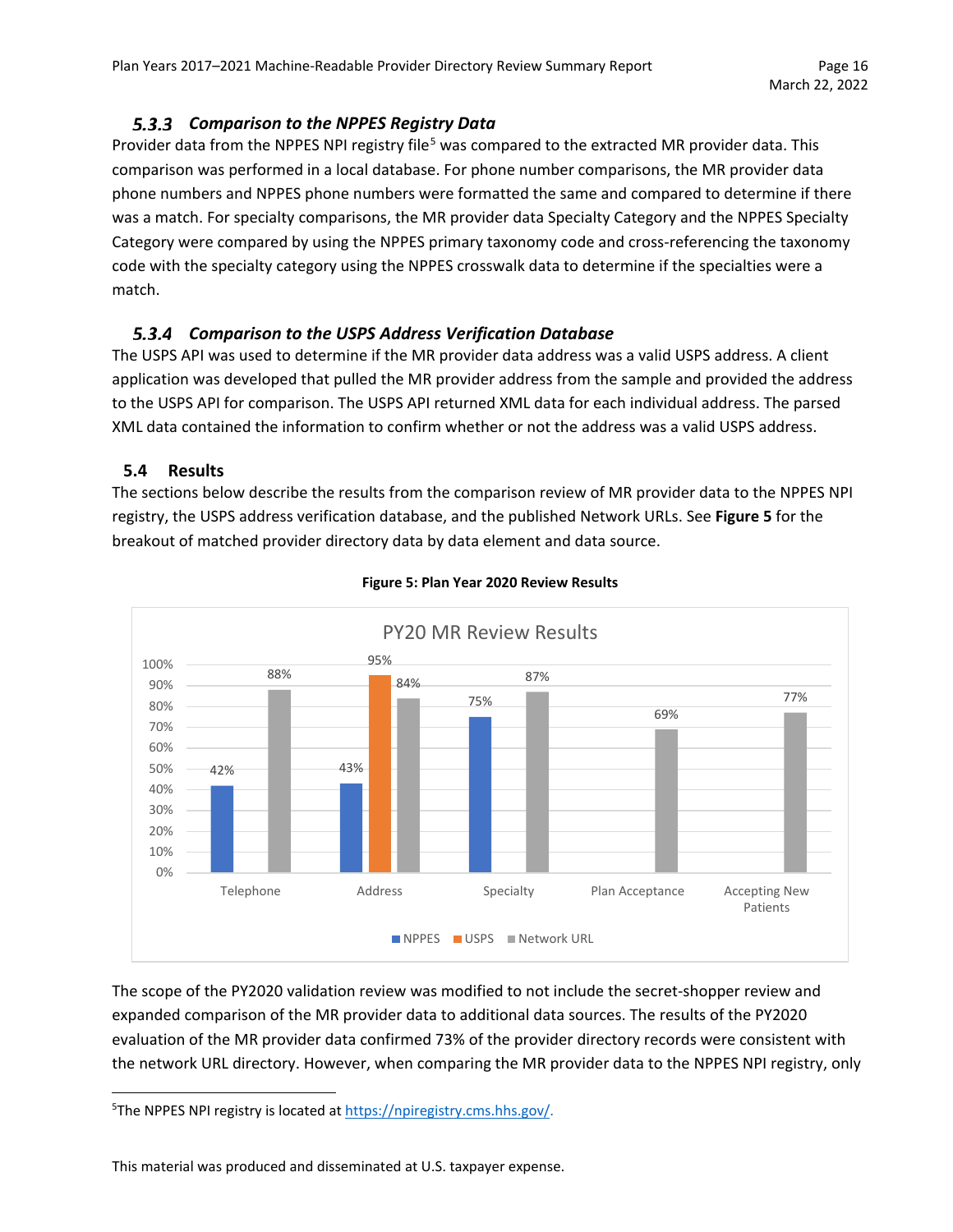25% of the provider directory records completely matched.

See **Table 9** for the results of the PY2020 MR validation review by data element.

| <b>Data Source</b>           | <b>Record</b> | <b>Telephone</b> | <b>Address</b> | <b>Specialty</b> | Plan       | <b>Accepting</b>    | <b>Complete</b> |
|------------------------------|---------------|------------------|----------------|------------------|------------|---------------------|-----------------|
|                              | <b>Found</b>  |                  |                |                  | Acceptance | <b>New Patients</b> | <b>Record</b>   |
| NPPES <sup>6</sup>           | 75%           | 42%              | 43%            | 75%              | N/A        | N/A                 | 25%             |
| <b>USPS</b>                  | 95%           | N/A              | 95%            | N/A              | N/A        | N/A                 | 95%             |
| <b>Network</b><br><b>URL</b> | 88%           | 88%              | 84%            | 87%              | 69%        | 77%                 | 73%             |

#### **Table 9: Plan Year 2020 Results**

### <span id="page-16-0"></span>**5.5 Recommendations**

CMS will expand the scope of future reviews to incorporate the NPPES and USPS comparison of the MR provider directory data.

# <span id="page-16-1"></span>**6. Plan Year 2021 Results Summary**

#### <span id="page-16-2"></span>**6.1 Background and Scope**

In PY2021 the MR provider directory review methodology continued to focus on validating the accuracy of selected elements from issuer-submitted MR provider directory data via secret-shopper review and evaluating the consistency of data with the published Network URL directory, the NPPES NPI Registry, and the USPS address verification database. The criteria used to measure and evaluate compliance was defined by requirements in Subpart C of 45 CFR Part 156: Qualified Health Plan Minimum Certification Standards, and more specifically in 45 CFR § 156.230(c) The PY2021 review was conducted on a sample of 6,250 MR provider directory records selected from QHP and SADP Issuer MR files submitted to the FFE in February 2021.

### <span id="page-16-3"></span>**6.2 Sample Selection**

For PY2021, the provider categories reviewed remain consistent with the established methodology. However, as in PY2020, CMS selected up to 125 providers for a total of 6,250 unique NPIs representative of the established provider groupings. If an MR provider directory file does not include enough NPIs in a specific provider group, NPIs from another group are included for each issuer to ensure a target of 125 NPIs per issuer are reviewed. Each NPI is only sampled once and not duplicated between issuers. For the secretshopper review and manual comparison to the Network URL, CMS selected ~20% of the providers with a target of five providers in each of the selected provider categories.

#### <span id="page-16-4"></span>**6.3 Review Methodology**

Evaluation of reliability and accuracy of MR provider directory data is conducted through qualitative analysis of provider data gathered through a combination of automated and manual review techniques. MR provider directory data is gathered from published FFE MR directories and then compared to provider data published in the NPPES provider registry as well as the USPS address verification database. Provider information is

<span id="page-16-5"></span><sup>6</sup> Plan information and Accepting New Patients information are not included in the NPPES NPI Registry database.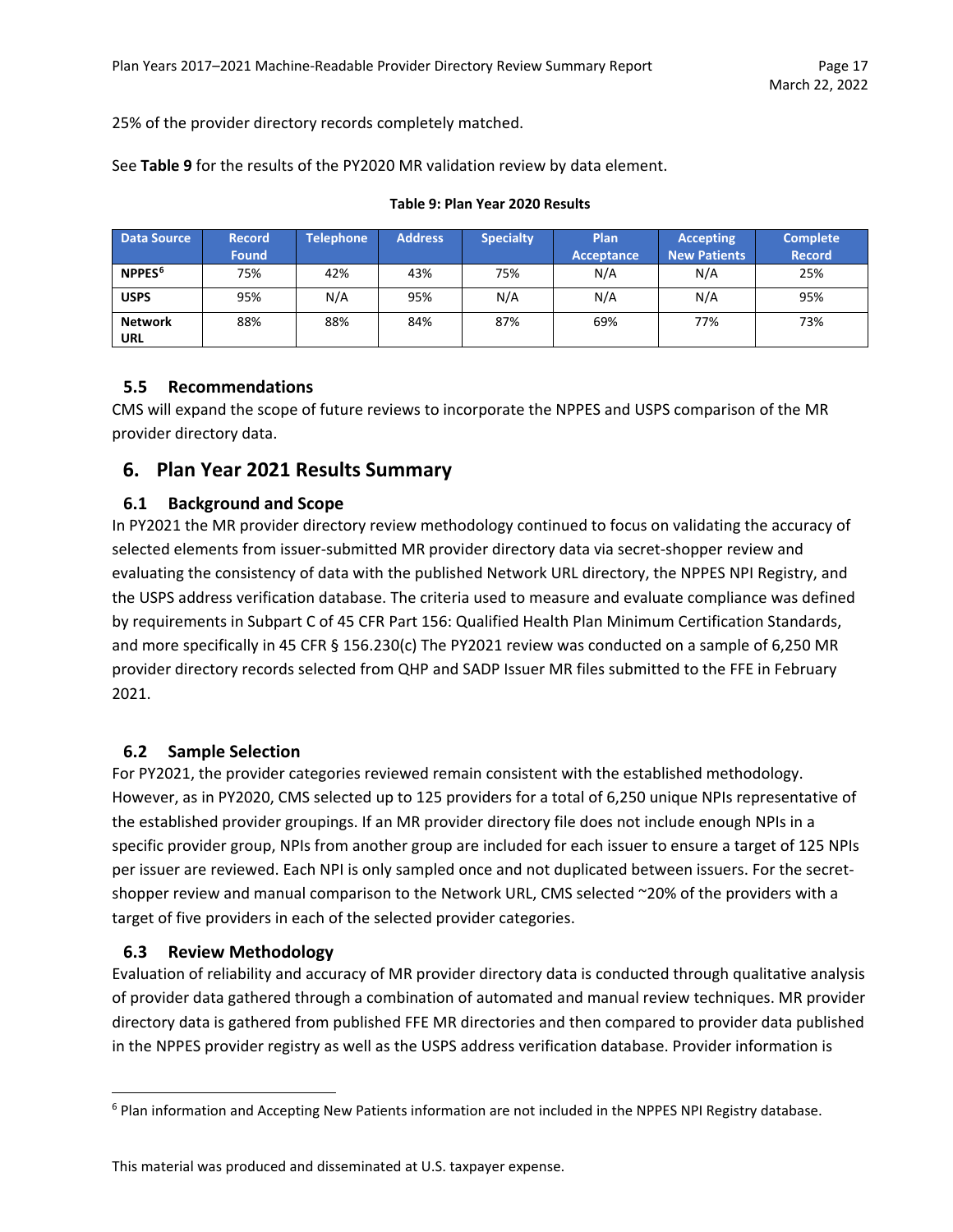then manually abstracted from each issuer's Network URL and collected through secret-shopper calls to provider offices for comparison to the MR directory. The data sources and methodology for retrieval are listed in **Table 10** below.

| <b>Source</b>                             | <b>Description</b>                                  | <b>Methodology</b>                 |
|-------------------------------------------|-----------------------------------------------------|------------------------------------|
| <b>FFE Exchange MR Directories</b>        | Exchange MR files provided from each issuer in      | Downloaded script to automatically |
|                                           | prescribed format                                   | download .JSON files               |
| <b>Exchange Network URL</b>               | Provider directory files from each issuer's         | Network URLs obtained from         |
|                                           | network URL                                         | QHP/SADP landscape PUF             |
| <b>USPS Address Verification Database</b> | USPS database that includes only valid,             | USPS API used                      |
|                                           | deliverable addresses for doctors and offices       |                                    |
| <b>NPPES NPI Registry</b>                 | National system for nearly all providers, including | Downloaded entire NPI registry     |
|                                           | a national provider ID, practice locations,         |                                    |
|                                           | telephone numbers, and specialty taxonomies         |                                    |

#### **Table 10: Plan Year 2021 Data Sources**

In addition to the data sources identified above, we access taxonomy code definitions for Medicare and commercial providers<sup>[7](#page-17-0)</sup> and assign each taxonomy code to one of the provider group categories described in Section 3.1 of this document. This crosswalk is used as a key to compare the MR provider specialty data, the Network URL directory specialty, and the specialty reported in the NPPES NPI Registry. The Exchange MR provider data is extracted using a script to extract .JSON data files from the public URL crawl list. Due to the size of the files, extraction is limited to those QHP and SADP Plan IDs included in the sample methodology.

### *Secret-Shopper Calls*

To verify the accuracy of the submitted MR provider directory files, CMS calls providers using the contact information published in the MR data files. For each attempted contact, providers are first assessed for whether 1) the phone number is active and reaches a live representative, and 2) the phone number published in the MR file connects with the provider's office. If a call reaches an inactive or disconnected telephone number or the call does not result in reaching a live representative after two attempts at different times and days, the date and time of both attempts are documented, and the entire record is considered to have "failed" the review. If a valid provider office can be reached with the information published in the MR file, CMS continues verifying remaining data points to confirm the accuracy of the contents of the MR file by questioning the live representative to determine the following:

- Did the telephone number connect to the provider office listed in the MR directory entry?
- Is the address listed in the MR directory the correct address for the provider listed?
- Does the specialty listed in the MR directory reflect the correct specialty for the provider?
- Does the provider participate in the plan listed in the MR file?

#### *Comparison to Online Provider Directory URL*

Concurrently with the secret-shopper reviews, an additional evaluation is performed to better understand the relationship between the QHP issuers' provider data submitted to the FFE and the provider information

<span id="page-17-0"></span><sup>&</sup>lt;sup>7</sup> CMS provides a taxonomy code download list at [http://www.nucc.org/index.php/code-sets-mainmenu-41/provider](http://www.nucc.org/index.php/code-sets-mainmenu-41/provider-taxonomy-mainmenu-40/csv-mainmenu-57)[taxonomy-mainmenu-40/csv-mainmenu-57.](http://www.nucc.org/index.php/code-sets-mainmenu-41/provider-taxonomy-mainmenu-40/csv-mainmenu-57)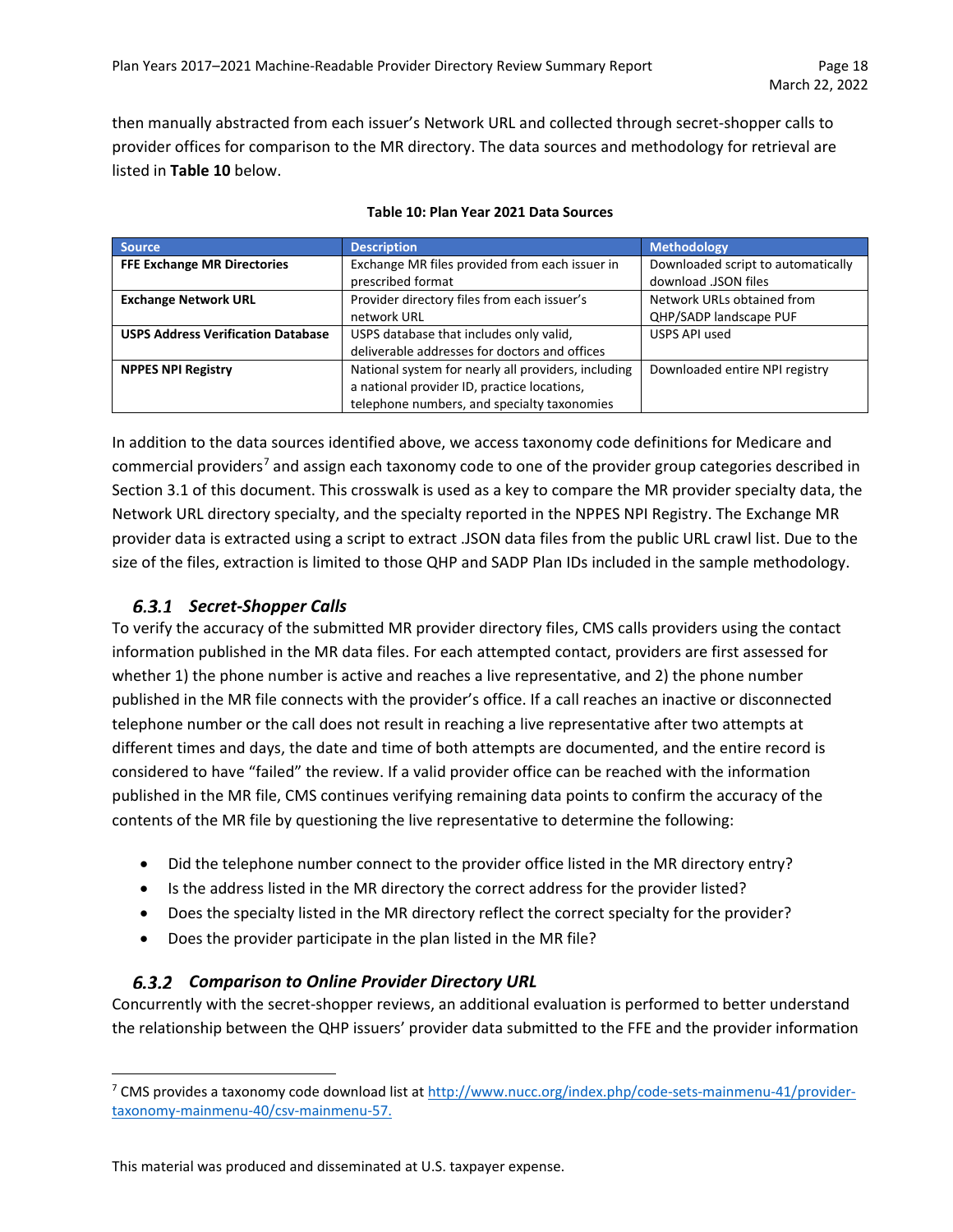publicly available to consumers. To accomplish this, the same sub-sample of NPIs selected for the secretshopper evaluation are manually reviewed by accessing each QHP issuer's published online provider directory URL. This is performed to ensure that the data provided to CMS in the MR monthly file submission is consistent with information available to consumers using the Network URL provided to the FFE as published in the Network PUF. Each URL comparison employs the same questions as in the secret shopper review. The reviewer accesses the QHP issuer's provider directory URL and uses a variety of search techniques (i.e., by provider name, zip code plus distance range, network name) to locate the same provider record as was selected from the MR file. Next, the reviewer assesses whether each element 1) is published as required in the online directory, and 2) the published element is consistent with the information included in the MR file. If all elements in the URL provider record do not match the MR file, the entire provider record is counted as a failed record.

#### *Comparison to NPPES and USPS*

The first evaluation for reliability and accuracy is a qualitative comparison of MR provider directory location, contact, and specialty information to provider data published in the NPPES provider registry, and a comparison of the provider location information in the MR directory to the USPS address database.

To conduct this review, the NPPES NPI download file is downloaded to a local database server environment and then compared to the MR provider data using various SQL algorithms. For phone number comparisons, the MR provider data phone numbers and NPPES phone numbers are formatted to matching types and compared to determine if there is a match. For specialty comparisons, the MR provider data Specialty Category and the NPPES Specialty Category are compared by using the NPPES primary taxonomy code and cross-referencing the taxonomy code with the specialty category, using the NPPES crosswalk data to determine if the specialties are a match.

The USPS API is used to determine if the MR provider data address is a valid USPS address. A client application was developed that pulls the MR provider address from the sample and provides the address to the USPS API for comparison. The USPS API returns XML data for each individual address and is then parsed to confirm whether or not the address is a valid USPS address.

#### <span id="page-18-0"></span>**6.4 Results**

For PY2021, inconsistencies are found in provider information across provider data sources when compared to the Exchange MR provider directories. See **Figure 6** for the breakout of matched provider directory data by data element and data source.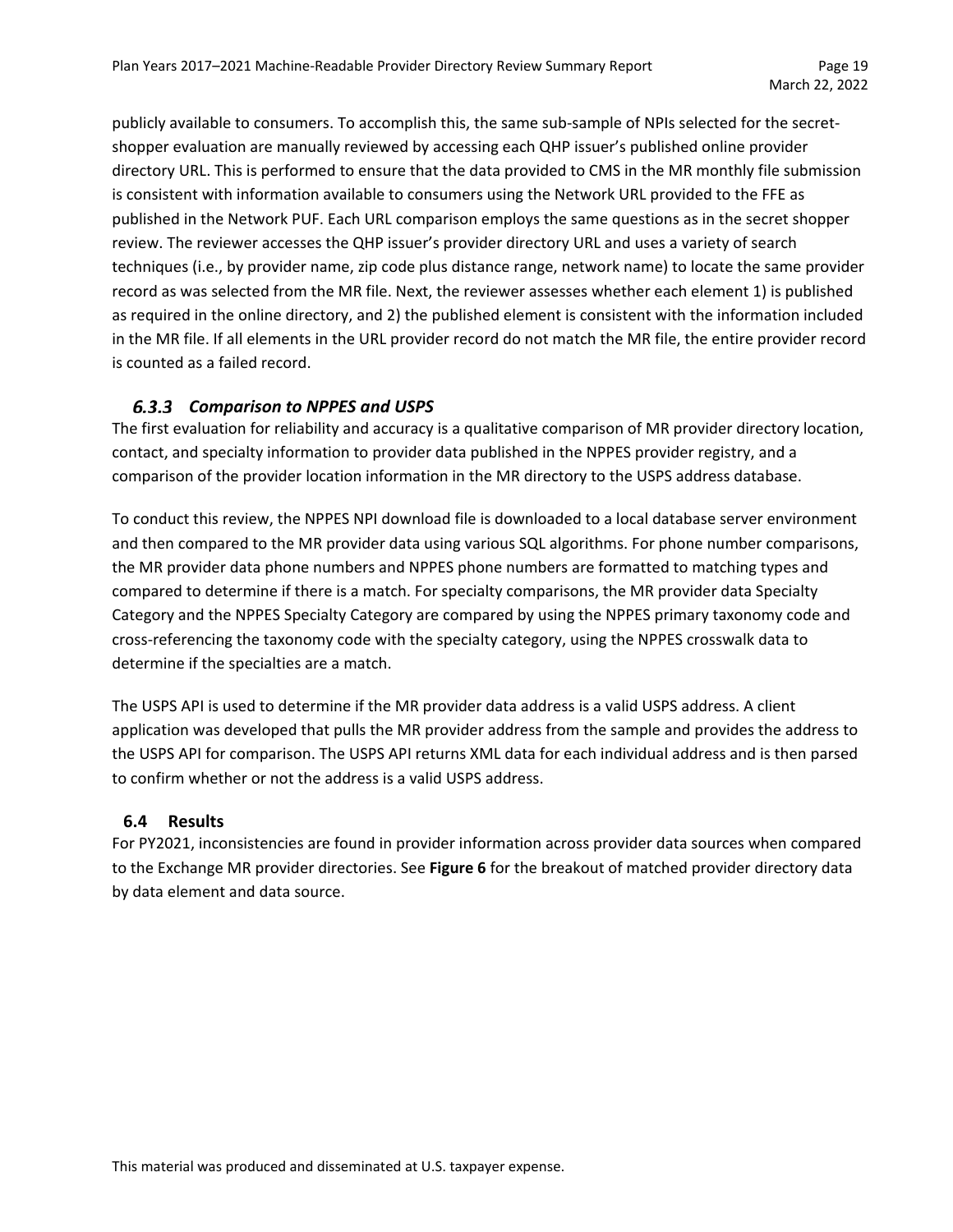

**Figure 6: Plan Year 2021 Review Results**

The PY2021 validation review of MR provider data confirmed 47% of the provider directory records were accurate and up to date. A record was confirmed as accurate and up-to-date if a provider could be contacted using the telephone number in the MR data file, and all elements were confirmed to be accurate at the date and time of the outreach. The scope of the MR validation review includes a comparison of the MR provider data to the Network URL which resulted in 73% of the provider records confirmed as a complete match between the two data sources.

See **Table 11** for the results of the PY2021 MR validation review by data element.

| <b>Data Source</b> | <b>Record Found/</b><br><b>Call Connected</b> | <b>Telephone</b> | <b>Address</b> | <b>Specialty</b> | Plan<br>Acceptance | <b>Accepting New</b><br><b>Patients</b> | <b>Complete</b><br><b>Record</b> |
|--------------------|-----------------------------------------------|------------------|----------------|------------------|--------------------|-----------------------------------------|----------------------------------|
| Secret-Shopper     | 97%                                           | 84%              | 67%            | 72%              | 56%                | 66%                                     | 47%                              |
| <b>Network URL</b> | 88%                                           | 88%              | 84%            | 87%              | 69%                | 77%                                     | 73%                              |
| NPPES <sup>8</sup> | 79%                                           | 43%              | 44%            | 79%              | N/A                | N/A                                     | 28%                              |
| USPS <sup>9</sup>  | 93%                                           | N/A              | 93%            | N/A              | N/A                | N/A                                     | 93%                              |

#### **Table 11: Plan Year 2021 Results Table**

<span id="page-19-0"></span><sup>8</sup> Plan information and Accepting New Patients information are not included in NPPES registry data.

<span id="page-19-1"></span><sup>9</sup> Telephone, Specialty, and Plan information data elements are not included in USPS database.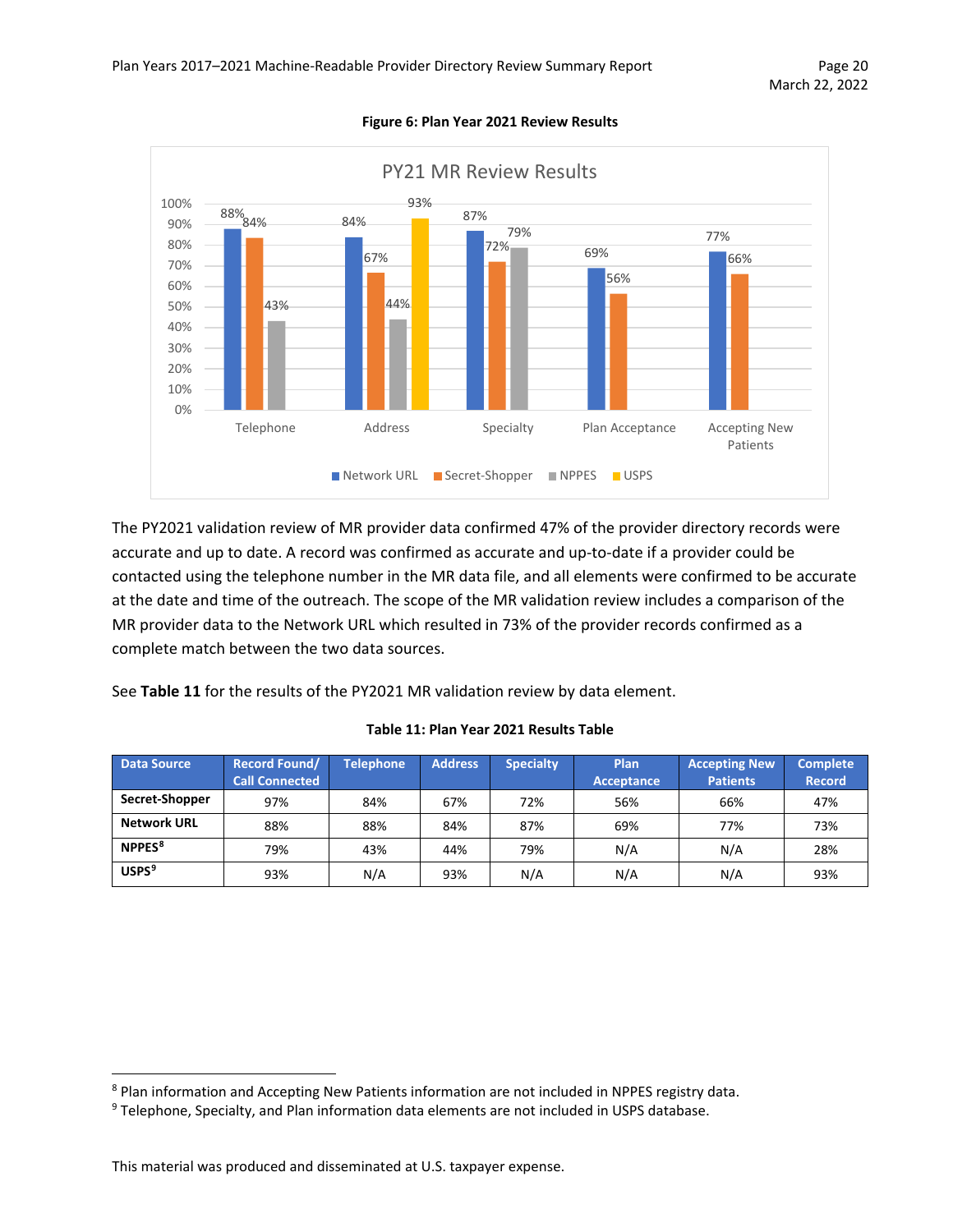# <span id="page-20-0"></span>**7. Conclusions and Best Practices**

Over the first five plan years that CMS has conducted the MR Provider Directory Review, the secret-shopper review results indicate that slightly fewer than half of network providers listed in the machine-readable data contain accurate, up-to-date, and complete contact, location, specialty, and accessibility information. However, the results vary when comparing the MR provider directory data to other public databases to determine consistency. Overall, the results of this review suggest the following:

- Issuers may not be maintaining their MR files consistent with their Network URL directory files as suggested by the variance between the secret-shopper results and the Network URL comparison.
- Changes at the provider level, such as retiring physicians or change of location, may or may not be communicated to each issuer in a timely manner which may be reflected in the lower rate of validation through secret-shopper review and the variance with the Network URL.
- Providers may not be updating NPPES records related to changes in location or contact information.

Based on findings, CMS has the following best practices:

- QHP Issuer Network URL and MR provider directory data should be updated concurrently to ensure consistency between each source and the resulting directory output.
- QHP Issuers should encourage providers to make timely notification of changes to demographic and directory data – such as changes to the provider's address, specialty, phone number, or acceptance of new patients.
- QHP Issuers should regularly monitor and routinely update their verified provider network data to ensure consumers and researchers have access to the most accurate provider network information.
- QHP Issuers should establish a response protocol to actively communicate and verify demographic and provider network information between the issuer and providers and to facilitate timely notification of changes.
- QHP Issuers should consider including a "last updated" timestamp or verified date on print and online directories to inform and notify consumers of verification and update frequency.
- QHP Issuers can consider investing in outreach campaigns to educate providers on their shared responsibility to maintain data accuracy and consumer education of new provider directory protections.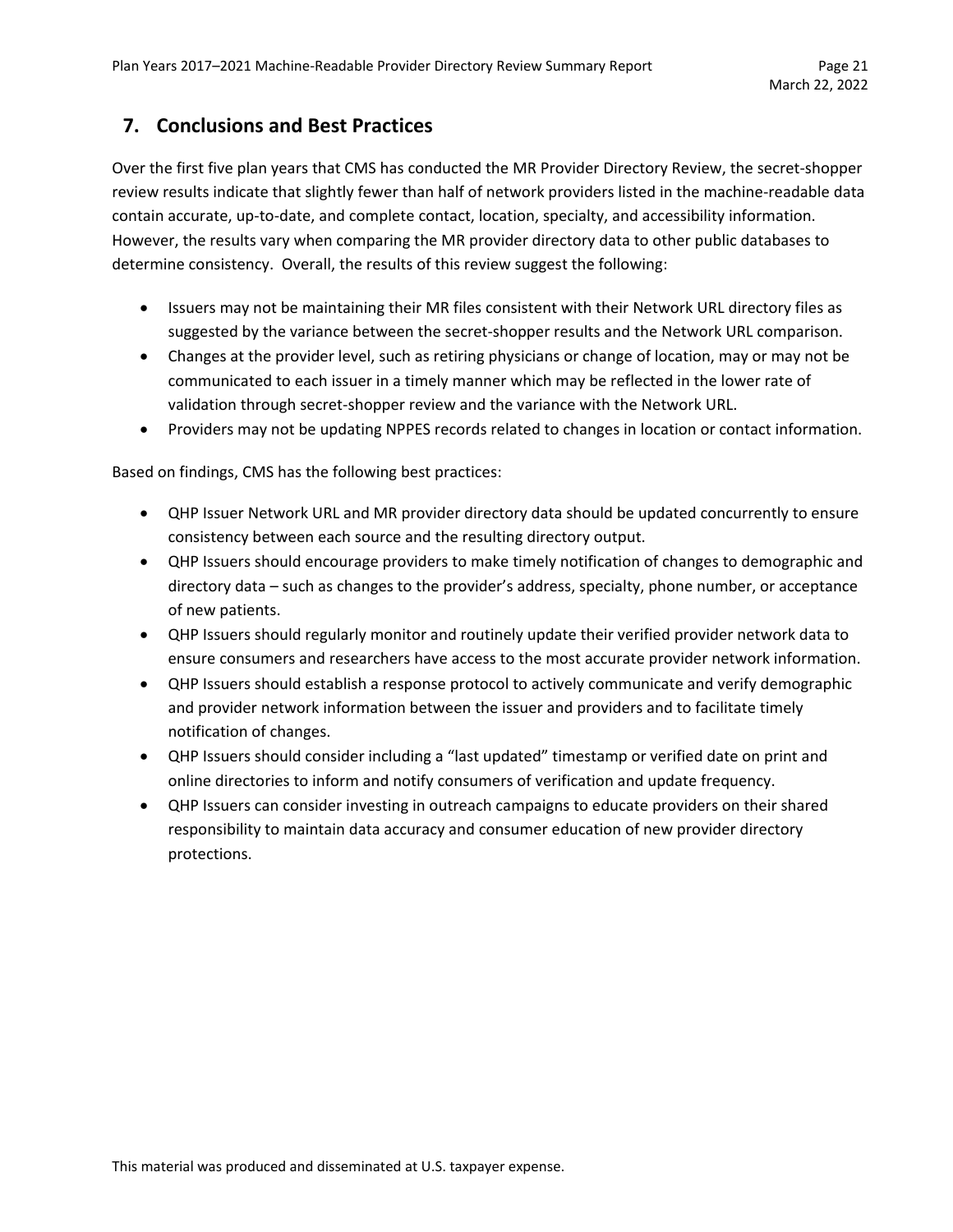# <span id="page-21-0"></span>**Appendix 1: Plan Year 2017 Results by Issuer**

| <b>Sample ID</b>        | <b>Sample</b><br><b>Size</b> | Phone<br><b>Number</b> | <b>Address</b> | <b>Specialty</b> | Plan<br>Acceptance | <b>Accepting New</b><br><b>Patients</b> | <b>Overall</b><br><b>Agreement</b> |
|-------------------------|------------------------------|------------------------|----------------|------------------|--------------------|-----------------------------------------|------------------------------------|
| $\mathbf{1}$            | 25                           | 76%                    | 64%            | 88%              | 84%                | 80%                                     | 56%                                |
| 2                       | 25                           | 40%                    | 84%            | 100%             | 84%                | 92%                                     | 64%                                |
| 3                       | 25                           | 71%                    | 56%            | 96%              | 52%                | 64%                                     | 40%                                |
| 4                       | 25                           | 94%                    | 72%            | 68%              | 52%                | 60%                                     | 40%                                |
| 5                       | 25                           | 84%                    | 84%            | 96%              | 64%                | 80%                                     | 56%                                |
| 6                       | 25                           | 96%                    | 68%            | 88%              | 56%                | 60%                                     | 48%                                |
| $\overline{\mathbf{z}}$ | 25                           | 56%                    | 56%            | 60%              | 52%                | 44%                                     | 12%                                |
| 8                       | 25                           | 32%                    | 52%            | 72%              | 48%                | 32%                                     | 8%                                 |
| 9                       | 25                           | 72%                    | 64%            | 88%              | 84%                | 76%                                     | 44%                                |
| 10                      | 25                           | 74%                    | 72%            | 76%              | 52%                | 64%                                     | 20%                                |
| 11                      | 25                           | 76%                    | 40%            | 60%              | 44%                | 48%                                     | 8%                                 |
| 12                      | 25                           | 88%                    | 56%            | 68%              | 56%                | 68%                                     | 44%                                |
| 13                      | 25                           | 76%                    | 52%            | 68%              | 36%                | 52%                                     | 4%                                 |
| 14                      | 25                           | 56%                    | 28%            | 44%              | 36%                | 32%                                     | 20%                                |
| 15                      | 25                           | 82%                    | 16%            | 16%              | 12%                | 16%                                     | 4%                                 |
| 16                      | 25                           | 64%                    | 16%            | 32%              | 32%                | 24%                                     | 8%                                 |
| 17                      | 25                           | 84%                    | 28%            | 32%              | 12%                | 16%                                     | 0%                                 |
| 18                      | 25                           | 67%                    | 20%            | 44%              | 20%                | 32%                                     | 0%                                 |
| 19                      | 25                           | 77%                    | 8%             | 12%              | 8%                 | 8%                                      | 0%                                 |
| 20                      | 25                           | 52%                    | 16%            | 20%              | 12%                | 16%                                     | 4%                                 |
| 21                      | 25                           | 69%                    | 20%            | 28%              | 16%                | 28%                                     | 16%                                |
| 22                      | 25                           | 80%                    | 36%            | 36%              | 28%                | 36%                                     | 28%                                |
| 23                      | 25                           | 74%                    | 68%            | 76%              | 68%                | 76%                                     | 60%                                |
| 24                      | 25                           | 42%                    | 32%            | 40%              | 12%                | 36%                                     | 12%                                |
| 25                      | 25                           | 56%                    | 52%            | 60%              | 56%                | 48%                                     | 44%                                |
| 26                      | 25                           | 96%                    | 36%            | 36%              | 36%                | 32%                                     | 32%                                |
| 27                      | 25                           | 77%                    | 68%            | 80%              | 40%                | 80%                                     | 24%                                |
| 28                      | 25                           | 60%                    | 68%            | 68%              | 36%                | 64%                                     | 20%                                |
| 29                      | 25                           | 60%                    | 28%            | 48%              | 44%                | 36%                                     | 20%                                |
| 30                      | 25                           | 78%                    | 64%            | 48%              | 64%                | 60%                                     | 44%                                |
| 31                      | 25                           | 70%                    | 32%            | 36%              | 32%                | 36%                                     | 24%                                |
| 32                      | 25                           | 74%                    | 68%            | 68%              | 68%                | 64%                                     | 64%                                |
| 33                      | 25                           | 60%                    | 56%            | 56%              | 44%                | 32%                                     | 20%                                |
| 34                      | 25                           | 60%                    | 84%            | 88%              | 84%                | 88%                                     | 80%                                |
| 35                      | 25                           | 50%                    | 16%            | 16%              | 8%                 | 16%                                     | 8%                                 |

# **Exhibit 1: Secret-Shopper Agreement Rates by Sample ID**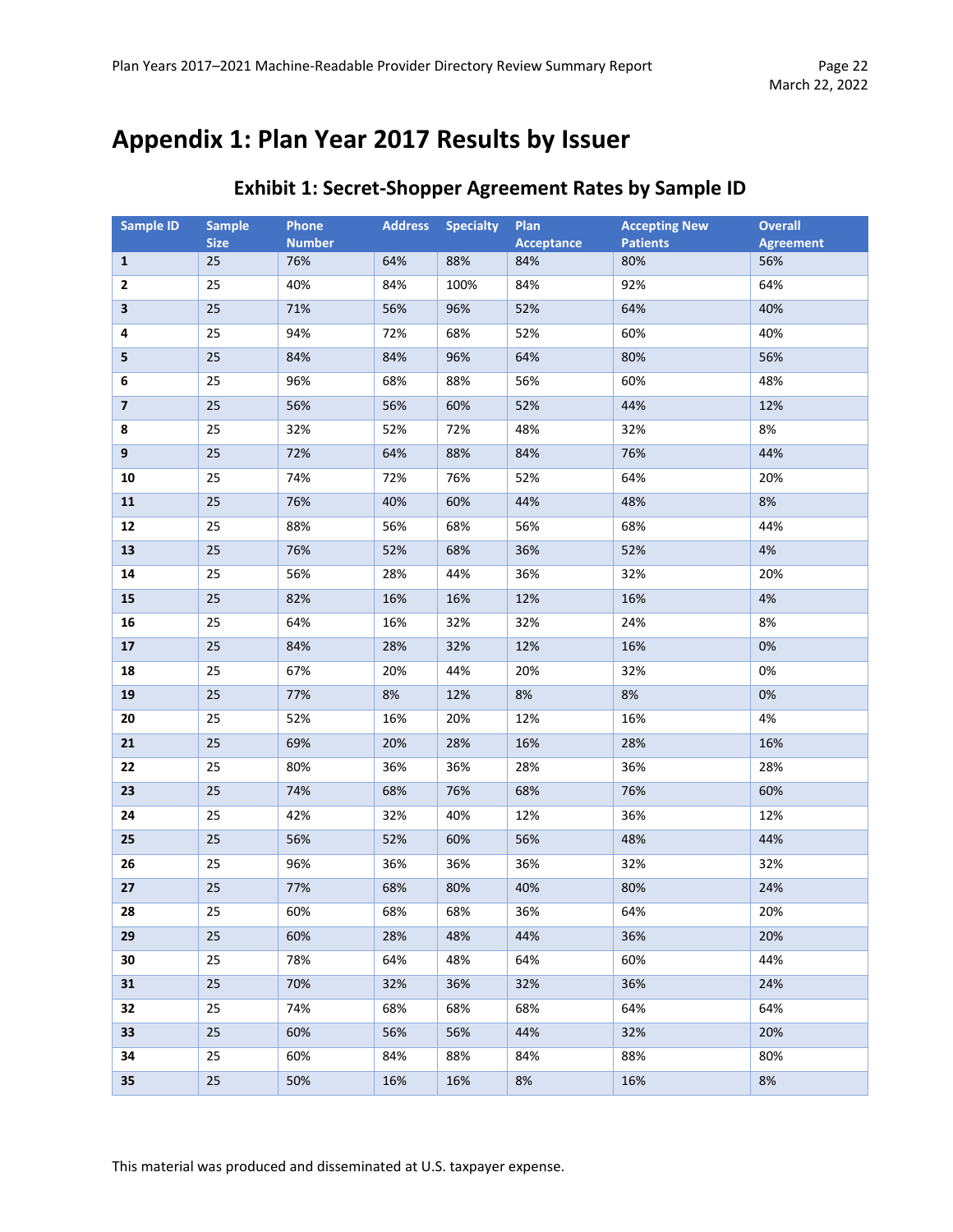# Plan Years 2017-2021 Machine-Readable Provider Directory Review Summary Report Page 23

March 22, 2022

| <b>Sample ID</b>   | <b>Sample</b><br><b>Size</b> | <b>Phone</b><br><b>Number</b> | <b>Address</b> | <b>Specialty</b> | <b>Plan</b><br><b>Acceptance</b> | <b>Accepting New</b><br><b>Patients</b> | <b>Overall</b><br><b>Agreement</b> |
|--------------------|------------------------------|-------------------------------|----------------|------------------|----------------------------------|-----------------------------------------|------------------------------------|
| 36                 | 25                           | 32%                           | 16%            | 16%              | 12%                              | 16%                                     | 4%                                 |
| 37                 | 25                           | 52%                           | 40%            | 16%              | 12%                              | 12%                                     | 8%                                 |
| 38                 | 25                           | 60%                           | 32%            | 36%              | 28%                              | 28%                                     | 16%                                |
| 39                 | 25                           | 92%                           | 52%            | 96%              | 56%                              | 56%                                     | 44%                                |
| 40                 | 25                           | 40%                           | 80%            | 100%             | 92%                              | 84%                                     | 72%                                |
| 41                 | 25                           | 80%                           | 48%            | 100%             | 64%                              | 72%                                     | 28%                                |
| 42                 | 25                           | 81%                           | 60%            | 96%              | 64%                              | 60%                                     | 52%                                |
| 43                 | 25                           | 76%                           | 52%            | 96%              | 48%                              | 48%                                     | 40%                                |
| 44                 | 10                           | 81%                           | 70%            | 0%               | 20%                              | 10%                                     | 0%                                 |
| 45                 | 25                           | 48%                           | 60%            | 0%               | 56%                              | 32%                                     | 0%                                 |
| 46                 | 25                           | 12%                           | 60%            | 68%              | 64%                              | 68%                                     | 56%                                |
| 47                 | 25                           | 64%                           | 32%            | 36%              | 32%                              | 28%                                     | 20%                                |
| 48                 | 25                           | 20%                           | 56%            | 56%              | 52%                              | 48%                                     | 32%                                |
| 49                 | 25                           | 76%                           | 76%            | 60%              | 80%                              | 76%                                     | 56%                                |
| 50                 | 25                           | 32%                           | 52%            | 72%              | 76%                              | 80%                                     | 36%                                |
| <b>Grand Total</b> | 1235                         | 68%                           | 49%            | 58%              | 46%                              | 49%                                     | 29%                                |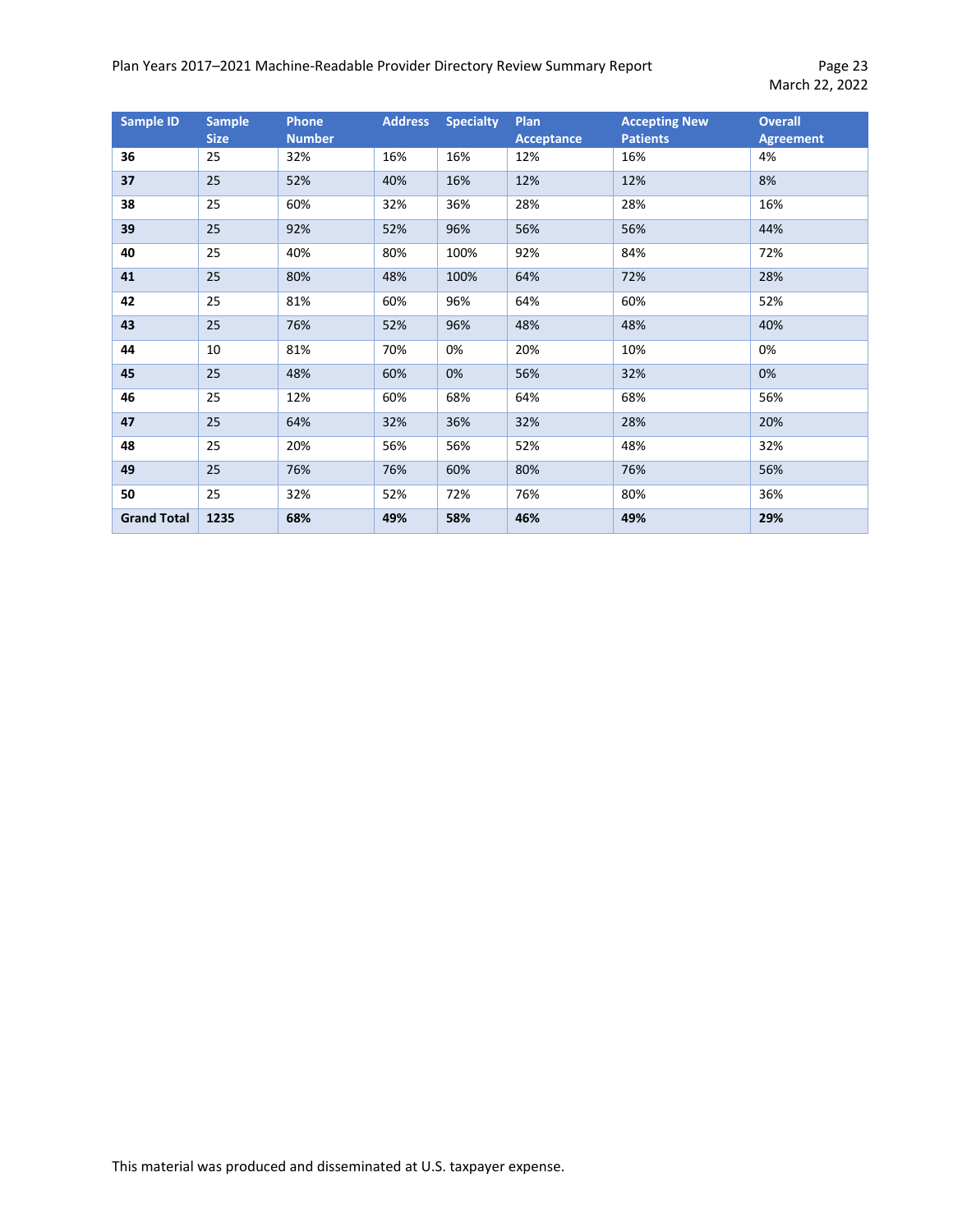# <span id="page-23-0"></span>**Appendix 2: Plan Year 2018 Results by Issuer**

| <b>Sample ID</b>         | <b>Sample</b><br><b>Size</b> | Phone<br><b>Number</b> | <b>Address</b> | <b>Specialty</b> | Plan<br><b>Acceptance</b> | <b>Accepting</b><br><b>New Patients</b> | <b>Overall</b><br><b>Agreement</b> |
|--------------------------|------------------------------|------------------------|----------------|------------------|---------------------------|-----------------------------------------|------------------------------------|
| $\mathbf{1}$             | 25                           | 48%                    | 44%            | 48%              | 36%                       | 44%                                     | 28%                                |
| $\overline{2}$           | 25                           | 60%                    | 52%            | 60%              | 52%                       | 52%                                     | 40%                                |
| 3                        | 25                           | 56%                    | 52%            | 60%              | 56%                       | 56%                                     | 48%                                |
| 4                        | 25                           | 60%                    | 60%            | 60%              | 36%                       | 12%                                     | 8%                                 |
| 5                        | 25                           | 56%                    | 48%            | 56%              | 52%                       | 52%                                     | 32%                                |
| 6                        | 25                           | 52%                    | 52%            | 52%              | 28%                       | 52%                                     | 20%                                |
| $\overline{\phantom{a}}$ | 25                           | 52%                    | 52%            | 48%              | 32%                       | 52%                                     | 16%                                |
| 8                        | 25                           | 48%                    | 48%            | 52%              | 44%                       | 56%                                     | 20%                                |
| $\boldsymbol{9}$         | 25                           | 84%                    | 84%            | 84%              | 44%                       | 72%                                     | 28%                                |
| 10                       | 25                           | 56%                    | 48%            | 56%              | 48%                       | 52%                                     | 20%                                |
| 11                       | 25                           | 48%                    | 12%            | 12%              | 12%                       | 12%                                     | 12%                                |
| 12                       | 25                           | 64%                    | 60%            | 64%              | 64%                       | 64%                                     | 56%                                |
| 13                       | 25                           | 44%                    | 0%             | 0%               | $0\%$                     | 0%                                      | 0%                                 |
| 14                       | 25                           | 68%                    | 40%            | 44%              | 20%                       | 40%                                     | 12%                                |
| 15                       | 25                           | 60%                    | 60%            | 60%              | 60%                       | 60%                                     | 60%                                |
| 16                       | 25                           | 84%                    | 84%            | 84%              | 84%                       | 84%                                     | 84%                                |
| 17                       | 25                           | 72%                    | 72%            | 72%              | 68%                       | 72%                                     | 68%                                |
| 18                       | 25                           | 76%                    | 68%            | 68%              | 76%                       | 68%                                     | 52%                                |
| 19                       | 25                           | 72%                    | 64%            | 68%              | 8%                        | 68%                                     | 8%                                 |
| 20                       | 25                           | 56%                    | 36%            | 56%              | 56%                       | 60%                                     | 32%                                |
| 21                       | 25                           | 88%                    | 84%            | 84%              | 68%                       | 80%                                     | 64%                                |
| 22                       | 25                           | 76%                    | 72%            | 64%              | 24%                       | 52%                                     | 16%                                |
| 23                       | 25                           | 68%                    | 60%            | 60%              | 36%                       | 64%                                     | 16%                                |
| 24                       | 25                           | 68%                    | 48%            | 64%              | 40%                       | 68%                                     | 24%                                |
| 25                       | 25                           | 72%                    | 68%            | 68%              | 56%                       | 72%                                     | 48%                                |
| 26                       | 25                           | 32%                    | 32%            | 32%              | 32%                       | 28%                                     | 28%                                |
| 27                       | 25                           | 40%                    | 44%            | 52%              | 36%                       | 32%                                     | 20%                                |
| 28                       | 25                           | 68%                    | 68%            | 72%              | 60%                       | 60%                                     | 40%                                |
| 29                       | 25                           | 68%                    | 64%            | 72%              | 56%                       | 56%                                     | 40%                                |
| 30                       | 25                           | 48%                    | 40%            | 48%              | 36%                       | 24%                                     | 20%                                |
| 31                       | 25                           | 76%                    | 72%            | 80%              | 68%                       | 52%                                     | 36%                                |
| 32                       | 25                           | 64%                    | 60%            | 76%              | 60%                       | 20%                                     | 4%                                 |
| 33                       | 25                           | 64%                    | 60%            | 72%              | 56%                       | 52%                                     | 44%                                |
| 34                       | 25                           | 72%                    | 72%            | 72%              | 48%                       | 64%                                     | 40%                                |
| 35                       | $25\,$                       | 68%                    | 60%            | 80%              | 76%                       | 60%                                     | 20%                                |

# **Exhibit 2: Secret-Shopper Agreement Rates by Sample ID**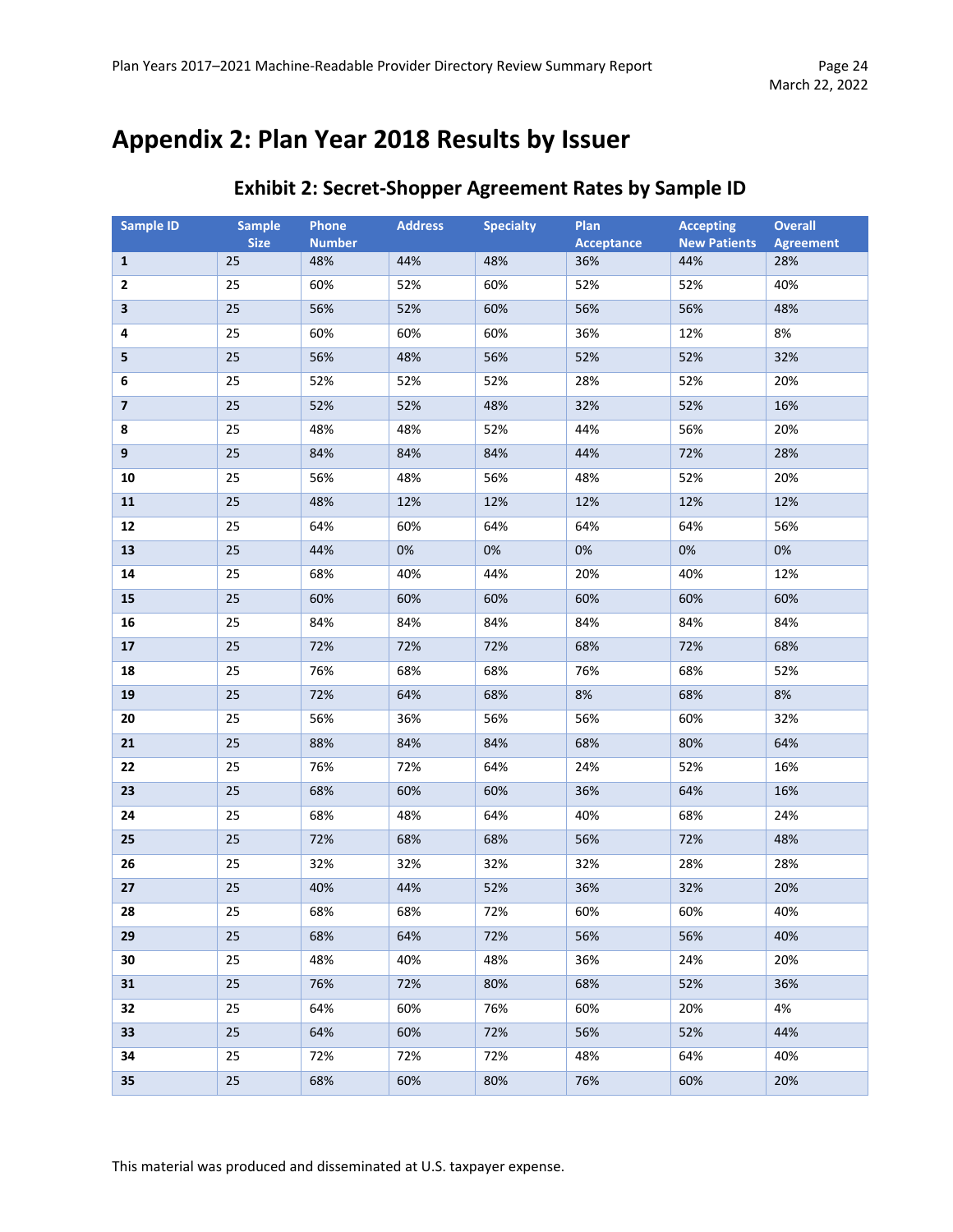# Plan Years 2017-2021 Machine-Readable Provider Directory Review Summary Report Page 25

| <b>Sample ID</b>   | <b>Sample</b><br><b>Size</b> | <b>Phone</b><br><b>Number</b> | <b>Address</b> | <b>Specialty</b> | Plan<br><b>Acceptance</b> | <b>Accepting</b><br><b>New Patients</b> | <b>Overall</b><br><b>Agreement</b> |
|--------------------|------------------------------|-------------------------------|----------------|------------------|---------------------------|-----------------------------------------|------------------------------------|
| 36                 | 25                           | 100%                          | 100%           | 100%             | 100%                      | 100%                                    | 100%                               |
| 37                 | 25                           | 100%                          | 100%           | 100%             | 100%                      | 100%                                    | 100%                               |
| 38                 | 25                           | 68%                           | 72%            | 72%              | 68%                       | 52%                                     | 48%                                |
| 39                 | 25                           | 48%                           | 52%            | 52%              | 44%                       | 52%                                     | 36%                                |
| 40                 | 25                           | 64%                           | 64%            | 88%              | 60%                       | 80%                                     | 48%                                |
| 41                 | 25                           | 84%                           | 84%            | 92%              | 84%                       | 88%                                     | 72%                                |
| 42                 | 25                           | 72%                           | 76%            | 76%              | 76%                       | 72%                                     | 52%                                |
| 43                 | 25                           | 64%                           | 64%            | 60%              | 64%                       | 64%                                     | 48%                                |
| 44                 | 25                           | 32%                           | 36%            | 36%              | 36%                       | 32%                                     | 24%                                |
| 45                 | 25                           | 72%                           | 72%            | 76%              | 72%                       | 76%                                     | 64%                                |
| 46                 | 25                           | 80%                           | 84%            | 100%             | 88%                       | 92%                                     | 64%                                |
| 47                 | 25                           | 68%                           | 60%            | 68%              | 64%                       | 68%                                     | 52%                                |
| 48                 | 25                           | 56%                           | 56%            | 48%              | 44%                       | 44%                                     | 28%                                |
| 49                 | 25                           | 60%                           | 48%            | 52%              | 56%                       | 56%                                     | 40%                                |
| 50                 | 25                           | 84%                           | 80%            | 72%              | 24%                       | 64%                                     | 20%                                |
| <b>Grand Total</b> | 1250                         | 65%                           | 60%            | 64%              | 52%                       | 57%                                     | 38%                                |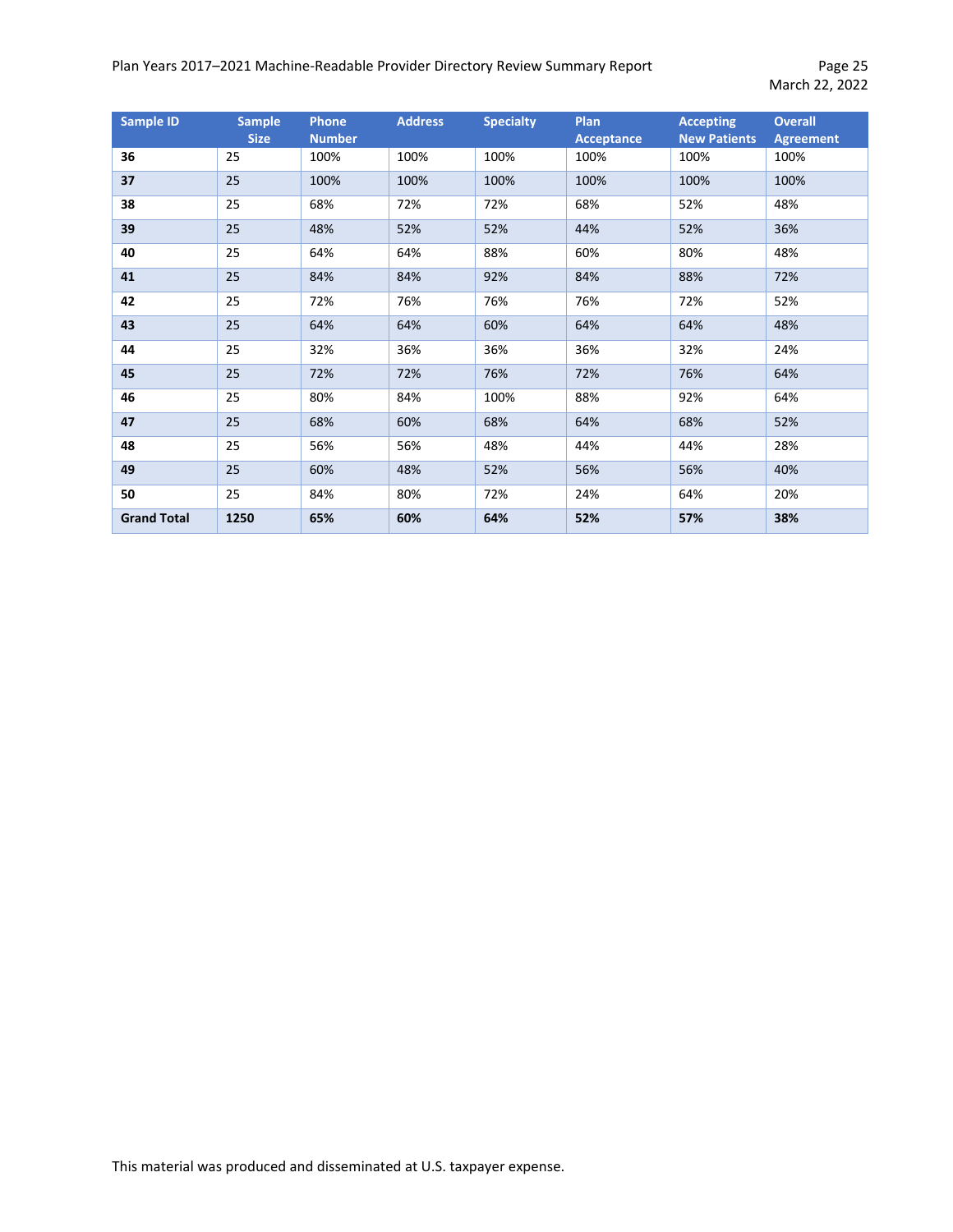# **Exhibit 3: Network URL Comparison Agreement Rates by Sample ID**

| <b>Sample ID</b>        | <b>Sample</b>           | Phone         | <b>Addres</b> | <b>Specialt</b> | Plan              | <b>Accepting New</b> | <b>Overall</b>   |
|-------------------------|-------------------------|---------------|---------------|-----------------|-------------------|----------------------|------------------|
|                         | <b>Size</b>             | <b>Number</b> | S             | y.              | <b>Acceptance</b> | <b>Patients</b>      | <b>Agreement</b> |
| $\mathbf{1}$            | 5                       | 80%           | 80%           | 100%            | 100%              | 100%                 | 80%              |
| 2                       | 5                       | 100%          | 100%          | 100%            | 100%              | 100%                 | 100%             |
| $\overline{\mathbf{3}}$ | 5                       | 100%          | 100%          | 100%            | 100%              | 100%                 | 100%             |
| 4                       | 5                       | 80%           | 80%           | 80%             | 80%               | 80%                  | 80%              |
| 5                       | 5                       | 100%          | 80%           | 100%            | 100%              | 0%                   | 0%               |
| 6                       | 5                       | 100%          | 100%          | 100%            | 100%              | 100%                 | 100%             |
| $\overline{\mathbf{z}}$ | 5                       | 60%           | 100%          | 100%            | 100%              | 100%                 | 60%              |
| 8                       | 5                       | 40%           | 40%           | 40%             | 40%               | 40%                  | 40%              |
| 9                       | 5                       | 100%          | 100%          | 100%            | 100%              | 100%                 | 100%             |
| 10                      | 5                       | 100%          | 100%          | 100%            | 100%              | 100%                 | 100%             |
| 11                      | 5                       | 100%          | 100%          | 100%            | 100%              | 100%                 | 100%             |
| 12                      | 5                       | 100%          | 100%          | 100%            | 100%              | 100%                 | 100%             |
| 13                      | 5                       | 40%           | 40%           | 40%             | 40%               | 40%                  | 40%              |
| 14                      | 5                       | 60%           | 60%           | 60%             | 60%               | 60%                  | 60%              |
| 15                      | 5                       | 80%           | 80%           | 100%            | 100%              | 100%                 | 80%              |
| 16                      | 5                       | 100%          | 100%          | 100%            | 100%              | 100%                 | 100%             |
| 17                      | 5                       | 100%          | 100%          | 100%            | 100%              | 100%                 | 100%             |
| 18                      | 5                       | 40%           | 40%           | 40%             | 40%               | 40%                  | 40%              |
| 19                      | 5                       | 60%           | 100%          | 80%             | 100%              | 100%                 | 40%              |
| 20                      | 5                       | 100%          | 100%          | 100%            | 100%              | 100%                 | 100%             |
| 21                      | 5                       | 100%          | 80%           | 100%            | 100%              | 100%                 | 80%              |
| 22                      | 5                       | 100%          | 100%          | 100%            | 40%               | 100%                 | 40%              |
| 23                      | 5                       | 20%           | 20%           | 20%             | 20%               | 20%                  | 20%              |
| 24                      | 5                       | 0%            | 0%            | 0%              | 0%                | 0%                   | 0%               |
| 25                      | 5                       | 60%           | 60%           | 80%             | 60%               | 60%                  | 60%              |
| 26                      | 5                       | 0%            | 100%          | 100%            | 100%              | 100%                 | 0%               |
| 27                      | $\overline{\mathbf{5}}$ | 80%           | 80%           | 80%             | 80%               | 80%                  | 80%              |
| 28                      | 5                       | 60%           | 40%           | 60%             | 40%               | 40%                  | 40%              |
| 29                      | 5                       | 80%           | 80%           | 80%             | 80%               | 80%                  | 80%              |
| 30                      | 5                       | 20%           | 20%           | 20%             | 40%               | 40%                  | 20%              |
| 31                      | 5                       | 80%           | 100%          | 100%            | 100%              | 100%                 | 80%              |
| 32                      | 5                       | 80%           | 100%          | 100%            | 100%              | 100%                 | 80%              |
| 33                      | 5                       | 60%           | 60%           | 60%             | 60%               | 60%                  | 60%              |
| 34                      | 5                       | 80%           | 100%          | 100%            | 100%              | 100%                 | 80%              |
| 35                      | 5                       | 60%           | 80%           | 80%             | 80%               | 80%                  | 60%              |
| 36                      | 5                       | 80%           | 100%          | 100%            | 100%              | 100%                 | 80%              |
| 37                      | 5                       | 100%          | 100%          | 100%            | 100%              | 100%                 | 100%             |
| 38                      | 5                       | 40%           | 40%           | 20%             | 40%               | 20%                  | 20%              |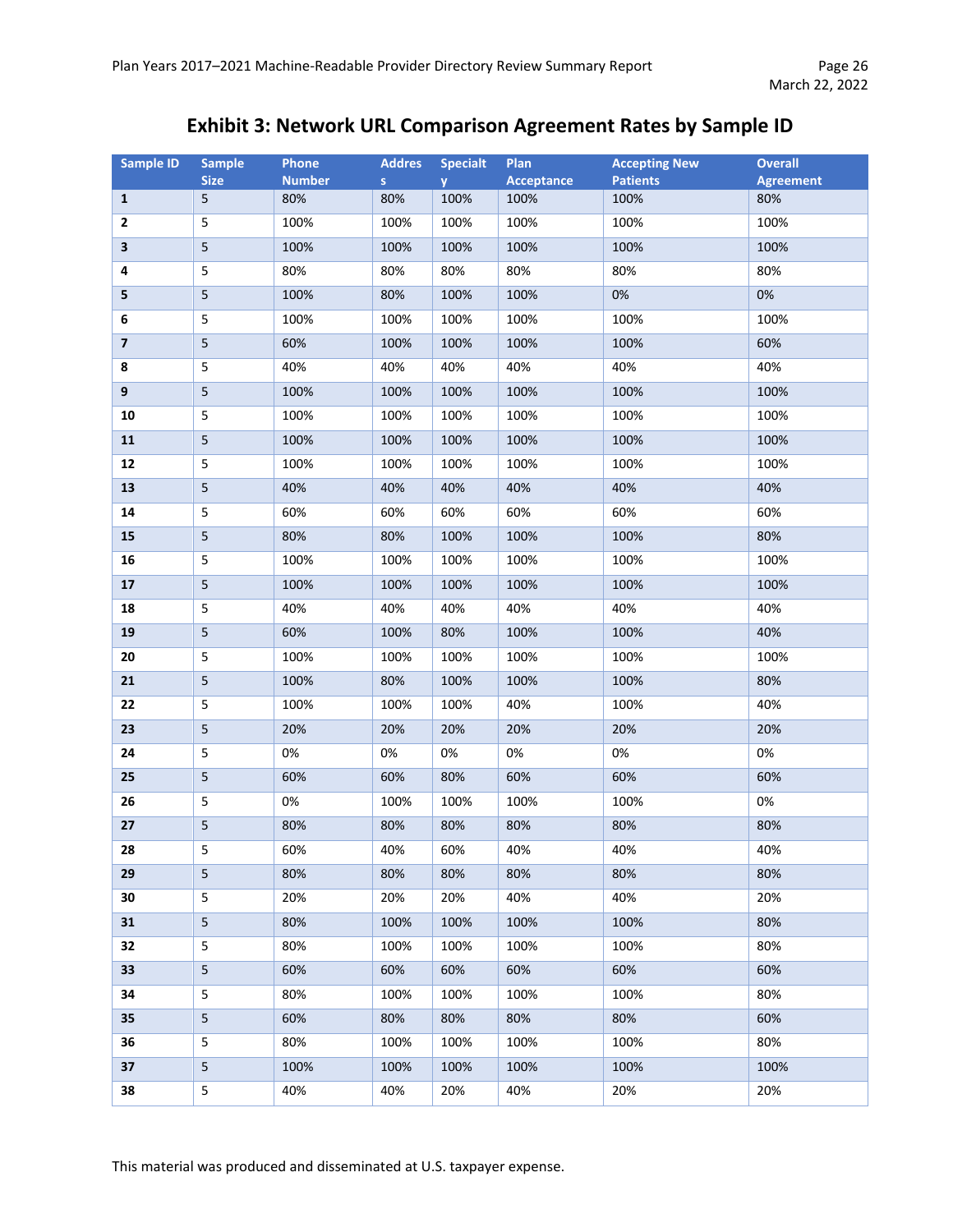# Plan Years 2017-2021 Machine-Readable Provider Directory Review Summary Report Page 27

| <b>Sample ID</b>      | <b>Sample</b><br><b>Size</b> | <b>Phone</b><br><b>Number</b> | <b>Addres</b><br>S | <b>Specialt</b><br>V | Plan<br><b>Acceptance</b> | <b>Accepting New</b><br><b>Patients</b> | <b>Overall</b><br><b>Agreement</b> |
|-----------------------|------------------------------|-------------------------------|--------------------|----------------------|---------------------------|-----------------------------------------|------------------------------------|
| 39                    | 5                            | 100%                          | 100%               | 100%                 | 100%                      | 100%                                    | 100%                               |
| 40                    | 5                            | 60%                           | 60%                | 80%                  | 80%                       | 80%                                     | 40%                                |
| 41                    | 5                            | 80%                           | 80%                | 80%                  | 80%                       | 80%                                     | 80%                                |
| 42                    | 5                            | 40%                           | 40%                | 40%                  | 40%                       | 40%                                     | 40%                                |
| 43                    | 5                            | 80%                           | 80%                | 80%                  | 80%                       | 80%                                     | 80%                                |
| 44                    | 5                            | 80%                           | 80%                | 80%                  | 80%                       | 80%                                     | 80%                                |
| 45                    | 5                            | 100%                          | 100%               | 100%                 | 100%                      | 100%                                    | 100%                               |
| 46                    | 5                            | 0%                            | 0%                 | 0%                   | 0%                        | 0%                                      | 0%                                 |
| 47                    | 5                            | 0%                            | 0%                 | 0%                   | 0%                        | 0%                                      | 0%                                 |
| 48                    | 5                            | 0%                            | 0%                 | 0%                   | 0%                        | 0%                                      | 0%                                 |
| 49                    | 5                            | 0%                            | 0%                 | 0%                   | 0%                        | 0%                                      | 0%                                 |
| 50                    | 5                            | 0%                            | 0%                 | 0%                   | 0%                        | 0%                                      | 0%                                 |
| Grand<br><b>Total</b> | 250                          | 66%                           | 70%                | 72%                  | 71%                       | 70%                                     | 60%                                |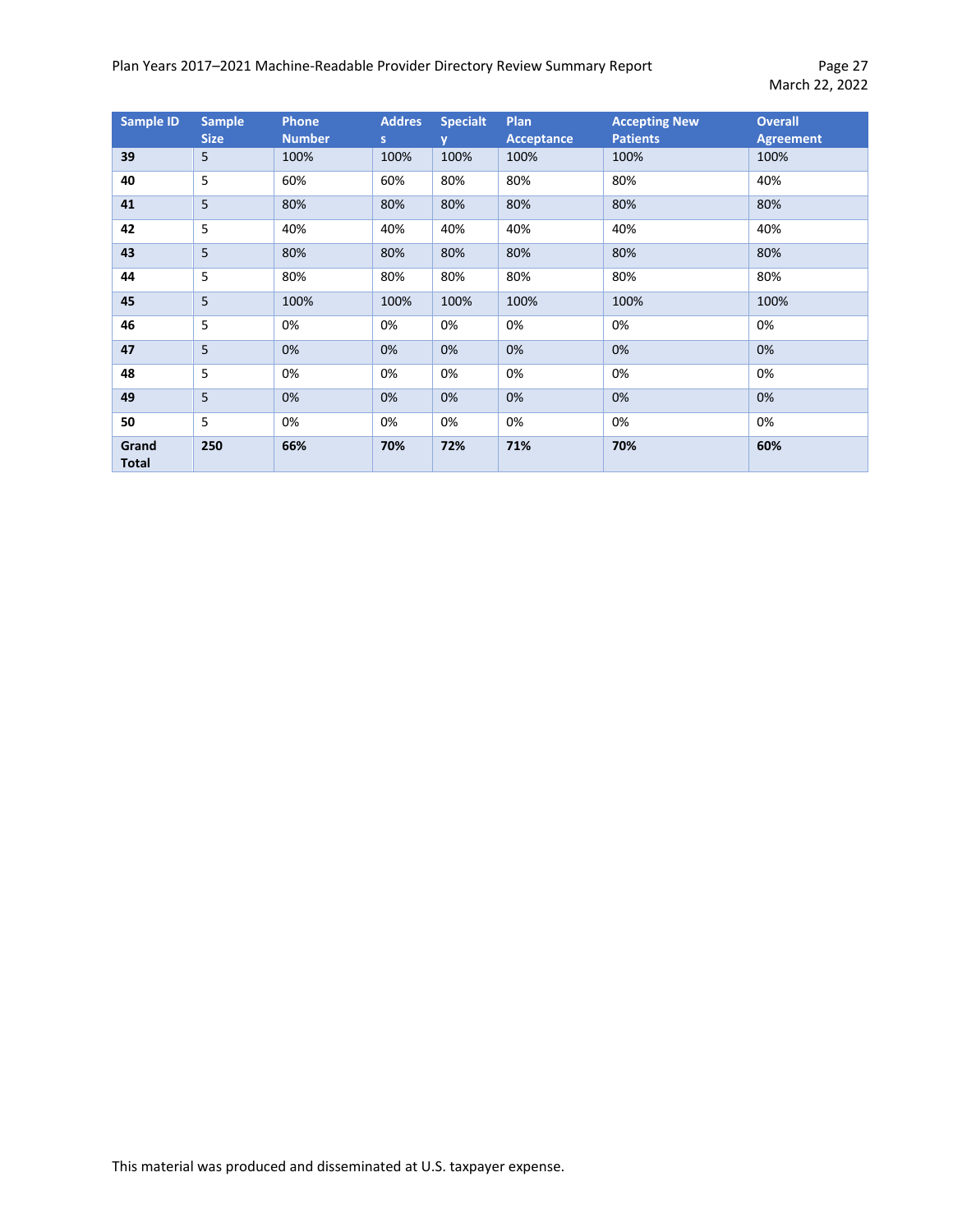# <span id="page-27-0"></span>**Appendix 3: Plan Year 2019 Results by Issuer**

|                         |                              |                                  |                        |                |                  | Exilibit 4. Secret-Shopper Review Agreement Rates by Sample iD |                                |                                    |
|-------------------------|------------------------------|----------------------------------|------------------------|----------------|------------------|----------------------------------------------------------------|--------------------------------|------------------------------------|
| <b>Sample ID</b>        | <b>Sample</b><br><b>Size</b> | <b>Calls</b><br><b>Connected</b> | Phone<br><b>Number</b> | <b>Address</b> | <b>Specialty</b> | <b>Plan</b><br>Acceptance                                      | <b>Accepting</b><br><b>New</b> | <b>Overall</b><br><b>Agreement</b> |
|                         |                              |                                  |                        |                |                  |                                                                | <b>Patients</b>                |                                    |
| $\mathbf{1}$            | 25                           | 96%                              | 76%                    | 56%            | 72%              | 68%                                                            | 60%                            | 44%                                |
| 2                       | 25                           | 84%                              | 40%                    | 40%            | 40%              | 40%                                                            | 40%                            | 40%                                |
| $\overline{\mathbf{3}}$ | 25                           | 92%                              | 68%                    | 60%            | 68%              | 68%                                                            | 60%                            | 52%                                |
| 4                       | 25                           | 96%                              | 96%                    | 96%            | 96%              | 80%                                                            | 92%                            | 76%                                |
| 5                       | 25                           | 96%                              | 72%                    | 68%            | 64%              | 52%                                                            | 56%                            | 36%                                |
| 6                       | 25                           | 84%                              | 32%                    | 32%            | 32%              | 28%                                                            | 32%                            | 28%                                |
| $\overline{\mathbf{z}}$ | 25                           | 96%                              | 76%                    | 72%            | 76%              | 76%                                                            | 72%                            | 68%                                |
| 8                       | 25                           | 96%                              | 88%                    | 76%            | 88%              | 84%                                                            | 76%                            | 72%                                |
| $\boldsymbol{9}$        | 25                           | 88%                              | 48%                    | 44%            | 48%              | 40%                                                            | 48%                            | 36%                                |
| 10                      | 25                           | 88%                              | 88%                    | 76%            | 88%              | 4%                                                             | 88%                            | 4%                                 |
| 11                      | 25                           | 84%                              | 56%                    | 48%            | 56%              | 32%                                                            | 52%                            | 28%                                |
| 12                      | 25                           | 88%                              | 80%                    | 80%            | 80%              | 64%                                                            | 68%                            | 56%                                |
| 13                      | 25                           | 84%                              | 68%                    | 56%            | 68%              | 56%                                                            | 16%                            | 12%                                |
| 14                      | 25                           | 88%                              | 88%                    | 84%            | 88%              | 84%                                                            | 80%                            | 72%                                |
| 15                      | 25                           | 100%                             | 80%                    | 68%            | 76%              | 80%                                                            | 72%                            | 56%                                |
| 16                      | 25                           | 96%                              | 80%                    | 80%            | 80%              | 80%                                                            | 80%                            | 80%                                |
| 17                      | 25                           | 84%                              | 68%                    | 64%            | 64%              | 52%                                                            | 56%                            | 32%                                |
| 18                      | 25                           | 80%                              | 36%                    | 24%            | 36%              | 32%                                                            | 32%                            | 16%                                |
| 19                      | 25                           | 72%                              | 56%                    | 56%            | 56%              | 52%                                                            | 48%                            | 44%                                |
| 20                      | 25                           | 92%                              | 68%                    | 64%            | 68%              | 56%                                                            | 64%                            | 56%                                |
| 21                      | 25                           | 84%                              | 52%                    | 48%            | 52%              | 52%                                                            | 52%                            | 48%                                |
| 22                      | 25                           | 92%                              | 60%                    | 56%            | 56%              | 40%                                                            | 60%                            | 36%                                |
| 23                      | 25                           | 100%                             | 52%                    | 44%            | 52%              | 48%                                                            | 48%                            | 40%                                |
| 24                      | 25                           | 92%                              | 60%                    | 52%            | 56%              | 52%                                                            | 52%                            | 44%                                |
| 25                      | 25                           | 92%                              | 76%                    | 72%            | 72%              | 44%                                                            | 68%                            | 40%                                |
| 26                      | 25                           | 92%                              | 80%                    | 72%            | 80%              | 80%                                                            | 80%                            | 72%                                |
| 27                      | 25                           | 96%                              | 88%                    | 64%            | 84%              | 84%                                                            | 52%                            | 44%                                |
| 28                      | 25                           | 84%                              | 60%                    | 52%            | 56%              | 48%                                                            | 40%                            | 32%                                |
| 29                      | 25                           | 100%                             | 80%                    | 72%            | 76%              | 72%                                                            | 76%                            | 60%                                |
| 30                      | 25                           | 84%                              | 64%                    | 60%            | 60%              | 56%                                                            | 64%                            | 48%                                |
| 31                      | 25                           | 100%                             | 68%                    | 64%            | 64%              | 64%                                                            | 64%                            | 56%                                |
| 32                      | 25                           | 0%                               | 0%                     | 0%             | 0%               | 0%                                                             | 0%                             | 0%                                 |
| 33                      | 25                           | 96%                              | 60%                    | 52%            | 60%              | 52%                                                            | 60%                            | 44%                                |
| 34                      | 25                           | 76%                              | 52%                    | 48%            | 52%              | 24%                                                            | 48%                            | 20%                                |
| 35                      | 25                           | 100%                             | 80%                    | 76%            | 80%              | 80%                                                            | 76%                            | 72%                                |

# **Exhibit 4: Secret-Shopper Review Agreement Rates by Sample ID**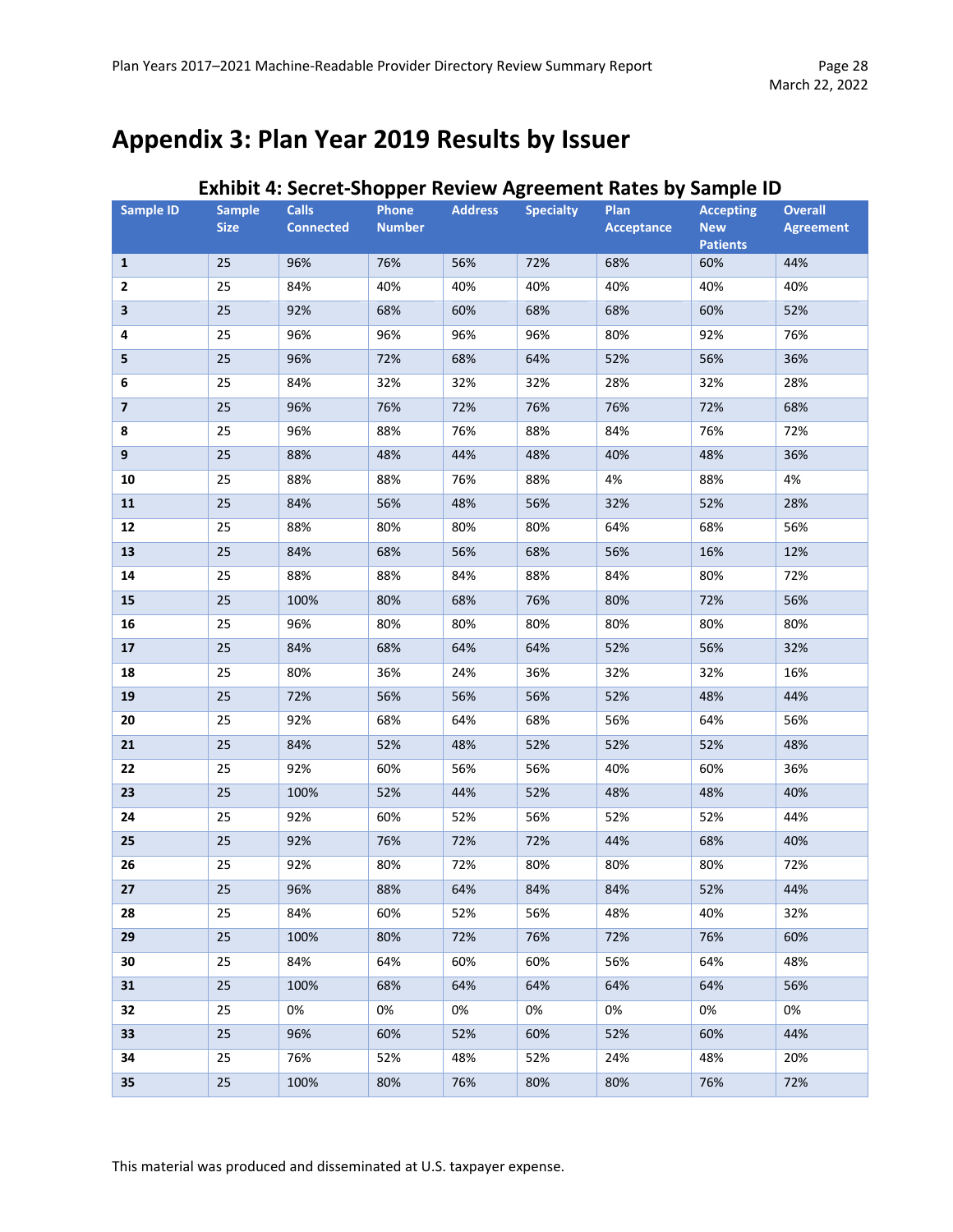#### Plan Years 2017-2021 Machine-Readable Provider Directory Review Summary Report Page 29

| <b>Sample ID</b>   | <b>Sample</b><br><b>Size</b> | <b>Calls</b><br><b>Connected</b> | <b>Phone</b><br><b>Number</b> | <b>Address</b> | <b>Specialty</b> | Plan<br><b>Acceptance</b> | <b>Accepting</b><br><b>New</b><br><b>Patients</b> | <b>Overall</b><br><b>Agreement</b> |
|--------------------|------------------------------|----------------------------------|-------------------------------|----------------|------------------|---------------------------|---------------------------------------------------|------------------------------------|
| 36                 | 25                           | 100%                             | 60%                           | 56%            | 60%              | 48%                       | 60%                                               | 44%                                |
| 37                 | 25                           | 84%                              | 72%                           | 64%            | 72%              | 68%                       | 68%                                               | 56%                                |
| 38                 | 25                           | 96%                              | 48%                           | 44%            | 44%              | 44%                       | 44%                                               | 32%                                |
| 39                 | 25                           | 88%                              | 80%                           | 76%            | 80%              | 64%                       | 72%                                               | 52%                                |
| 40                 | 25                           | 100%                             | 68%                           | 40%            | 60%              | 68%                       | 48%                                               | 24%                                |
| 41                 | 25                           | 92%                              | 72%                           | 72%            | 68%              | 72%                       | 72%                                               | 68%                                |
| 42                 | 25                           | 88%                              | 60%                           | 60%            | 56%              | 52%                       | 52%                                               | 40%                                |
| 43                 | 25                           | 92%                              | 80%                           | 76%            | 80%              | 64%                       | 72%                                               | 52%                                |
| 44                 | 25                           | 92%                              | 84%                           | 80%            | 84%              | 64%                       | 32%                                               | 16%                                |
| 45                 | 25                           | 96%                              | 84%                           | 72%            | 80%              | 84%                       | 80%                                               | 68%                                |
| 46                 | 25                           | 0%                               | 0%                            | 0%             | 0%               | 0%                        | 0%                                                | 0%                                 |
| 47                 | 25                           | 92%                              | 72%                           | 68%            | 72%              | 72%                       | 72%                                               | 68%                                |
| 48                 | 25                           | 88%                              | 60%                           | 48%            | 60%              | 40%                       | 48%                                               | 28%                                |
| 49                 | 25                           | 96%                              | 56%                           | 44%            | 52%              | 40%                       | 52%                                               | 24%                                |
| 50                 | 25                           | 92%                              | 64%                           | 56%            | 64%              | 44%                       | 56%                                               | 44%                                |
| 51                 | 25                           | 80%                              | 56%                           | 52%            | 56%              | 24%                       | 44%                                               | 16%                                |
| 52                 | 25                           | 96%                              | 84%                           | 80%            | 84%              | 64%                       | 72%                                               | 48%                                |
| <b>Grand Total</b> | 1300                         | 87%                              | 65%                           | 59%            | 64%              | 55%                       | 57%                                               | 43%                                |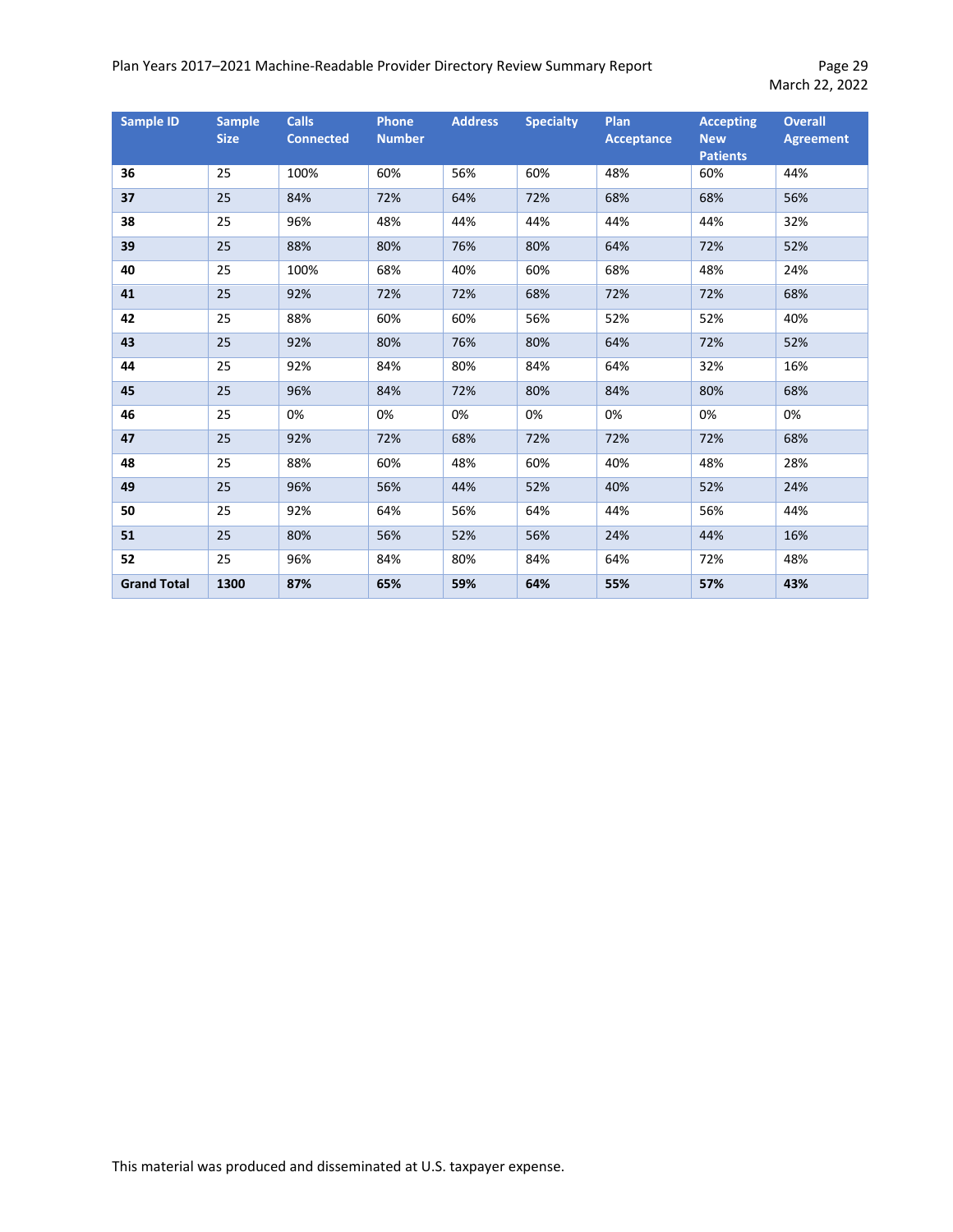# **Exhibit 5: Network URL Comparison Review Agreement Rates by Sample ID**

| <b>Sample</b><br>ID. | <b>Sample</b><br><b>Size</b> | <b>Record</b><br><b>Found</b> | Phone<br><b>Number</b> | <b>Address</b> | <b>Specialty</b> | Plan<br><b>Acceptance</b> | <b>Accepting</b><br><b>New</b><br><b>Patients</b> | <b>Overall</b><br><b>Agreement</b> |
|----------------------|------------------------------|-------------------------------|------------------------|----------------|------------------|---------------------------|---------------------------------------------------|------------------------------------|
| $\mathbf{1}$         | 5                            | 100%                          | 80%                    | 80%            | 80%              | 80%                       | 80%                                               | 80%                                |
| $\overline{2}$       | 5                            | 100%                          | 100%                   | 100%           | 100%             | 100%                      | 100%                                              | 100%                               |
| 3                    | 5                            | 100%                          | 100%                   | 100%           | 100%             | 100%                      | 100%                                              | 100%                               |
| 4                    | 3                            | 100%                          | 67%                    | 67%            | 67%              | 67%                       | 67%                                               | 67%                                |
| 5                    | 5                            | 100%                          | 100%                   | 100%           | 100%             | 80%                       | 80%                                               | 80%                                |
| 6                    | 3                            | 100%                          | 67%                    | 67%            | 67%              | 0%                        | 0%                                                | 0%                                 |
| $\overline{7}$       | 5                            | 100%                          | 100%                   | 100%           | 100%             | 100%                      | 100%                                              | 100%                               |
| 8                    | 5                            | 80%                           | 80%                    | 80%            | 80%              | 80%                       | 80%                                               | 80%                                |
| 9                    | 3                            | 100%                          | 100%                   | 100%           | 100%             | 67%                       | 100%                                              | 100%                               |
| 10                   | 3                            | 100%                          | 67%                    | 67%            | 67%              | 67%                       | 67%                                               | 67%                                |
| 11                   | 5                            | 100%                          | 80%                    | 80%            | 100%             | 100%                      | 100%                                              | 80%                                |
| 12                   | 5                            | 100%                          | 100%                   | 100%           | 100%             | 80%                       | 100%                                              | 100%                               |
| 13                   | 5                            | 100%                          | 80%                    | 80%            | 80%              | 20%                       | 20%                                               | 20%                                |
| 14                   | 5                            | 100%                          | 100%                   | 100%           | 100%             | 40%                       | 60%                                               | 60%                                |
| 15                   | 5                            | 100%                          | 100%                   | 100%           | 100%             | 100%                      | 100%                                              | 100%                               |
| 16                   | 3                            | 100%                          | 100%                   | 100%           | 100%             | 100%                      | 100%                                              | 100%                               |
| 17                   | 5                            | 100%                          | 100%                   | 100%           | 100%             | 80%                       | 100%                                              | 100%                               |
| 18                   | 5                            | 100%                          | 60%                    | 60%            | 80%              | 40%                       | 60%                                               | 60%                                |
| 19                   | 5                            | 100%                          | 80%                    | 80%            | 80%              | 60%                       | 80%                                               | 80%                                |
| 20                   | 5                            | 100%                          | 80%                    | 80%            | 80%              | 60%                       | 80%                                               | 80%                                |
| 21                   | 3                            | 100%                          | 0%                     | 0%             | 100%             | 100%                      | 100%                                              | 0%                                 |
| 22                   | 5                            | 100%                          | 80%                    | 80%            | 80%              | 60%                       | 80%                                               | 80%                                |
| 23                   | 5                            | 100%                          | 100%                   | 100%           | 100%             | 80%                       | 100%                                              | 100%                               |
| 24                   | 5                            | 100%                          | 60%                    | 40%            | 60%              | 20%                       | 60%                                               | 40%                                |
| 25                   | 5                            | 100%                          | 60%                    | 60%            | 60%              | 20%                       | 40%                                               | 40%                                |
| 26                   | 5                            | 100%                          | 60%                    | 60%            | 60%              | 40%                       | 60%                                               | 60%                                |
| 27                   | 5                            | 100%                          | 100%                   | 100%           | 100%             | 100%                      | 100%                                              | 100%                               |
| 28                   | 5                            | 100%                          | 100%                   | 100%           | 100%             | 100%                      | 100%                                              | 100%                               |
| 29                   | 5                            | 100%                          | 80%                    | 80%            | 80%              | 80%                       | 80%                                               | 80%                                |
| 30                   | 5                            | 100%                          | 80%                    | 80%            | 80%              | 40%                       | 80%                                               | 80%                                |
| 31                   | 3                            | 100%                          | 100%                   | 100%           | 100%             | 100%                      | 100%                                              | 100%                               |
| 32                   | 5                            | 100%                          | 40%                    | 100%           | 100%             | 100%                      | 100%                                              | 40%                                |
| 33                   | 3                            | 100%                          | 100%                   | 100%           | 100%             | 33%                       | 100%                                              | 100%                               |
| 34                   | 3                            | 67%                           | 33%                    | 33%            | 67%              | 0%                        | 0%                                                | 0%                                 |
| 35                   | 5                            | 80%                           | 80%                    | 80%            | 80%              | 80%                       | 80%                                               | 80%                                |
| 36                   | 3                            | 100%                          | 67%                    | 67%            | 100%             | 67%                       | 100%                                              | 67%                                |
| 37                   | 5                            | 80%                           | 60%                    | 60%            | 60%              | 60%                       | 60%                                               | 60%                                |
| 38                   | 5                            | 100%                          | 100%                   | 80%            | 100%             | 80%                       | 80%                                               | 60%                                |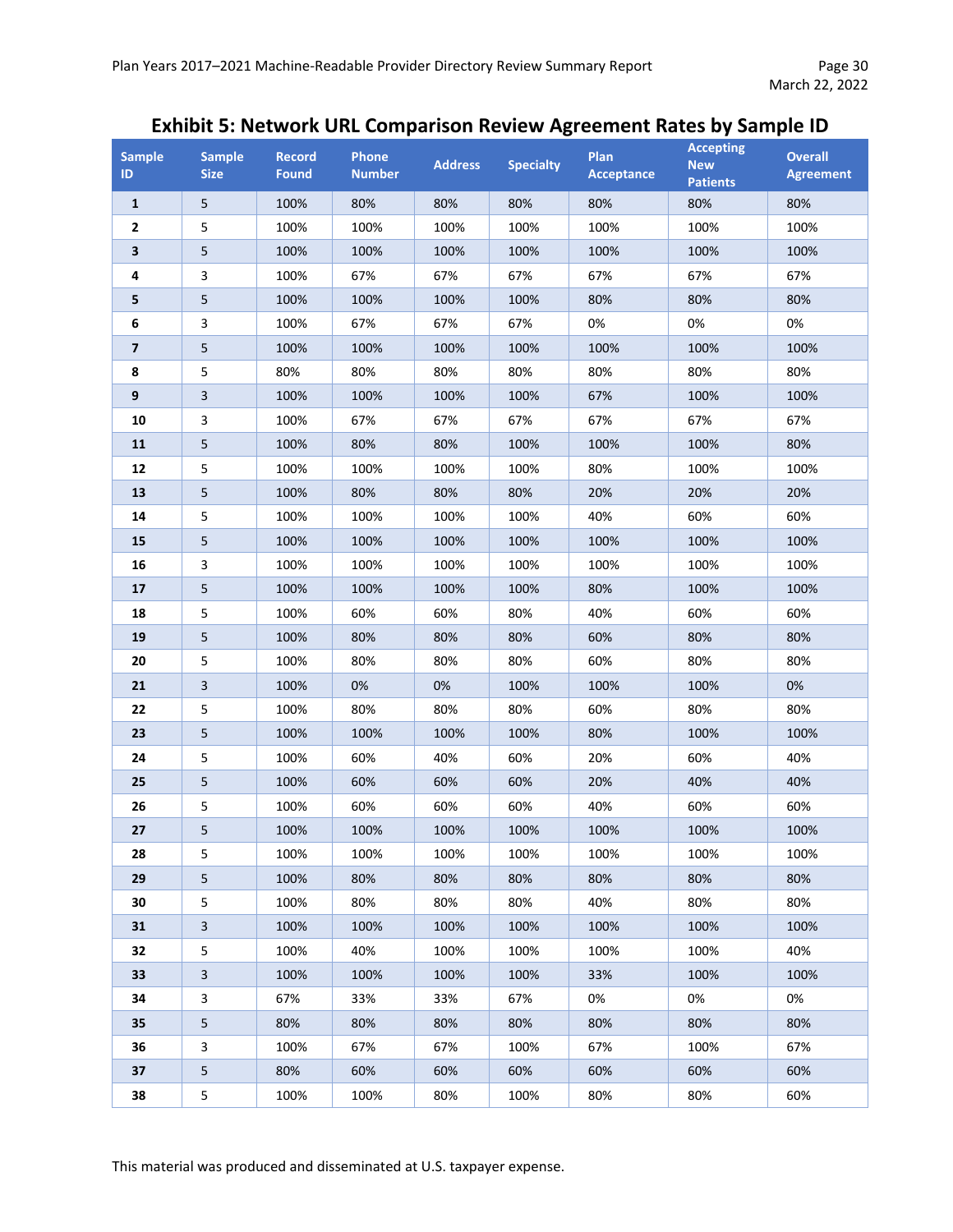#### Plan Years 2017-2021 Machine-Readable Provider Directory Review Summary Report Page 31

| <b>Sample</b><br>ID   | <b>Sample</b><br><b>Size</b> | <b>Record</b><br><b>Found</b> | Phone<br><b>Number</b> | <b>Address</b> | <b>Specialty</b> | Plan<br><b>Acceptance</b> | <b>Accepting</b><br><b>New</b><br><b>Patients</b> | <b>Overall</b><br><b>Agreement</b> |
|-----------------------|------------------------------|-------------------------------|------------------------|----------------|------------------|---------------------------|---------------------------------------------------|------------------------------------|
| 39                    | 5                            | 100%                          | 100%                   | 100%           | 100%             | 40%                       | 100%                                              | 100%                               |
| 40                    | 5                            | 100%                          | 40%                    | 40%            | 40%              | 40%                       | 40%                                               | 40%                                |
| 41                    | 5                            | 80%                           | 40%                    | 40%            | 40%              | 20%                       | 20%                                               | 20%                                |
| 42                    | 5                            | 100%                          | 80%                    | 80%            | 80%              | 60%                       | 80%                                               | 80%                                |
| 43                    | 5                            | 80%                           | 80%                    | 80%            | 80%              | 60%                       | 80%                                               | 80%                                |
| 44                    | 5                            | 100%                          | 60%                    | 80%            | 100%             | 20%                       | 20%                                               | 20%                                |
| 45                    | 5                            | 100%                          | 100%                   | 100%           | 100%             | 100%                      | 100%                                              | 100%                               |
| 46                    | 5                            | 100%                          | 0%                     | 80%            | 80%              | 80%                       | 80%                                               | 0%                                 |
| 47                    | 5                            | 100%                          | 100%                   | 100%           | 100%             | 100%                      | 100%                                              | 100%                               |
| 48                    | 5                            | 80%                           | 80%                    | 80%            | 80%              | 80%                       | 80%                                               | 80%                                |
| 49                    | 5                            | 100%                          | 80%                    | 80%            | 100%             | 100%                      | 100%                                              | 80%                                |
| 50                    | 5                            | 100%                          | 100%                   | 100%           | 100%             | 100%                      | 100%                                              | 100%                               |
| 51                    | 5                            | 100%                          | 100%                   | 100%           | 100%             | 100%                      | 100%                                              | 100%                               |
| 52                    | 5                            | 100%                          | 100%                   | 100%           | 100%             | 100%                      | 100%                                              | 100%                               |
| Grand<br><b>Total</b> | 240                          | 97%                           | 80%                    | 82%            | 87%              | 70%                       | 79%                                               | 73%                                |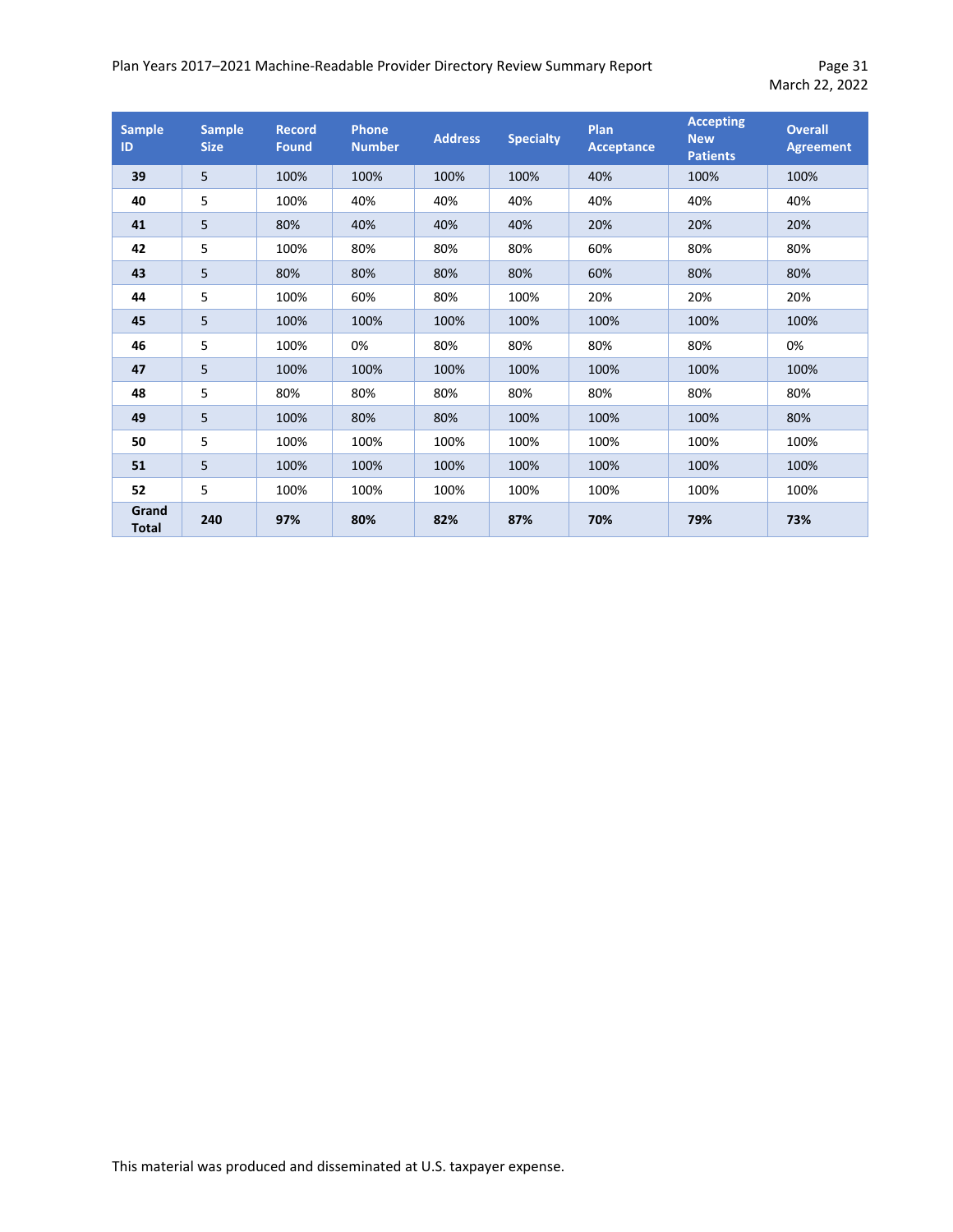# <span id="page-31-0"></span>**Appendix 4: Plan Year 2020 Results by Issuer**

|                         |                              |                               |                        | <b>Addres</b> |                      |                          |                                         |                                    |
|-------------------------|------------------------------|-------------------------------|------------------------|---------------|----------------------|--------------------------|-----------------------------------------|------------------------------------|
| <b>Sample</b><br>ID.    | <b>Sample</b><br><b>Size</b> | <b>Record</b><br><b>Found</b> | Phone<br><b>Number</b> | S             | <b>Specia</b><br>Ity | <b>Plan</b><br>Acceptanc | <b>Accepting New</b><br><b>Patients</b> | <b>Overall</b><br><b>Agreement</b> |
|                         |                              |                               |                        |               |                      | $e^-$                    |                                         |                                    |
| $\mathbf{1}$            | 125                          | 93%                           | 92%                    | 91%           | 93%                  | 93%                      | 93%                                     | 91%                                |
| $\overline{2}$          | 125                          | 97%                           | 92%                    | 94%           | 97%                  | 94%                      | 96%                                     | 91%                                |
| $\overline{\mathbf{3}}$ | 125                          | 97%                           | 94%                    | 94%           | 96%                  | 94%                      | 95%                                     | 91%                                |
| 4                       | 125                          | 100%                          | 100%                   | 100%          | 100%                 | 95%                      | 99%                                     | 99%                                |
| 5                       | 125                          | 98%                           | 98%                    | 95%           | 98%                  | 81%                      | 87%                                     | 86%                                |
| 6                       | 125                          | 80%                           | 74%                    | 74%           | 80%                  | 80%                      | 80%                                     | 74%                                |
| $\overline{\mathbf{z}}$ | 125                          | 68%                           | 67%                    | 67%           | 68%                  | 66%                      | 66%                                     | 66%                                |
| 8                       | 125                          | 94%                           | 94%                    | 93%           | 94%                  | 90%                      | 94%                                     | 93%                                |
| $\boldsymbol{9}$        | 125                          | 99%                           | 98%                    | 99%           | 99%                  | 94%                      | 94%                                     | 94%                                |
| 10                      | 125                          | 98%                           | 94%                    | 98%           | 95%                  | 43%                      | 98%                                     | 91%                                |
| ${\bf 11}$              | 125                          | 70%                           | 67%                    | 69%           | 70%                  | 14%                      | 14%                                     | 14%                                |
| 12                      | 125                          | 80%                           | 72%                    | 71%           | 80%                  | 80%                      | 80%                                     | 70%                                |
| 13                      | 125                          | 100%                          | 99%                    | 100%          | 100%                 | 98%                      | 100%                                    | 99%                                |
| ${\bf 14}$              | 125                          | 98%                           | 87%                    | 97%           | 94%                  | 85%                      | 95%                                     | 82%                                |
| 15                      | 125                          | 74%                           | 53%                    | 53%           | 74%                  | 52%                      | 72%                                     | 46%                                |
| 16                      | 125                          | 96%                           | 95%                    | 94%           | 95%                  | 67%                      | 82%                                     | 79%                                |
| 17                      | 125                          | 98%                           | 94%                    | 94%           | 97%                  | 54%                      | 54%                                     | 51%                                |
| 18                      | 125                          | 99%                           | 99%                    | 98%           | 99%                  | 95%                      | 98%                                     | 98%                                |
| 19                      | 125                          | 76%                           | 67%                    | 69%           | 75%                  | 74%                      | 74%                                     | 63%                                |
| 20                      | 125                          | 79%                           | 79%                    | 79%           | 78%                  | 74%                      | 78%                                     | 77%                                |
| 21                      | 125                          | 92%                           | 90%                    | 90%           | 92%                  | 86%                      | 91%                                     | 89%                                |
| 22                      | 125                          | 97%                           | 90%                    | 95%           | 95%                  | 88%                      | 95%                                     | 89%                                |
| 23                      | 125                          | 89%                           | 85%                    | 82%           | 88%                  | 84%                      | 84%                                     | 78%                                |
| 24                      | 125                          | 85%                           | 80%                    | 81%           | 82%                  | 73%                      | 74%                                     | 67%                                |
| 25                      | 125                          | 75%                           | 54%                    | 52%           | 75%                  | 75%                      | 75%                                     | 51%                                |
| 26                      | 125                          | 98%                           | 94%                    | 97%           | 91%                  | 53%                      | 98%                                     | 87%                                |
| 27                      | 125                          | 94%                           | 0%                     | 90%           | 86%                  | 70%                      | 93%                                     | 0%                                 |
| 28                      | 125                          | 99%                           | 98%                    | 99%           | 98%                  | 94%                      | 99%                                     | 98%                                |
| 29                      | 125                          | 97%                           | 97%                    | 97%           | 97%                  | 38%                      | 39%                                     | 39%                                |
| 30                      | 125                          | 89%                           | 85%                    | 87%           | 87%                  | 69%                      | 72%                                     | 70%                                |
| 31                      | 125                          | 88%                           | 87%                    | 86%           | 88%                  | 83%                      | 88%                                     | 86%                                |
| 32                      | 125                          | 58%                           | 55%                    | 56%           | 58%                  | 53%                      | 54%                                     | 52%                                |
| 33                      | 125                          | 98%                           | 98%                    | 98%           | 98%                  | 84%                      | 98%                                     | 98%                                |
| 34                      | 125                          | 89%                           | 76%                    | 82%           | 89%                  | 70%                      | 83%                                     | 70%                                |
| 35                      | 125                          | 46%                           | 41%                    | 41%           | 46%                  | 38%                      | 44%                                     | 40%                                |
| 36                      | 125                          | 50%                           | 48%                    | 49%           | 50%                  | 42%                      | 43%                                     | 42%                                |

# **Exhibit 6: Network URL Comparison Agreement Rate by Sample ID**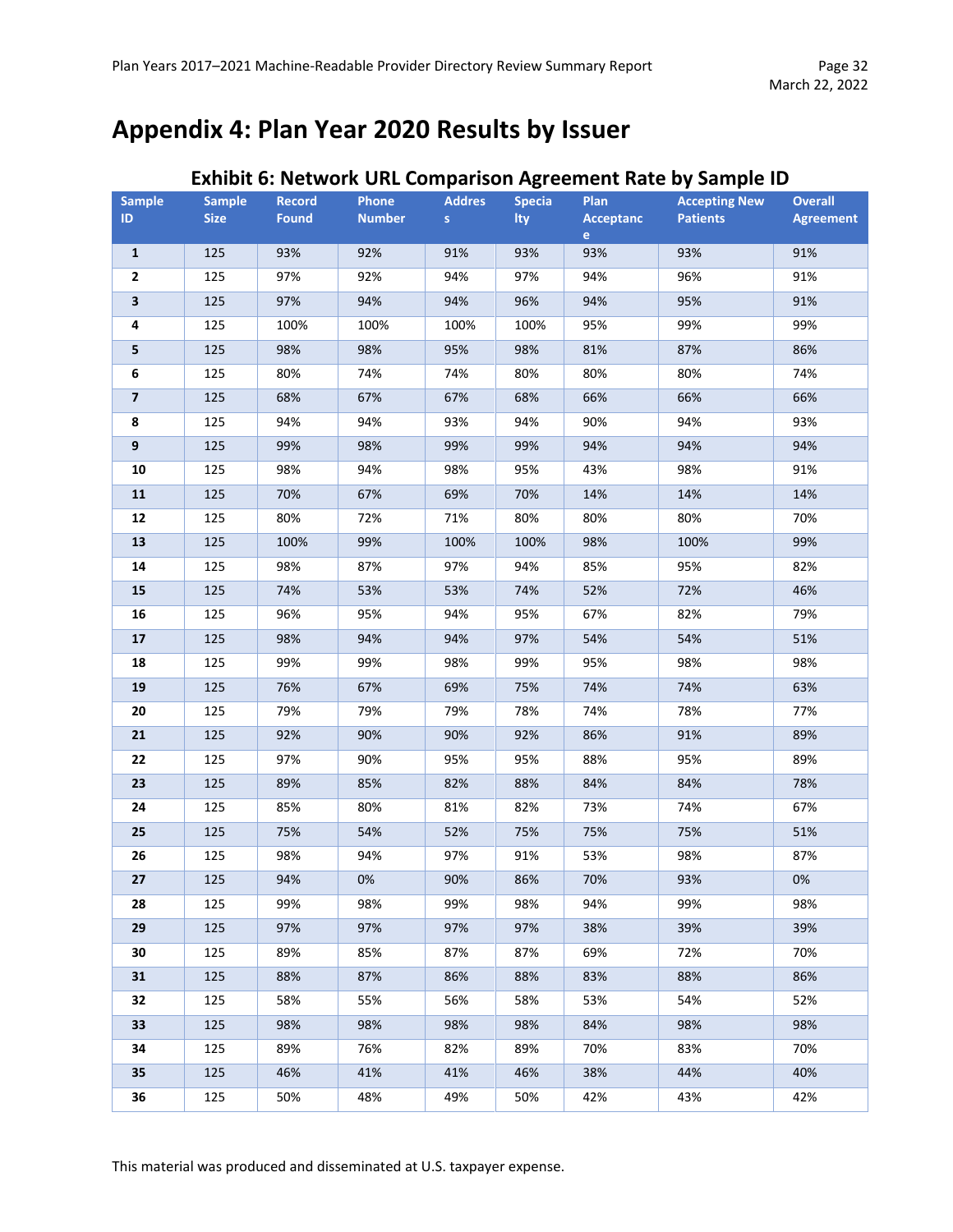#### Plan Years 2017-2021 Machine-Readable Provider Directory Review Summary Report Page 33

| <b>Sample</b><br>ID   | <b>Sample</b><br><b>Size</b> | <b>Record</b><br><b>Found</b> | <b>Phone</b><br><b>Number</b> | <b>Addres</b><br>S. | <b>Specia</b><br>Ity | <b>Plan</b><br><b>Acceptanc</b><br>$\mathbf{e}$ | <b>Accepting New</b><br><b>Patients</b> | <b>Overall</b><br><b>Agreement</b> |
|-----------------------|------------------------------|-------------------------------|-------------------------------|---------------------|----------------------|-------------------------------------------------|-----------------------------------------|------------------------------------|
| 37                    | 125                          | 98%                           | 98%                           | 96%                 | 98%                  | 95%                                             | 98%                                     | 96%                                |
| 38                    | 125                          | 70%                           | 66%                           | 69%                 | 69%                  | 56%                                             | 56%                                     | 53%                                |
| 39                    | 125                          | 73%                           | 72%                           | 71%                 | 70%                  | 52%                                             | 62%                                     | 58%                                |
| 40                    | 125                          | 77%                           | 54%                           | 72%                 | 76%                  | 41%                                             | 60%                                     | 42%                                |
| 41                    | 125                          | 93%                           | 83%                           | 88%                 | 90%                  | 73%                                             | 78%                                     | 68%                                |
| 42                    | 125                          | 90%                           | 86%                           | 90%                 | 90%                  | 75%                                             | 88%                                     | 84%                                |
| 43                    | 125                          | 98%                           | 92%                           | 98%                 | 97%                  | 71%                                             | 98%                                     | 90%                                |
| 44                    | 125                          | 90%                           | 86%                           | 87%                 | 89%                  | 79%                                             | 86%                                     | 79%                                |
| 45                    | 125                          | 100%                          | 100%                          | 100%                | 98%                  | 46%                                             | 51%                                     | 51%                                |
| 46                    | 125                          | 85%                           | 79%                           | 84%                 | 83%                  | 72%                                             | 79%                                     | 73%                                |
| 47                    | 125                          | 79%                           | 75%                           | 76%                 | 78%                  | 71%                                             | 71%                                     | 66%                                |
| 48                    | 125                          | 66%                           | 51%                           | 48%                 | 54%                  | 58%                                             | 58%                                     | 38%                                |
| 49                    | 125                          | 92%                           | 86%                           | 90%                 | 91%                  | 61%                                             | 61%                                     | 55%                                |
| 50                    | 125                          | 93%                           | 90%                           | 91%                 | 93%                  | 90%                                             | 90%                                     | 88%                                |
| Grand<br><b>Total</b> | 6250                         | 87%                           | 80%                           | 83%                 | 86%                  | 71%                                             | 78%                                     | 71%                                |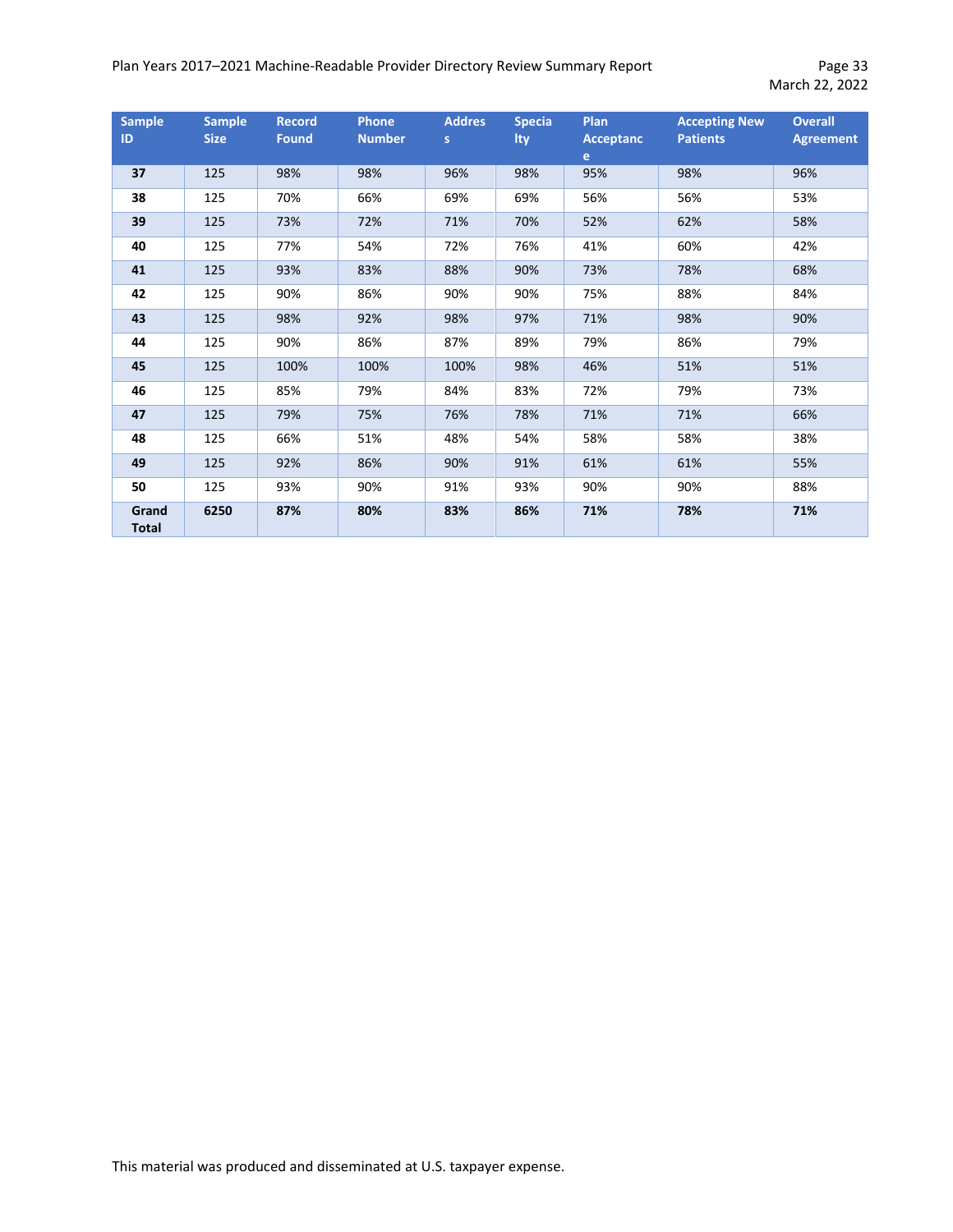# **Exhibit 7: NPPES Comparison Review Agreement Rate by Sample ID**

| <b>Sample ID</b>        | <b>Sample Size</b> | <b>Phone Number</b> | <b>Address</b> | <b>Specialty</b> | <b>Overall Agreement</b> |
|-------------------------|--------------------|---------------------|----------------|------------------|--------------------------|
| $\mathbf{1}$            | 125                | 39%                 | 43%            | 66%              | 23%                      |
| 2                       | 125                | 35%                 | 37%            | 72%              | 22%                      |
| 3                       | 125                | 53%                 | 54%            | 77%              | 35%                      |
| 4                       | 125                | 26%                 | 50%            | 77%              | 20%                      |
| 5                       | 125                | 48%                 | 47%            | 83%              | 33%                      |
| 6                       | 125                | 38%                 | 37%            | 82%              | 23%                      |
| $\overline{\mathbf{z}}$ | 125                | 49%                 | 36%            | 81%              | 24%                      |
| 8                       | 125                | 70%                 | 68%            | 96%              | 58%                      |
| $\boldsymbol{9}$        | 125                | 49%                 | 45%            | 76%              | 30%                      |
| 10                      | 125                | 56%                 | 52%            | 75%              | 30%                      |
| 11                      | 125                | 44%                 | 34%            | 69%              | 23%                      |
| 12                      | 125                | 50%                 | 42%            | 74%              | 25%                      |
| 13                      | 125                | 50%                 | 49%            | 82%              | 42%                      |
| 14                      | 125                | 50%                 | 49%            | 70%              | 30%                      |
| 15                      | 125                | 57%                 | 54%            | 80%              | 37%                      |
| 16                      | 125                | 54%                 | 55%            | 82%              | 41%                      |
| 17                      | 125                | 60%                 | 58%            | 72%              | 35%                      |
| 18                      | 125                | 45%                 | 46%            | 77%              | 32%                      |
| 19                      | 125                | 42%                 | 32%            | 55%              | 11%                      |
| 20                      | 125                | 68%                 | 58%            | 86%              | 42%                      |
| 21                      | 125                | 46%                 | 48%            | 79%              | 31%                      |
| 22                      | 125                | 45%                 | 54%            | 80%              | 30%                      |
| 23                      | 125                | 43%                 | 44%            | 74%              | 28%                      |
| 24                      | 125                | 38%                 | 44%            | 66%              | 18%                      |
| 25                      | 125                | 34%                 | 32%            | 80%              | 22%                      |
| 26                      | 125                | 31%                 | 36%            | 72%              | 15%                      |
| 27                      | 125                | 0%                  | 57%            | 68%              | 0%                       |
| 28                      | 125                | 39%                 | 30%            | 83%              | 24%                      |
| 29                      | 125                | 54%                 | 52%            | 77%              | 32%                      |
| 30                      | 125                | 48%                 | 40%            | 73%              | 27%                      |
| 31                      | 125                | 46%                 | 54%            | 69%              | 29%                      |
| 32                      | 125                | 29%                 | 27%            | 75%              | 15%                      |
| 33                      | 125                | 39%                 | 49%            | 71%              | 20%                      |
| 34                      | 125                | 33%                 | 36%            | 82%              | 23%                      |
| 35                      | 125                | 34%                 | 40%            | 61%              | 15%                      |
| 36                      | 125                | 51%                 | 54%            | 81%              | 32%                      |
| 37                      | 125                | 46%                 | 39%            | 83%              | 29%                      |
| 38                      | 125                | 30%                 | 30%            | 73%              | 18%                      |
| 39                      | 125                | 38%                 | 29%            | 74%              | 18%                      |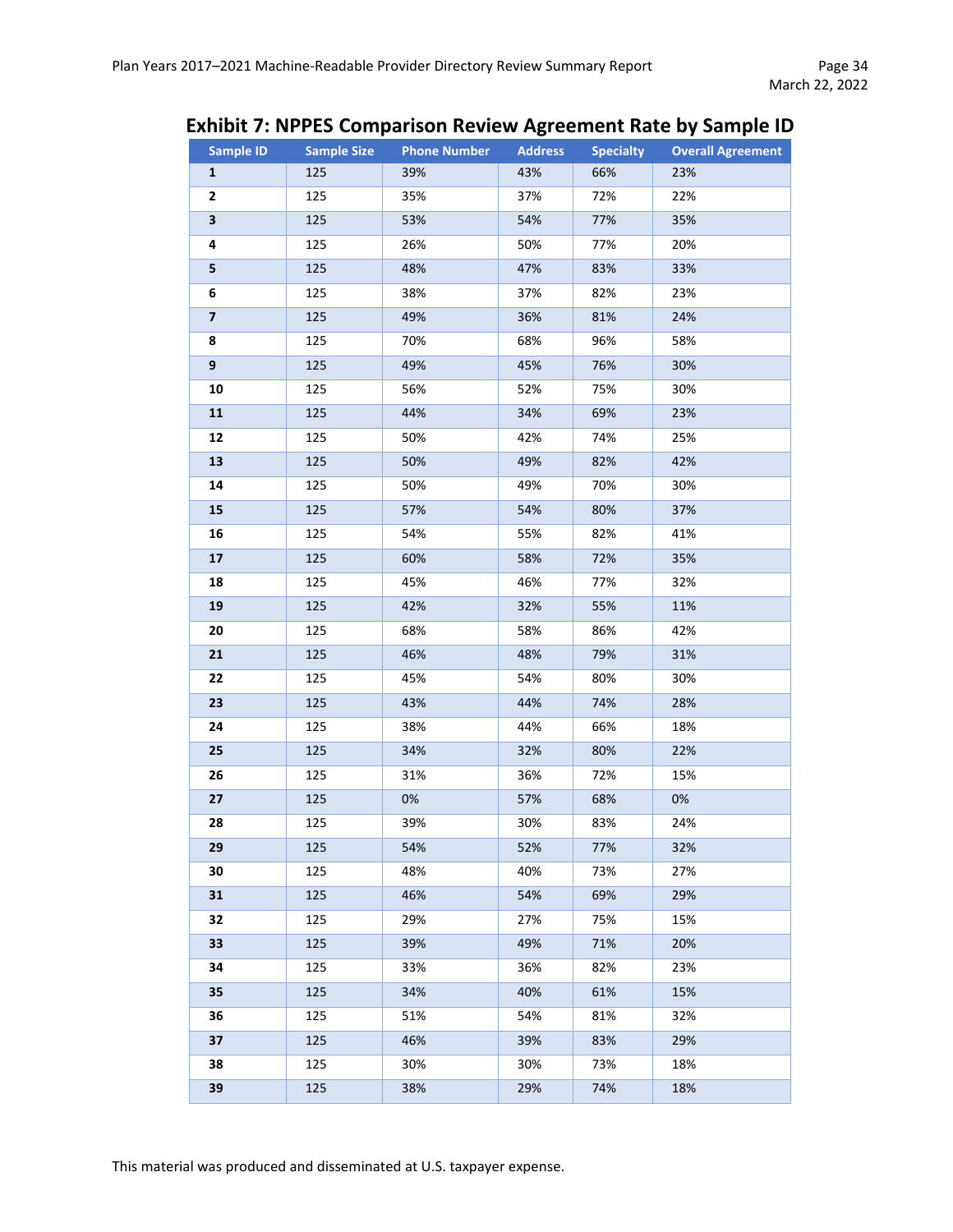| <b>Sample ID</b>   | <b>Sample Size</b> | <b>Phone Number</b> | <b>Address</b> | <b>Specialty</b> | <b>Overall Agreement</b> |
|--------------------|--------------------|---------------------|----------------|------------------|--------------------------|
| 40                 | 125                | 27%                 | 40%            | 78%              | 13%                      |
| 41                 | 125                | 23%                 | 27%            | 64%              | 10%                      |
| 42                 | 125                | 52%                 | 53%            | 79%              | 30%                      |
| 43                 | 125                | 22%                 | 45%            | 66%              | 14%                      |
| 44                 | 125                | 47%                 | 50%            | 70%              | 27%                      |
| 45                 | 125                | 33%                 | 28%            | 81%              | 22%                      |
| 46                 | 125                | 22%                 | 29%            | 75%              | 8%                       |
| 47                 | 125                | 39%                 | 42%            | 72%              | 22%                      |
| 48                 | 125                | 37%                 | 29%            | 58%              | 12%                      |
| 49                 | 125                | 42%                 | 42%            | 82%              | 33%                      |
| 50                 | 125                | 43%                 | 41%            | 73%              | 21%                      |
| <b>Grand Total</b> | 6250               | 42%                 | 43%            | 75%              | 25%                      |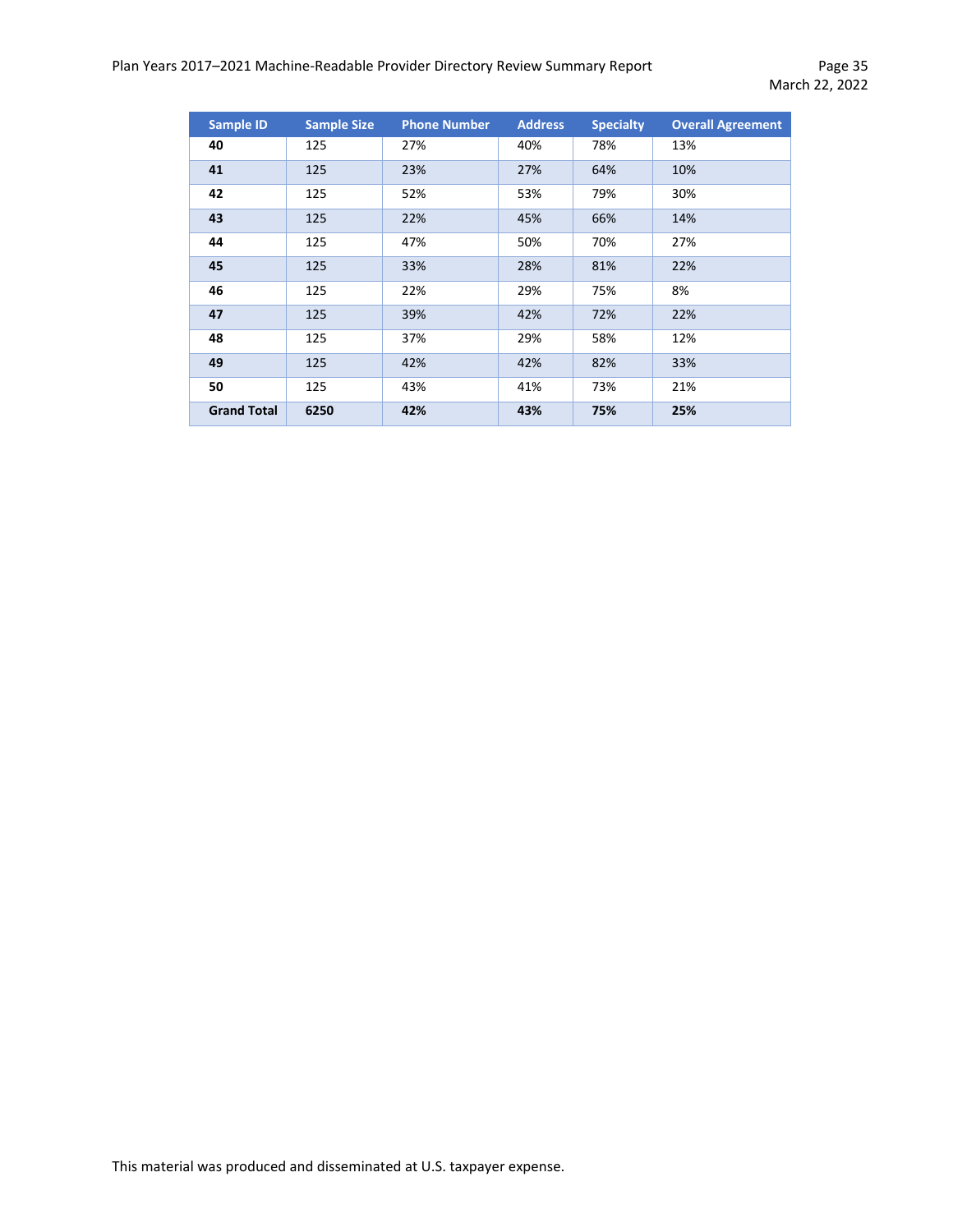# **Exhibit 8: USPS Comparison Review Agreement Rate by Sample ID**

| Sample ID               | ັ<br><b>Count of Issuer ID</b> | <b>Address Result</b> |
|-------------------------|--------------------------------|-----------------------|
| 1                       | 125                            | 95%                   |
| $\mathbf{2}$            | 125                            | 98%                   |
| 3                       | 125                            | 98%                   |
| 4                       | 125                            | 95%                   |
| 5                       | 125                            | 98%                   |
| 6                       | 125                            | 98%                   |
| $\overline{\mathbf{z}}$ | 125                            | 98%                   |
| 8                       | 125                            | 30%                   |
| 9                       | 125                            | 96%                   |
| 10                      | 125                            | 97%                   |
| 11                      | 125                            | 87%                   |
| 12                      | 125                            | 100%                  |
| 13                      | 125                            | 95%                   |
| 14                      | 125                            | 97%                   |
| 15                      | 125                            | 98%                   |
| 16                      | 125                            | 100%                  |
| 17                      | 125                            | 95%                   |
| 18                      | 125                            | 96%                   |
| 19                      | 125                            | 99%                   |
| 20                      | 125                            | 98%                   |
| 21                      | 125                            | 97%                   |
| 22                      | 125                            | 100%                  |
| 23                      | 125                            | 98%                   |
| 24                      | 125                            | 100%                  |
| 25                      | 125                            | 97%                   |
| 26                      | 125                            | 100%                  |
| 27                      | 125                            | 96%                   |
| 28                      | 125                            | 99%                   |
| 29                      | 125                            | 99%                   |
| 30                      | 125                            | 99%                   |
| 31                      | 125                            | 95%                   |
| 32                      | 125                            | 88%                   |
| 33                      | 125                            | 95%                   |
| 34                      | 125                            | 100%                  |
| 35                      | 125                            | 94%                   |
| 36                      | 125                            | 94%                   |
| 37                      | 125                            | 98%                   |
| 38                      | 125                            | 94%                   |
| 39                      | 125                            | 92%                   |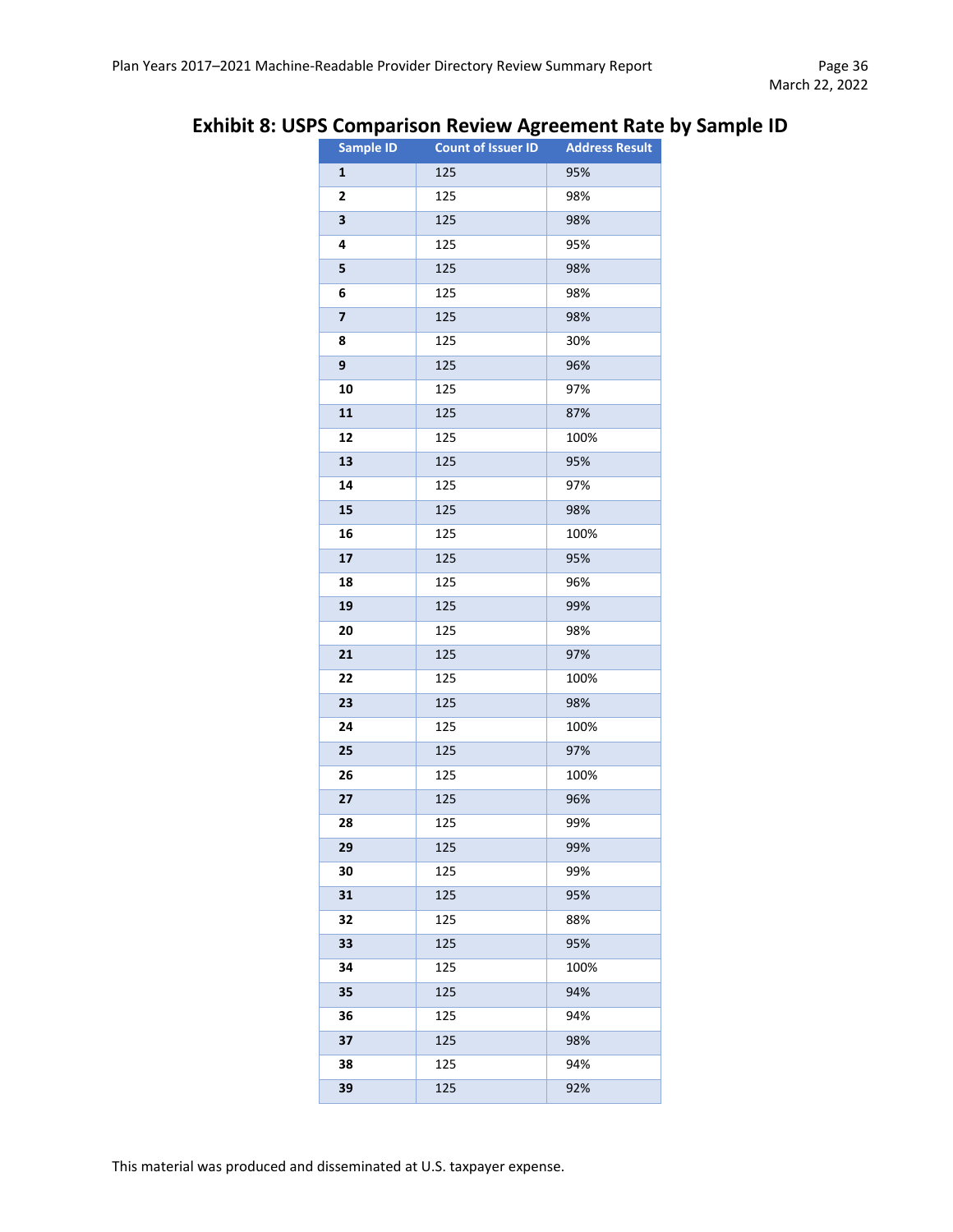| <b>Sample ID</b>   | <b>Count of Issuer ID</b> | <b>Address Result</b> |
|--------------------|---------------------------|-----------------------|
| 40                 | 125                       | 98%                   |
| 41                 | 125                       | 93%                   |
| 42                 | 125                       | 97%                   |
| 43                 | 125                       | 100%                  |
| 44                 | 125                       | 98%                   |
| 45                 | 125                       | 95%                   |
| 46                 | 125                       | 53%                   |
| 47                 | 125                       | 98%                   |
| 48                 | 125                       | 98%                   |
| 49                 | 125                       | 98%                   |
| 50                 | 125                       | 97%                   |
| <b>Grand Total</b> | 6250                      | 95%                   |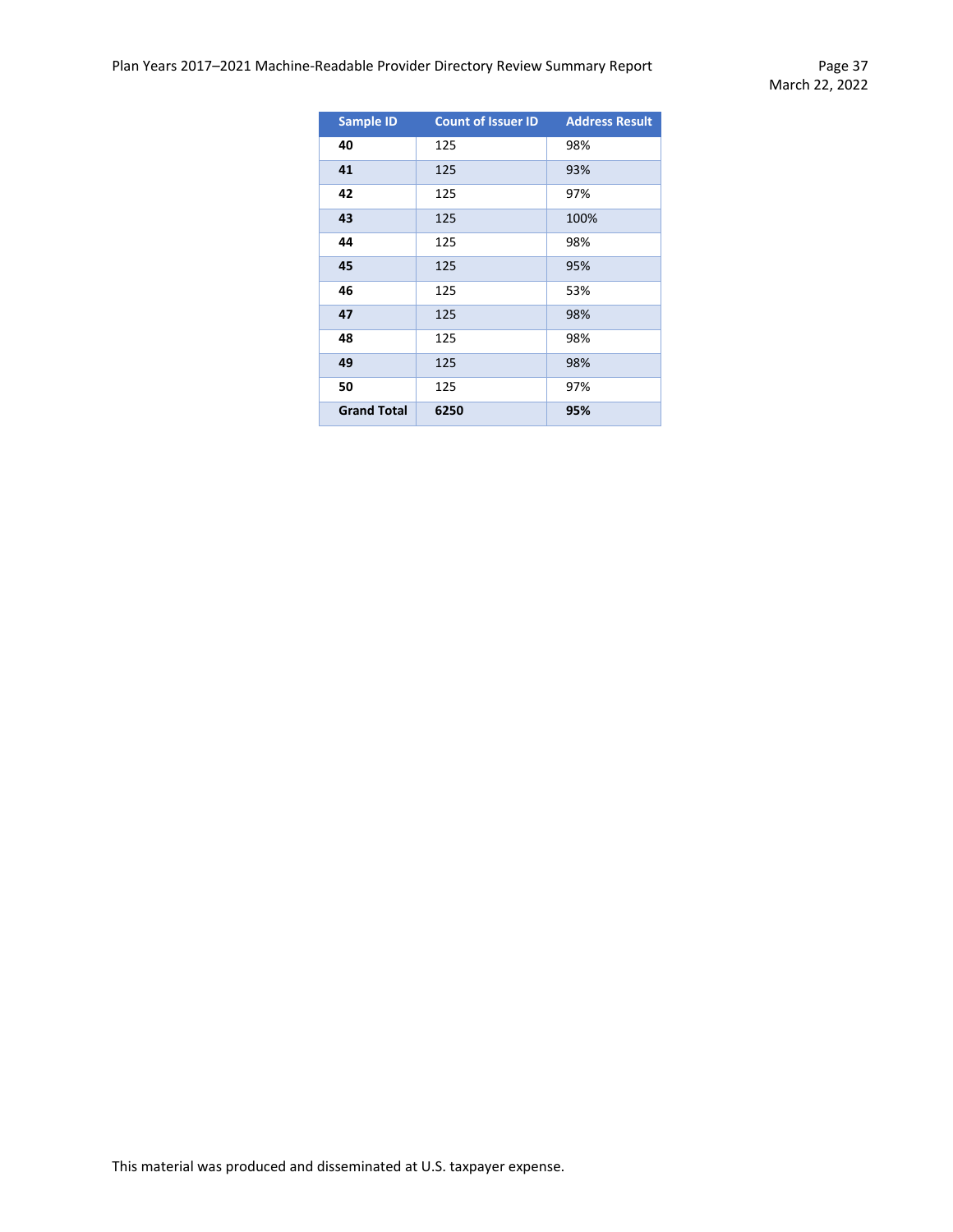# <span id="page-37-0"></span>**Appendix 5: Plan Year 2021 Results by Issuer**

| <b>Sample</b>           | <b>Sample</b> | <b>Calls</b>     | . .<br>Phone  |                |                  | Plan              | <b>Accepting New</b> | <b>Overall</b>   |
|-------------------------|---------------|------------------|---------------|----------------|------------------|-------------------|----------------------|------------------|
| ID                      | <b>Size</b>   | <b>Connected</b> | <b>Number</b> | <b>Address</b> | <b>Specialty</b> | <b>Acceptance</b> | <b>Patients</b>      | <b>Agreement</b> |
| $\mathbf{1}$            | 25            | 88%              | 80%           | 68%            | 72%              | 64%               | 68%                  | 60%              |
| 2                       | 25            | 100%             | 92%           | 80%            | 76%              | 60%               | 80%                  | 52%              |
| $\overline{\mathbf{3}}$ | 25            | 100%             | 96%           | 60%            | 80%              | 52%               | 72%                  | 40%              |
| 4                       | 25            | 100%             | 92%           | 68%            | 76%              | 52%               | 76%                  | 44%              |
| 5                       | 25            | 96%              | 76%           | 60%            | 68%              | 52%               | 52%                  | 44%              |
| 6                       | 25            | 96%              | 84%           | 60%            | 68%              | 68%               | 72%                  | 52%              |
| 7                       | 25            | 96%              | 84%           | 72%            | 84%              | 72%               | 80%                  | 60%              |
| 8                       | 25            | 96%              | 76%           | 64%            | 72%              | 56%               | 48%                  | 36%              |
| 9                       | 25            | 96%              | 80%           | 68%            | 72%              | 64%               | 68%                  | 60%              |
| 10                      | 25            | 92%              | 56%           | 52%            | 48%              | 44%               | 48%                  | 36%              |
| 11                      | 25            | 100%             | 96%           | 80%            | 92%              | 72%               | 84%                  | 56%              |
| 12                      | 25            | 96%              | 80%           | 56%            | 60%              | 52%               | 60%                  | 52%              |
| 13                      | 25            | 84%              | 60%           | 52%            | 56%              | 24%               | 48%                  | 20%              |
| 14                      | 25            | 100%             | 88%           | 72%            | 80%              | 76%               | 72%                  | 68%              |
| 15                      | 25            | 100%             | 88%           | 64%            | 64%              | 24%               | 64%                  | 24%              |
| 16                      | 25            | 96%              | 80%           | 60%            | 60%              | 52%               | 56%                  | 48%              |
| $17\,$                  | 25            | 100%             | 80%           | 68%            | 76%              | 60%               | 72%                  | 56%              |
| 18                      | 25            | 100%             | 92%           | 72%            | 88%              | 76%               | 84%                  | 60%              |
| 19                      | 25            | 100%             | 92%           | 76%            | 76%              | 60%               | 76%                  | 60%              |
| 20                      | 25            | 100%             | 96%           | 88%            | 84%              | 64%               | 88%                  | 60%              |
| 21                      | 25            | 100%             | 84%           | 64%            | 68%              | 52%               | 64%                  | 44%              |
| 22                      | 25            | 100%             | 92%           | 84%            | 84%              | 76%               | 76%                  | 64%              |
| 23                      | 25            | 100%             | 76%           | 52%            | 64%              | 32%               | 60%                  | 24%              |
| 24                      | 25            | 84%              | 64%           | 52%            | 60%              | 56%               | 52%                  | 40%              |
| 25                      | 25            | 92%              | 56%           | 36%            | 40%              | 28%               | 32%                  | 24%              |
| 26                      | 25            | 100%             | 96%           | 80%            | 84%              | 84%               | 72%                  | 68%              |
| 27                      | 25            | 100%             | 88%           | 88%            | 88%              | 80%               | 80%                  | 72%              |
| 28                      | 25            | 100%             | 92%           | 72%            | 80%              | 52%               | 68%                  | 48%              |
| 29                      | 25            | 92%              | 72%           | 44%            | 56%              | 52%               | 52%                  | 40%              |
| 30                      | 25            | 100%             | 76%           | 48%            | 60%              | 40%               | 60%                  | 36%              |
| 31                      | 25            | 92%              | 76%           | 60%            | 60%              | 44%               | 60%                  | 32%              |
| 32                      | 25            | 100%             | 92%           | 64%            | 76%              | 60%               | 80%                  | 52%              |
| 33                      | 25            | 100%             | 92%           | 80%            | 84%              | 76%               | 24%                  | 16%              |
| 34                      | 25            | 100%             | 96%           | 88%            | 96%              | 88%               | 84%                  | 72%              |
| 35                      | 25            | 100%             | 92%           | 56%            | 64%              | 56%               | 60%                  | 44%              |
| 36                      | 25            | 100%             | 100%          | 72%            | 72%              | 32%               | 72%                  | 32%              |
| 37                      | 25            | 96%              | 92%           | 76%            | 76%              | 68%               | 36%                  | 32%              |
| 38                      | 25            | 92%              | 72%           | 56%            | 60%              | 36%               | 56%                  | 28%              |
| 39                      | 25            | 100%             | 80%           | 64%            | 76%              | 72%               | 72%                  | 60%              |
| 40                      | 25            | 92%              | 88%           | 80%            | 88%              | 64%               | 84%                  | 56%              |
| 41                      | 25            | 100%             | 84%           | 48%            | 56%              | 48%               | 52%                  | 40%              |
| 42                      | 25            | 96%              | 76%           | 68%            | 68%              | 32%               | 64%                  | 32%              |
| 43                      | 25            | 100%             | 72%           | 56%            | 56%              | 52%               | 64%                  | 48%              |
| 44                      | 25            | 100%             | 92%           | 72%            | 88%              | 72%               | 84%                  | 52%              |
| 45                      | 25            | 100%             | 92%           | 80%            | 84%              | 64%               | 84%                  | 64%              |
| 46                      | 25            | 100%             | 88%           | 76%            | 80%              | 68%               | 76%                  | 64%              |
| 47                      | 25            | 100%             | 72%           | 64%            | 64%              | 48%               | 60%                  | 44%              |
| 48                      | 25            | 100%             | 80%           | 80%            | 80%              | 60%               | 76%                  | 60%              |
| 49                      | 25            | 96%              | 88%           | 60%            | 60%              | 36%               | 60%                  | 36%              |

# **Exhibit 9: Secret-Shopper Review Agreement Rates by Sample ID**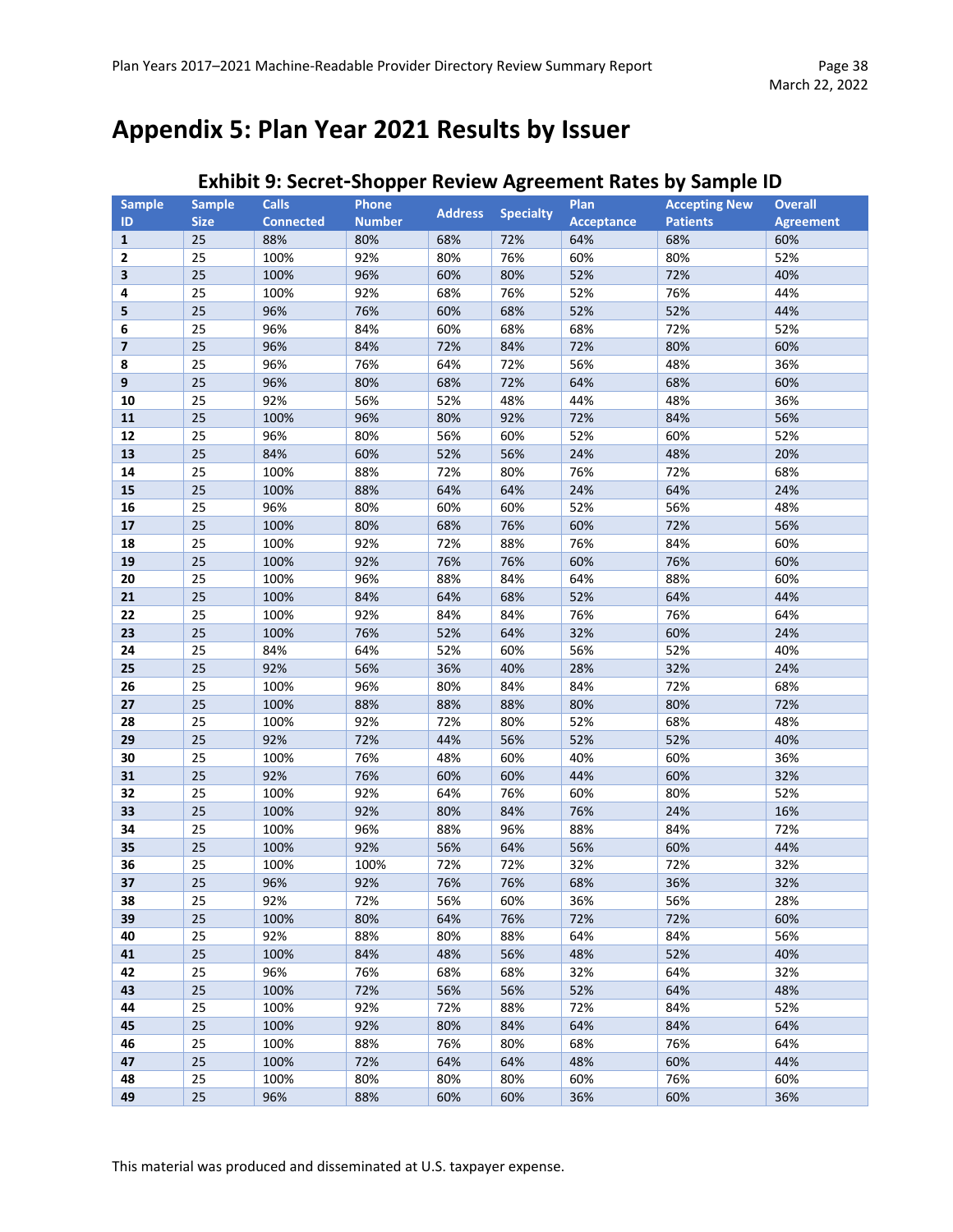| <b>Sample</b><br>ID   | <b>Sample</b><br>Size | <b>Calls</b><br><b>Connected</b> | <b>Phone</b><br><b>Number</b> | <b>Address</b> | <b>Specialty</b> | <b>Plan</b><br>Acceptance | <b>Accepting New</b><br><b>Patients</b> | <b>Overall</b><br><b>Agreement</b> |
|-----------------------|-----------------------|----------------------------------|-------------------------------|----------------|------------------|---------------------------|-----------------------------------------|------------------------------------|
| 50                    | 25                    | 100%                             | 96%                           | 76%            | 80%              | 52%                       | 76%                                     | 48%                                |
| Grand<br><b>Total</b> | 1250                  | 97%                              | 84%                           | 67%            | 72%              | 56%                       | 66%                                     | 47%                                |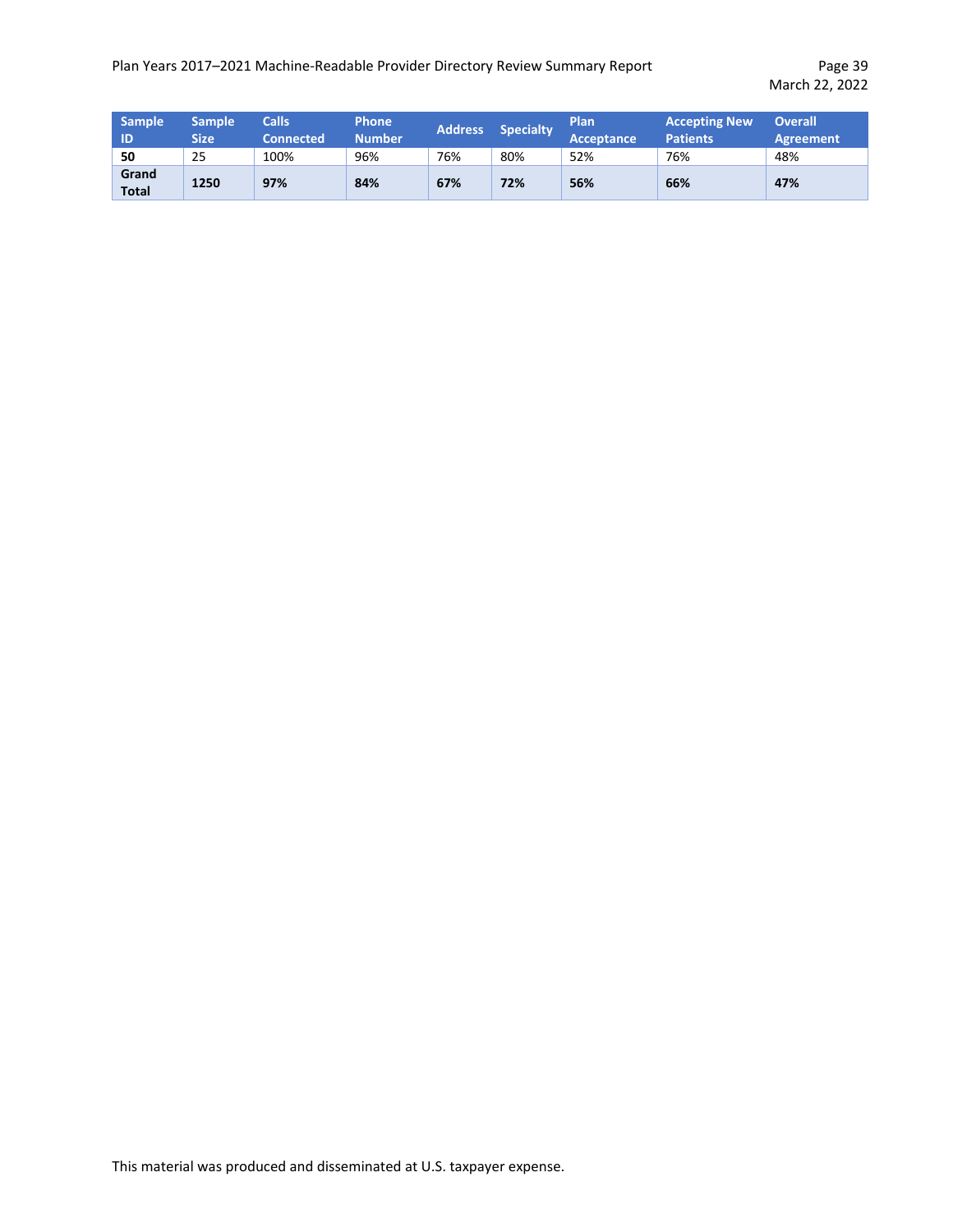# **Exhibit 10: Network URL Comparison Agreement Rate by Sample ID**

| <b>Sample</b>           | <b>Sample</b> | <b>Record</b> | Phone         | <b>Address</b> | <b>Specialty</b> | Plan              | <b>Accepting</b>    | <b>Overall</b>   |
|-------------------------|---------------|---------------|---------------|----------------|------------------|-------------------|---------------------|------------------|
| ID                      | <b>Size</b>   | <b>Found</b>  | <b>Number</b> |                |                  | <b>Acceptance</b> | <b>New Patients</b> | <b>Agreement</b> |
| $\mathbf 1$             | 25            | 100%          | 100%          | 96%            | 100%             | 88%               | 100%                | 96%              |
| $\mathbf{2}$            | 25            | 68%           | 68%           | 68%            | 64%              | 56%               | 68%                 | 64%              |
| $\mathbf 3$             | 25            | 100%          | 100%          | 100%           | 100%             | 92%               | 100%                | 100%             |
| 4                       | 25            | 96%           | 96%           | 96%            | 96%              | 80%               | 96%                 | 96%              |
| 5                       | 25            | 100%          | 100%          | 96%            | 100%             | 84%               | 96%                 | 92%              |
| 6                       | 25            | 100%          | 100%          | 92%            | 96%              | 76%               | 92%                 | 80%              |
| $\overline{\mathbf{z}}$ | 25            | 96%           | 96%           | 88%            | 96%              | 88%               | 92%                 | 84%              |
| 8                       | 25            | 100%          | 100%          | 100%           | 100%             | 84%               | 84%                 | 84%              |
| 9                       | 25            | 84%           | 84%           | 84%            | 84%              | 68%               | 84%                 | 84%              |
| 10                      | 25            | 72%           | 72%           | 72%            | 72%              | 68%               | 72%                 | 72%              |
| 11                      | 25            | 96%           | 96%           | 92%            | 96%              | 44%               | 56%                 | 52%              |
| 12                      | 25            | 76%           | 76%           | 52%            | 76%              | 56%               | 76%                 | 52%              |
| 13                      | 25            | 88%           | 88%           | 80%            | 84%              | 76%               | 80%                 | 68%              |
| 14                      | 25            | 96%           | 96%           | 96%            | 96%              | 88%               | 88%                 | 88%              |
| 15                      | 25            | 84%           | 84%           | 84%            | 84%              | 60%               | 84%                 | 84%              |
| 16                      | 25            | 100%          | 100%          | 96%            | 100%             | 92%               | 92%                 | 88%              |
| 17                      | 25            | 96%           | 96%           | 92%            | 96%              | 92%               | 96%                 | 92%              |
| 18                      | 25            | 96%           | 96%           | 92%            | 92%              | 68%               | 80%                 | 80%              |
| 19                      | 25            | 100%          | 100%          | 100%           | 100%             | 76%               | 92%                 | 92%              |
| 20                      | 25            | 80%           | 80%           | 72%            | 80%              | 76%               | 80%                 | 72%              |
| 21                      | 25            | 92%           | 92%           | 84%            | 88%              | 92%               | 92%                 | 80%              |
| 22                      | 25            | 100%          | 100%          | 96%            | 96%              | 84%               | 96%                 | 88%              |
| 23                      | 25            | 88%           | 88%           | 88%            | 88%              | 76%               | 80%                 | 80%              |
| 24                      | 25            | 96%           | 96%           | 92%            | 96%              | 92%               | 96%                 | 92%              |
| 25                      | 25            | 48%           | 48%           | 48%            | 48%              | 28%               | 28%                 | 28%              |
| 26                      | 25            | 100%          | 100%          | 92%            | 100%             | 88%               | 100%                | 92%              |
| 27                      | 25            | 100%          | 100%          | 96%            | 100%             | 60%               | 64%                 | 60%              |
| 28                      | 25            | 68%           | 68%           | 64%            | 68%              | 68%               | 68%                 | 64%              |
| 29                      | 25            | 72%           | 72%           | 68%            | 72%              | 36%               | 48%                 | 48%              |
| 30                      | 25            | 76%           | 76%           | 68%            | 72%              | 76%               | 76%                 | 68%              |
| 31                      | 25            | 32%           | 32%           | 32%            | 32%              | 28%               | 28%                 | 28%              |
| 32                      | 25            | 96%           | 96%           | 96%            | 96%              | 72%               | 72%                 | 72%              |
| 33                      | 25            | 88%           | 88%           | 80%            | 80%              | 12%               | 12%                 | 12%              |
| 34                      | 25            | 100%          | 100%          | 100%           | 96%              | 84%               | 100%                | 96%              |
| 35                      | 25            | 88%           | 88%           | 84%            | 88%              | 80%               | 88%                 | 84%              |
| 36                      | 25            | 100%          | 100%          | 96%            | 100%             | 40%               | 44%                 | 44%              |
| 37                      | 25            | 92%           | 92%           | 92%            | 92%              | 36%               | 40%                 | 40%              |
| 38                      | 25            | 92%           | 92%           | 92%            | 92%              | 52%               | 52%                 | 52%              |